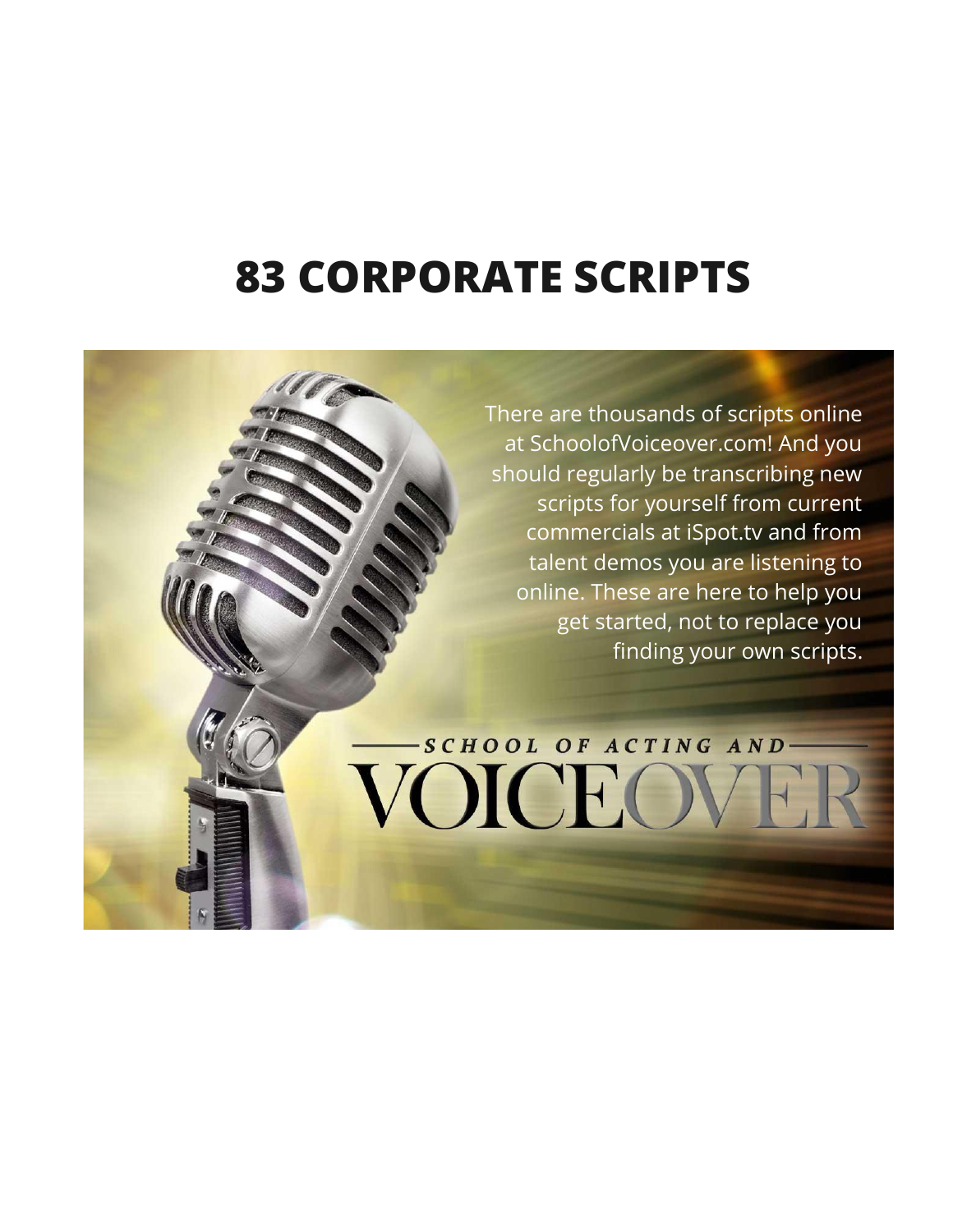



#### **Table of Contents**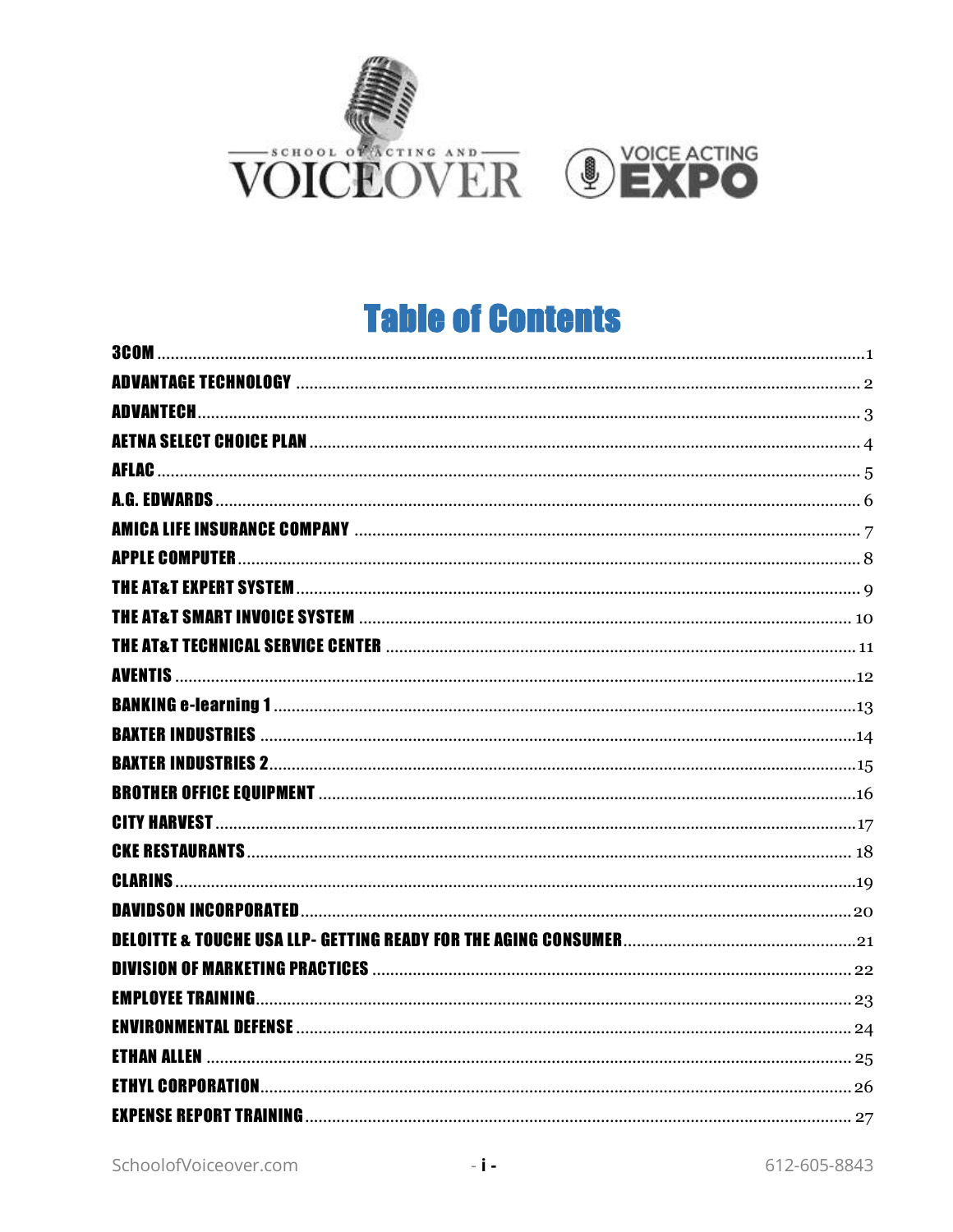



| GREINER            |  |
|--------------------|--|
|                    |  |
|                    |  |
|                    |  |
|                    |  |
|                    |  |
|                    |  |
|                    |  |
|                    |  |
|                    |  |
|                    |  |
|                    |  |
| <b>INSPIRE</b>     |  |
|                    |  |
|                    |  |
| <b>JACK MORTON</b> |  |
|                    |  |
|                    |  |
|                    |  |
|                    |  |
|                    |  |
|                    |  |
|                    |  |
| <b>NAPCOR</b>      |  |
|                    |  |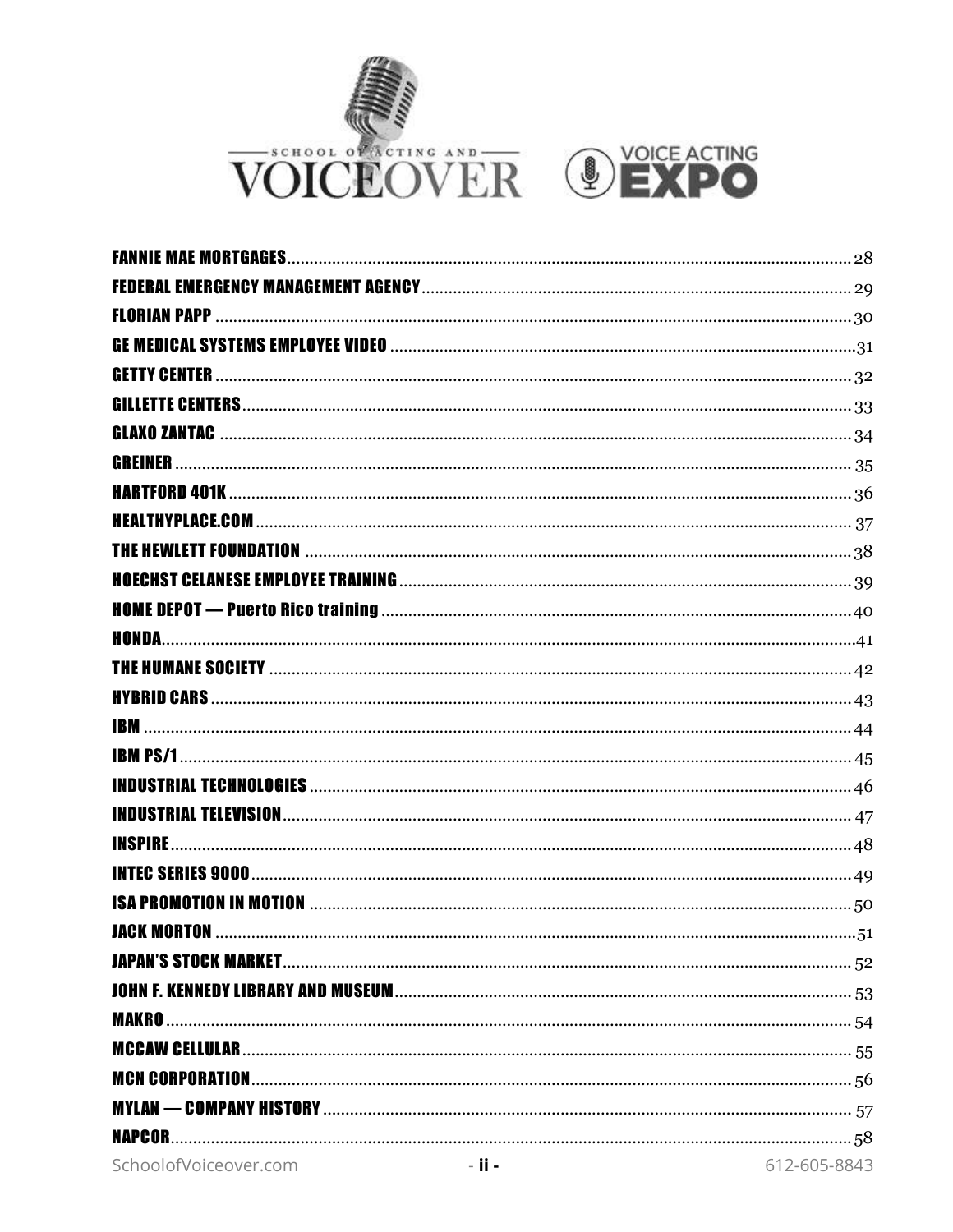



| <b>SPRINT.</b> |  |
|----------------|--|
|                |  |
|                |  |
|                |  |
|                |  |
|                |  |
|                |  |
|                |  |
| . BERRY CO.    |  |
|                |  |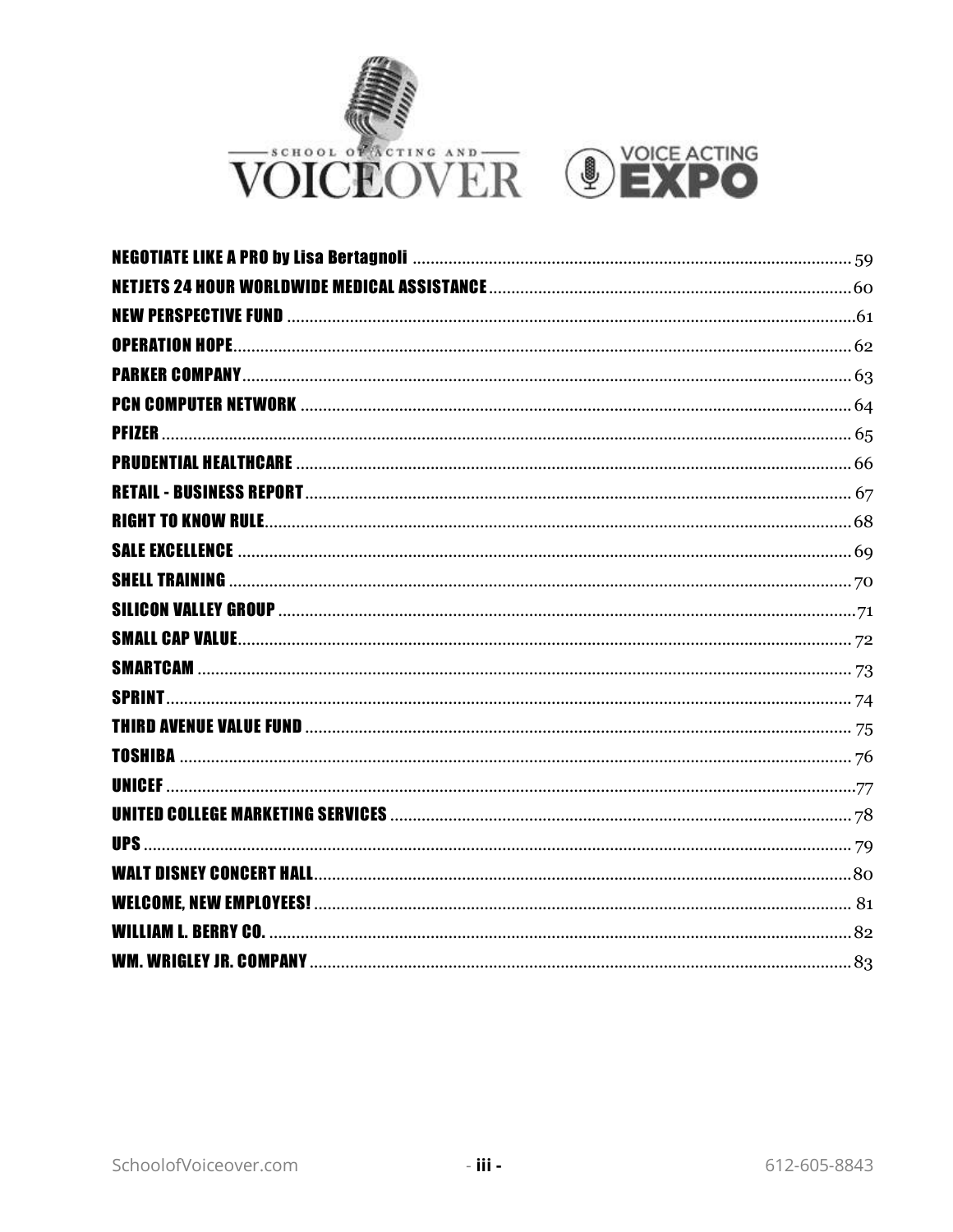

#### 3COM

<span id="page-4-0"></span>Nearly twenty years ago, 3Com Corporation launched a new industry by developing the first technology for networking personal computers.

Today, 3Com is a company that maintains its leadership role with innovative solutions spanning the scope of communications. From the global enterprise to the neighborhood business, from the Internet point of presence to the home office, 3Com systems and products put computing resources within easy reach of millions of users worldwide.

3Com combines cutting edge research and development with world-class manufacturing facilities, and international service and support.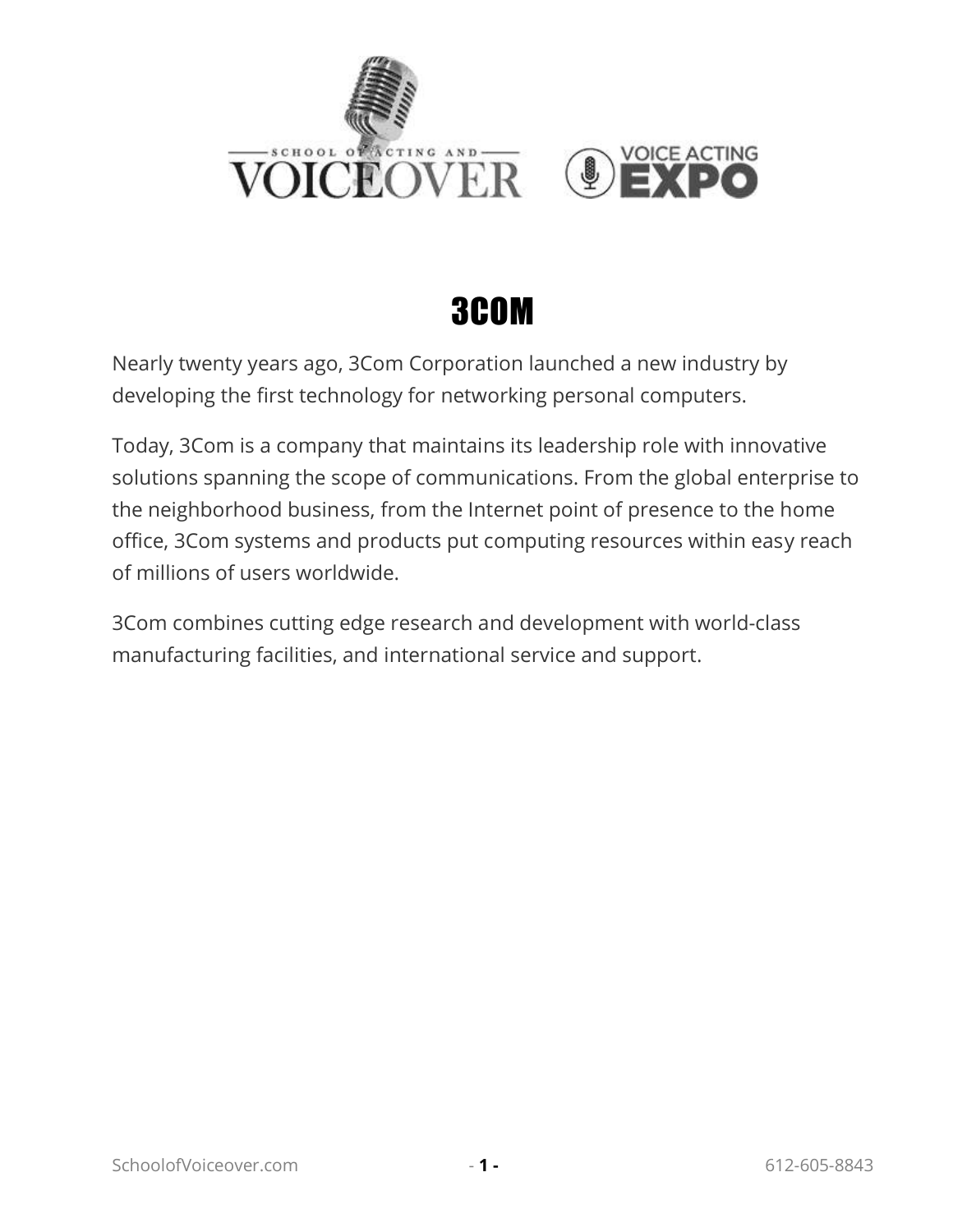

# ADVANTAGE TECHNOLOGY

<span id="page-5-0"></span>Welcome to Advantage Technology Incorporated and to the excitement and challenges of a growing business.

As a new employee, your job is important to us. Your success is an important factor in the success of this company. This software is designed to offer you accurate information about company policies and procedures, benefit packages, performance reviews, training, and education opportunities.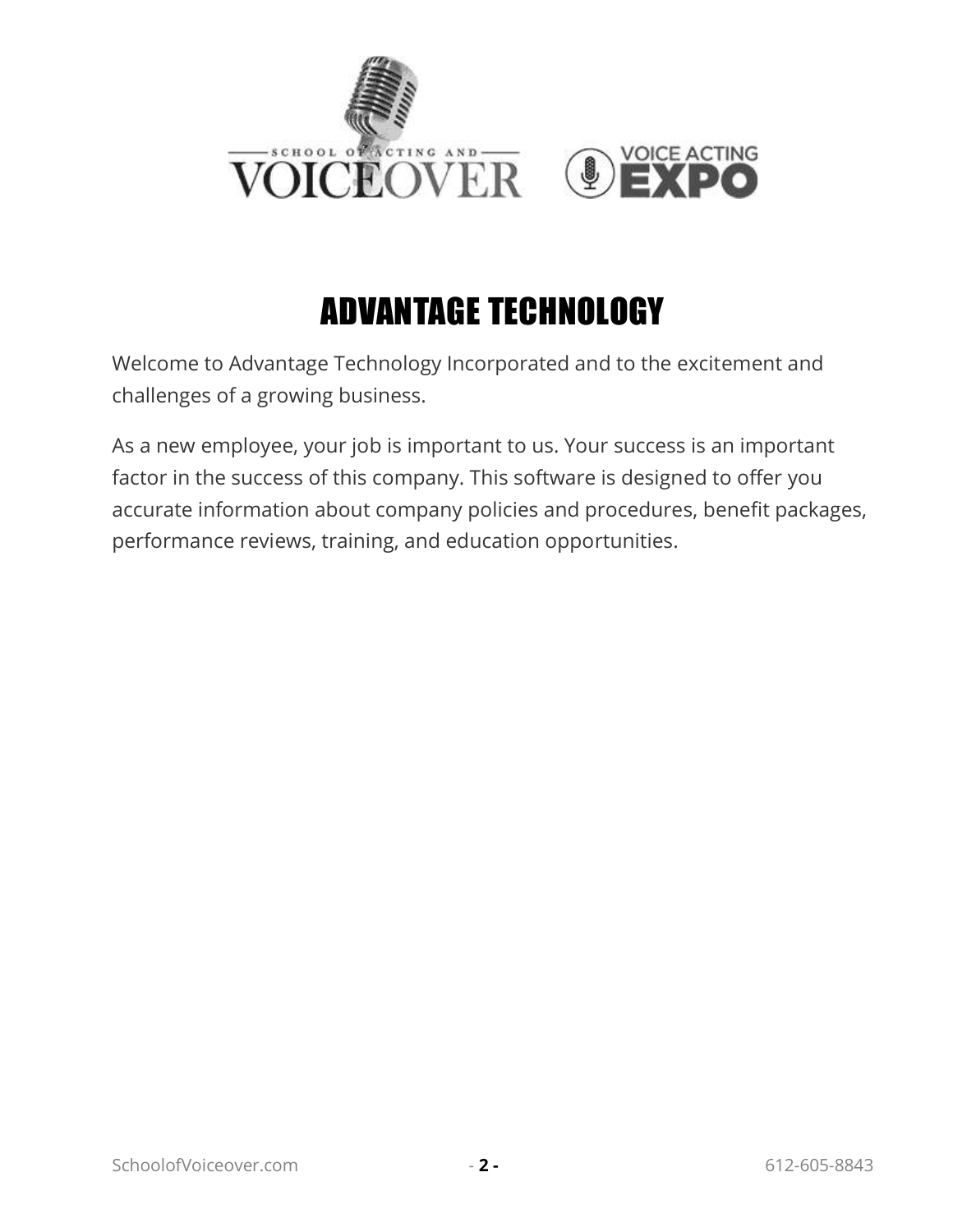



## ADVANTECH

<span id="page-6-0"></span>Advantech's five business units are involved with every aspect of daily life to help realize your dreams.

Inspired by the vision of a ubiquitous and connected world, each product is designed with this clear concept in mind. Advantech brings new technologies and groundbreaking applications to many fields, like medical care, digital home, transportation, factory automation, and video surveillance.

Advantech offers a complete selection of full height, fault resilient rack mount and wallmount chassis for mission critical applications. A complete range of compact, fanless, and rugged embedded box computers offer a simple, modularized design for any environment.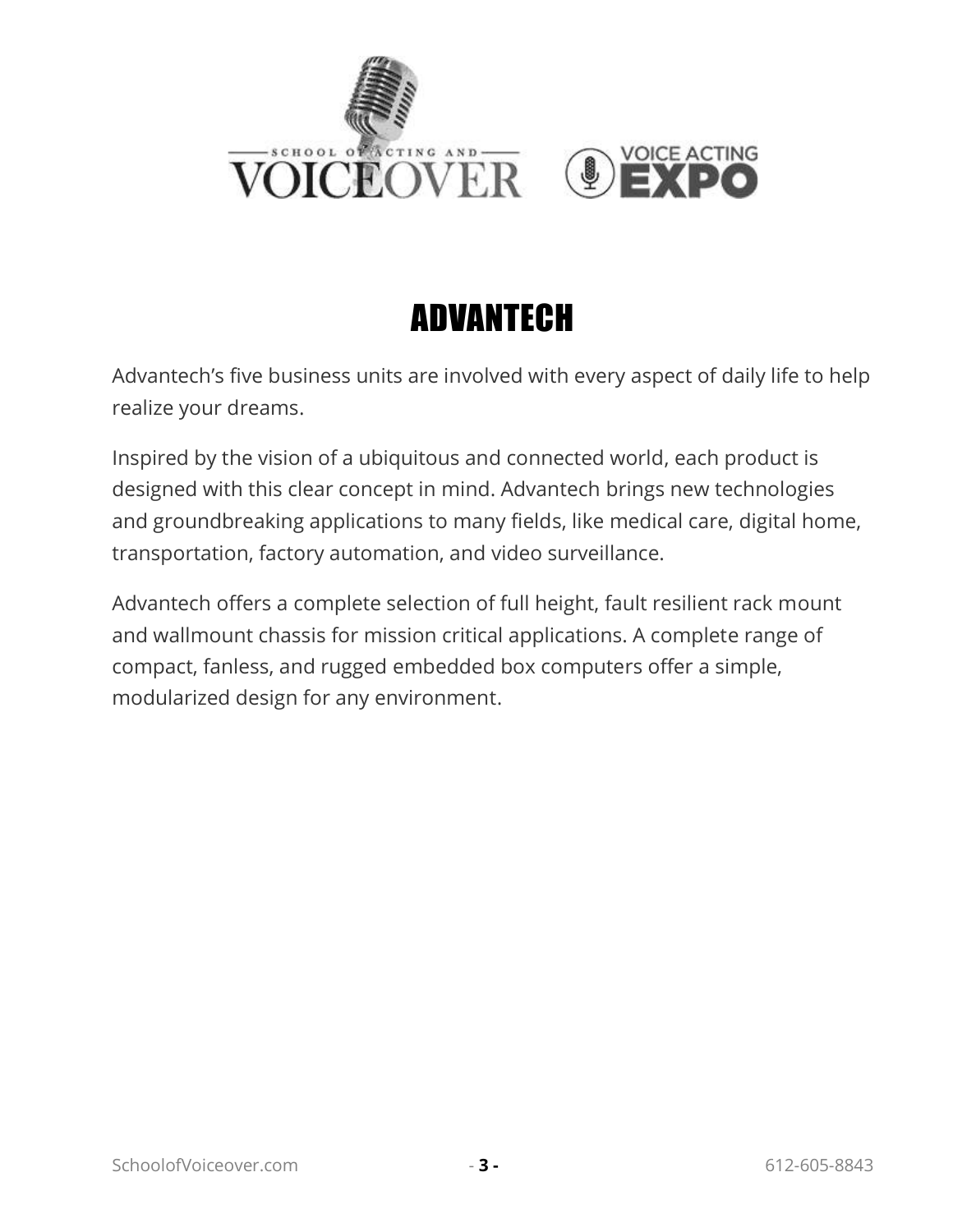

## AETNA SELECT CHOICE PLAN

<span id="page-7-0"></span>The benefits and services available to you as a member of the Select Choice plan have been designed with your personal health in mind.

Our goal is to provide you and your family with convenient, comprehensive health services, and to protect you from the high cost of both routine preventive care and major illness. Please keep your Select Choice Member Card with you. The number on the card is your member number. You may be asked this number when seeking services from Select Choice providers, and when calling Aetna Health Plans with questions relating to your coverage.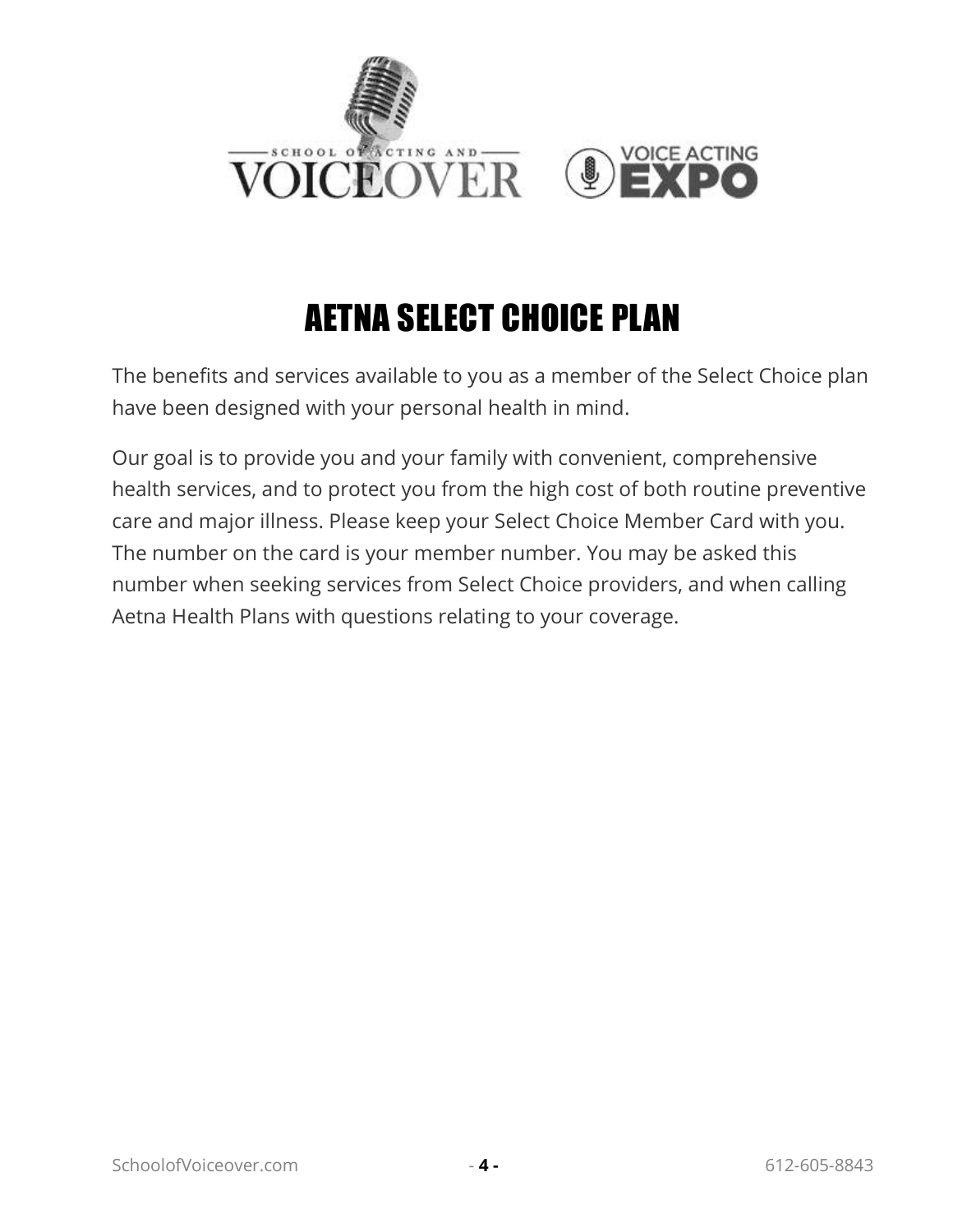

#### AFLAC

<span id="page-8-0"></span>As health care costs have escalated, so has the demand for AFLAC's products.

To meet that need, we have continued to develop new insurance products and to enhance existing policies. At the same time, we have expanded our distribution system of agencies and sales associates. We have also aggressively promoted the AFLAC brand through effective advertising.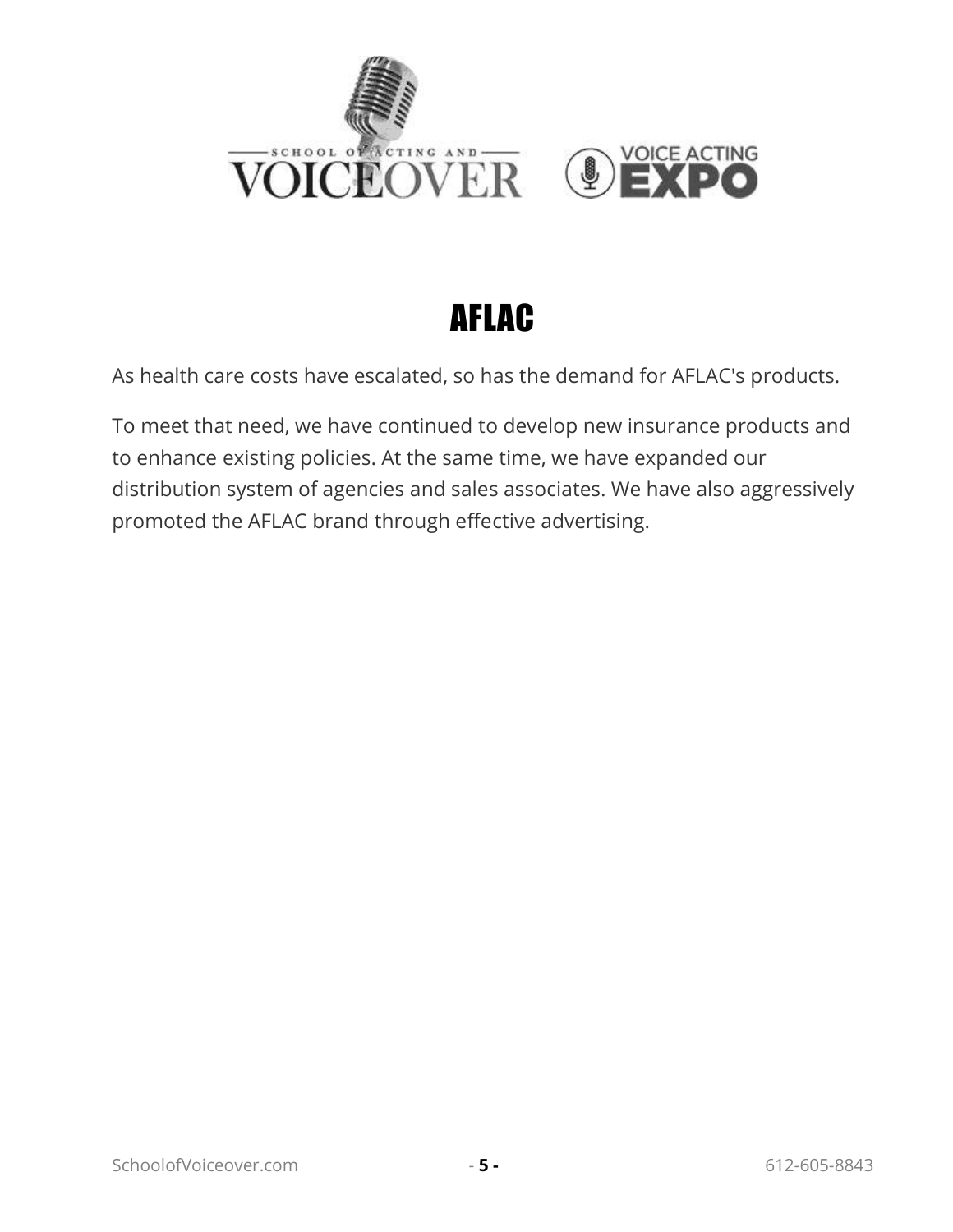

#### A.G. EDWARDS

<span id="page-9-0"></span>A.G. Edwards intends to offer dividend reinvestment on most securities common and preferred stocks, closed-end funds, master limited partnerships and real estate investment trusts—listed on the New York Stock Exchange, the American Stock Exchange, or quoted on the National Association of Securities Dealers.

Your investment broker can help you identify which securities in your account are eligible. As a participant in this program, your options include reinvesting dividends from one or all of your eligible securities. You may cancel your participation completely, or for selected securities, by notifying your investment broker.

The A.G. Edwards Dividend Reinvestment Program allows you to reinvest your dividends into additional shares of securities you already own.

This program provides automatic reinvestment of dividend income on stocks of most dividend paying companies; simplified bookkeeping by maintaining all of your securities in your brokerage account; enhanced customer statements detailing your reinvestment activity and positions; an annual summary of your reinvestment activity on your year-end statement; convenience in selling, because all shares are held at A.G. Edwards; an opportunity to increase total return by taking full advantage of the growth potential of your dividend reinvestment plan.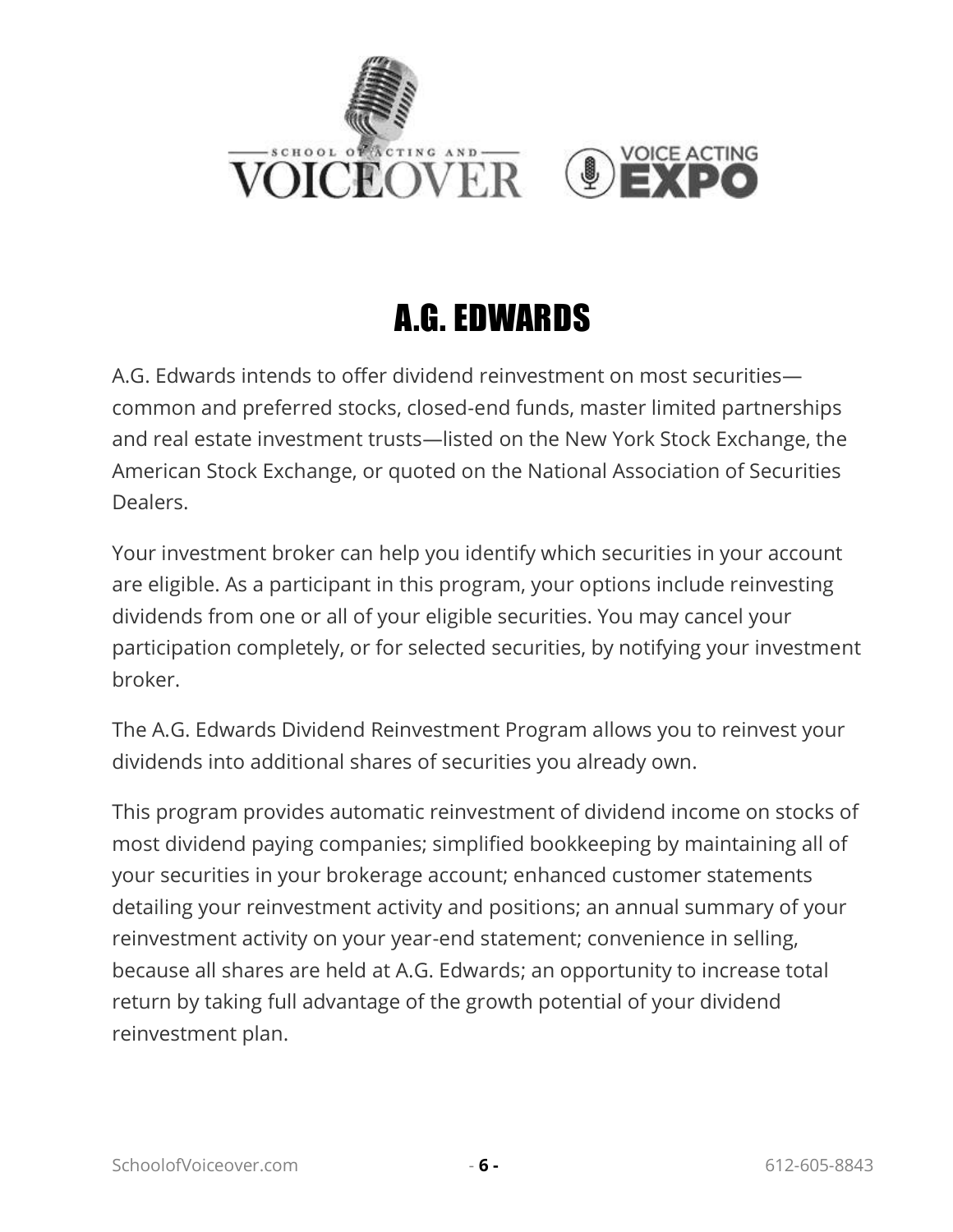

# AMICA LIFE INSURANCE COMPANY

<span id="page-10-0"></span>Amica Life Insurance Company was incorporated in 1968 as a wholly-owned subsidiary of Amica Mutual Insurance. Our goal was to further broaden the types of financial protection available to Amica policyholders. We believe in a consistent, conservative philosophy of investment, which translates into a strong and stable company for our policyholders.

Amica Life has never invested in real estate, mortgages, or junk bonds. Over 98% of the Company's bonds are investment grade. Careful selection and underwriting of business have resulted in extremely low mortality experience and claims costs.

We believe Amica policyholders are well-informed individuals capable of making their own decisions. We sell life insurance with a no-pressure approach. Our job is to guide policyholders to the type and amount of insurance that will provide the necessary protection. We strive to provide quality, value-oriented products. Our salaried representatives are trained to help you answer life insurance questions. You can count on receiving the same consistent, high level of service that has distinguished the Amica name.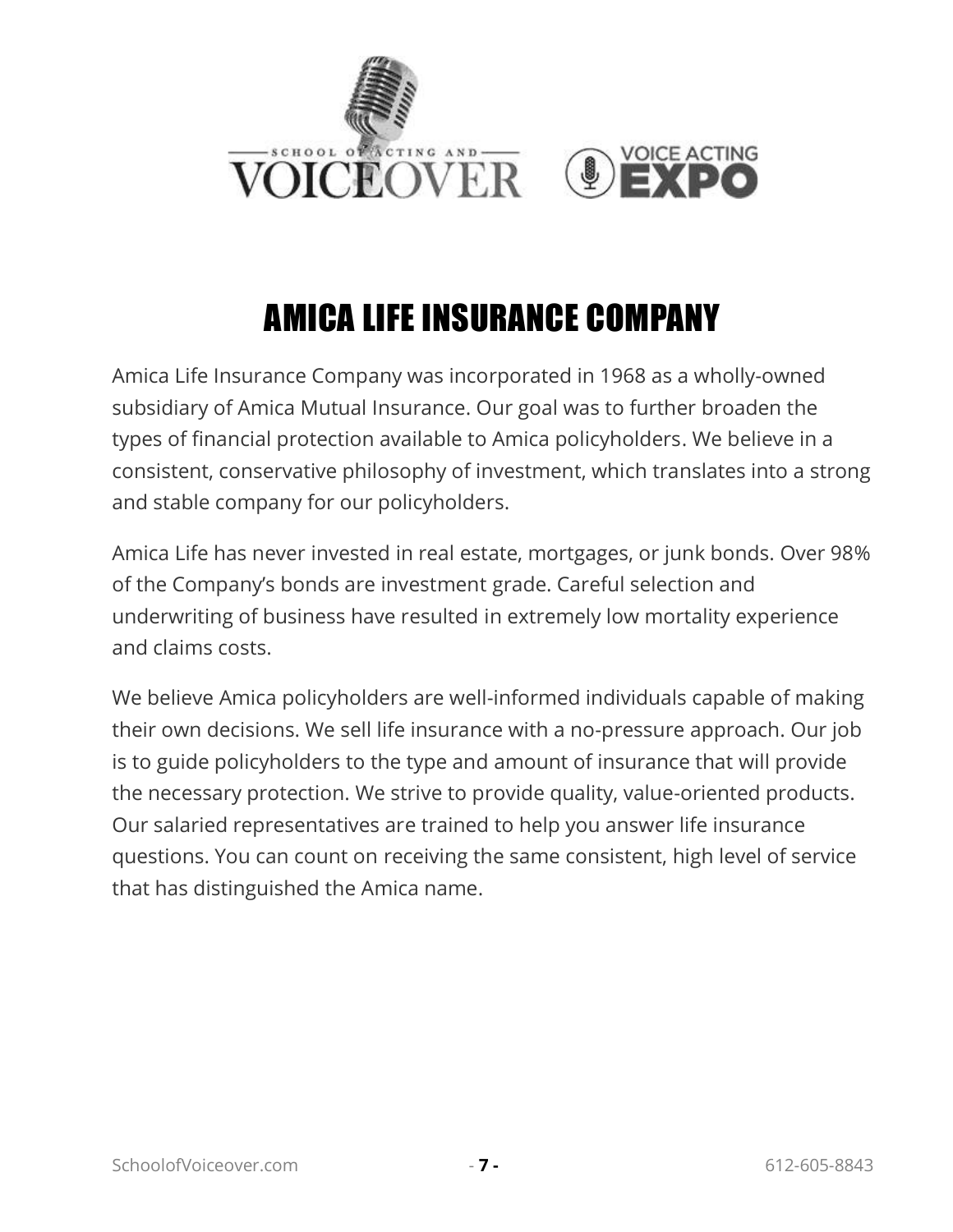

## APPLE COMPUTER

<span id="page-11-0"></span>Apple Computer began with a simple idea: That the power of computing should be available and accessible to everyone. On that premise, the personal computer revolution was launched.

Our vision of empowering the individual remains the driving force behind Apple, and we continue to deliver information tools that enhance the way people work, learn, and play. Apple has grown by broadening its scope beyond the desktop computer to encompass software, printers and peripherals, portable computers, and beyond. APPLE'S products are designed to work the way people do, allowing them to creatively explore and share ideas. This innovative approach has resulted in the sale of more than 20 million APPLE MACINTOSH systems.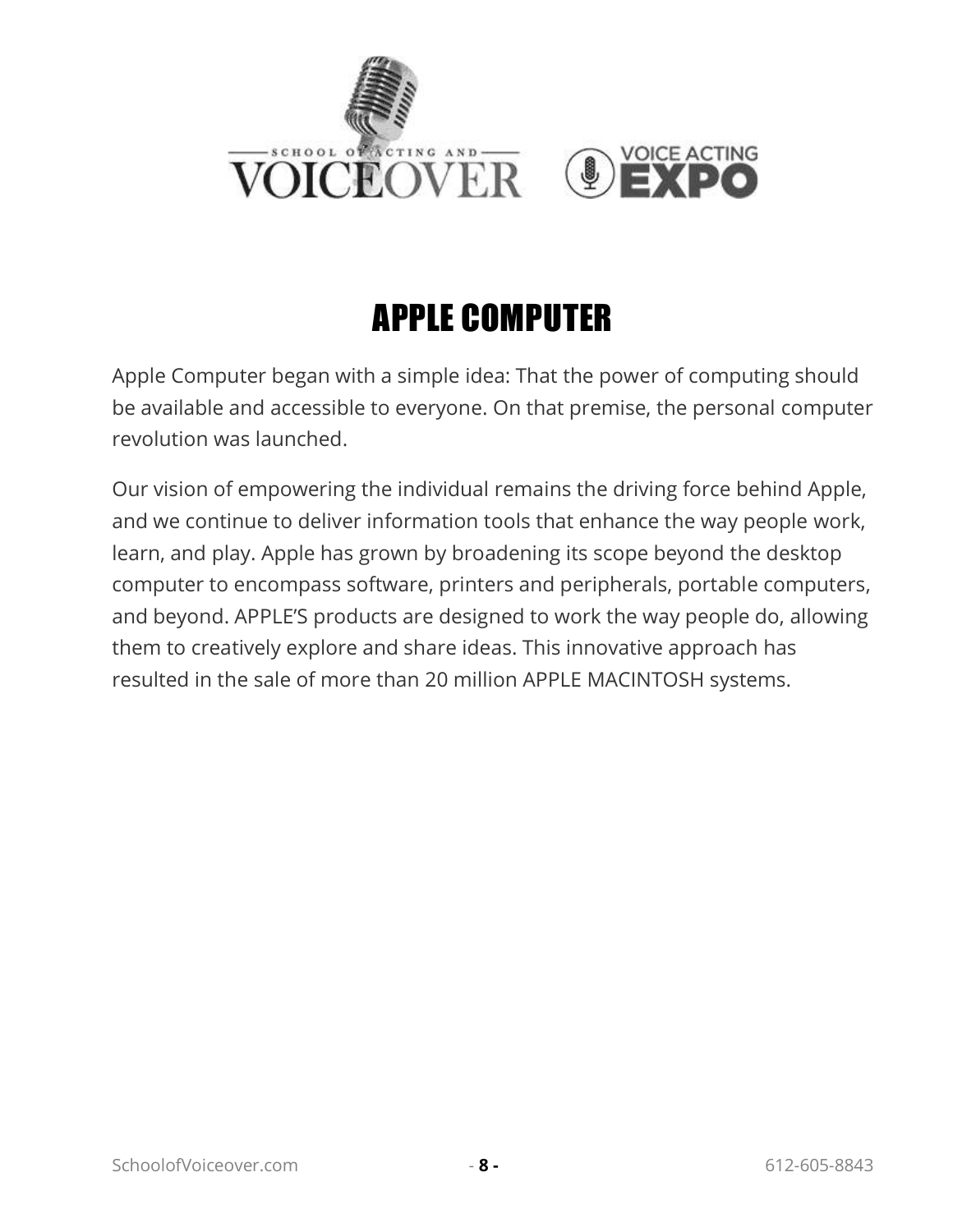

# THE AT&T EXPERT SYSTEM

<span id="page-12-0"></span>At AT&T's Technical Service Center, advanced technology provides quality service. Our patented, highly sophisticated EXPERT System is an application of artificial intelligence that can diagnose troubles and recommend solutions, based on historical maintenance data. This set of software programs can identify a problem and, whenever possible, remotely clear the alarm.

If dispatch of a technician is required, all the information from the EXPERT System is available, so that the right technician with the right training and the right parts is dispatched. The trouble can then be repaired on the first visit, minimizing any disruption to your system.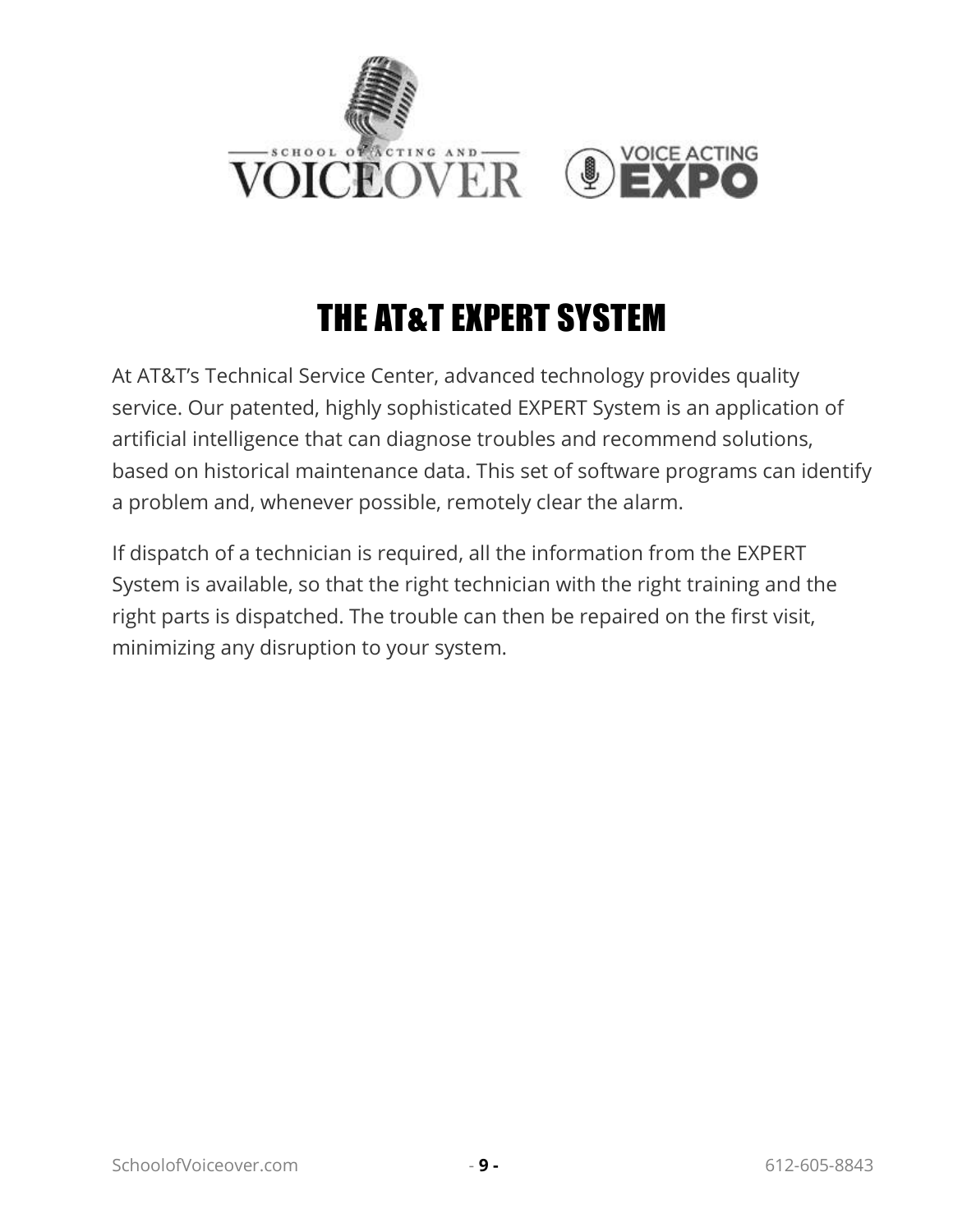

## THE AT&T SMART INVOICE SYSTEM

<span id="page-13-0"></span>The AT&T Smart Invoice System is an added value for AT&T Service Agreement customers.

This electronic billing service was developed with our customers in direct response to their needs. This Windows-based system allows your business to receive bills directly into your PC (or one purchased from AT&T) via electronic AT&T Mail transmission. Benefits include quick delivery of bills — 5 days or less; flexible formatting — allows you to sort, analyze, summarize, and customize bills for your internal systems by installation, purchase order, or service order number; summary billing — shows monthly, quarterly, and/or year-to-date totals.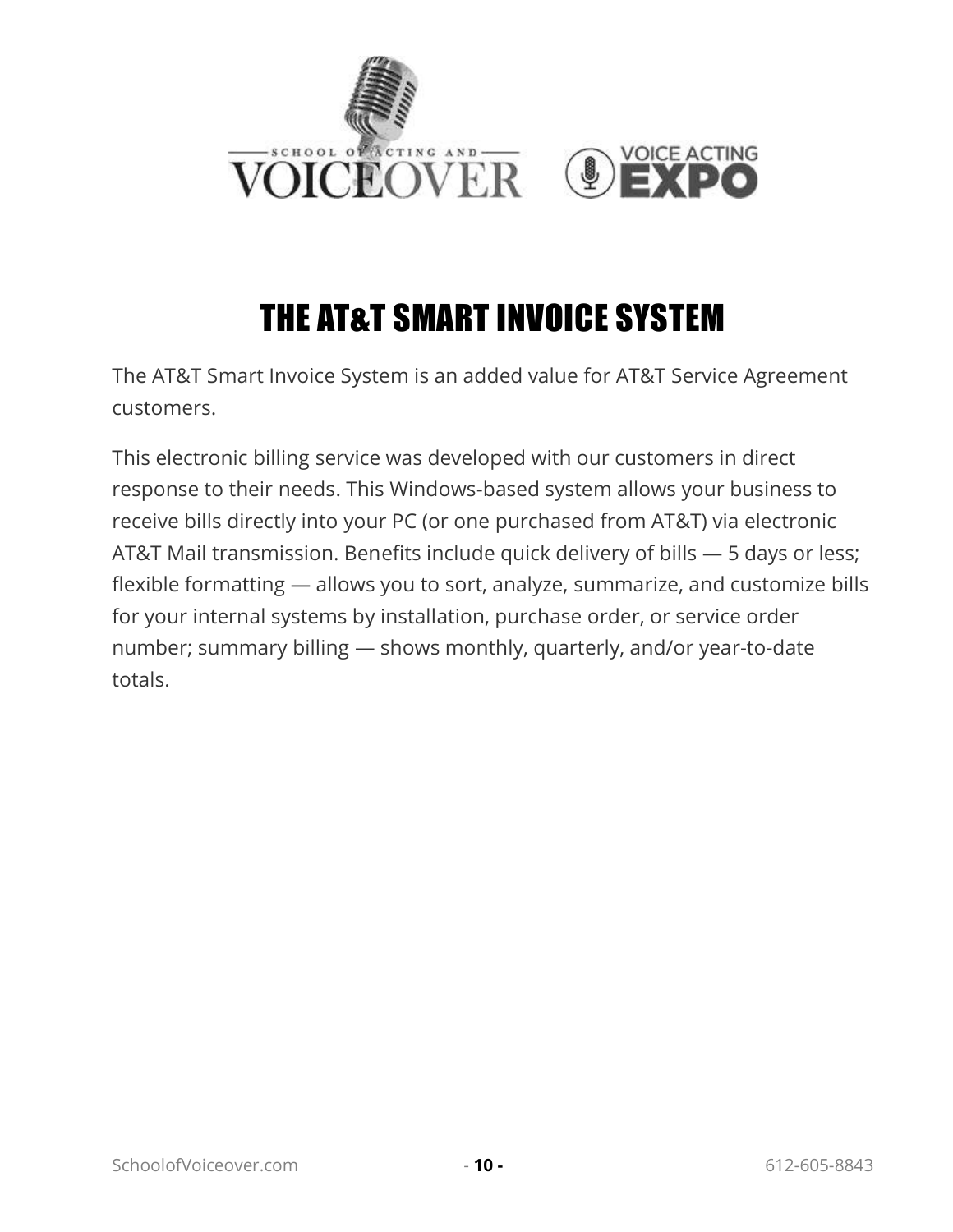

# THE AT&T TECHNICAL SERVICE CENTER

<span id="page-14-0"></span>The AT&T Technical Service Center offers benefits for AT&T Warranty and Service Agreement customers through around-the-clock system monitoring, diagnosis, and testing that help ensure system reliability; a single source of support with 24-hour, toll-free access for trouble reporting; advanced technical support and EXPERT System technology that can help maximize system availability; quick trouble resolution through intelligent dispatch of technicians equipped with information from the EXPERT System; high quality technical support for all AT&T Communications Systems through our Helplines.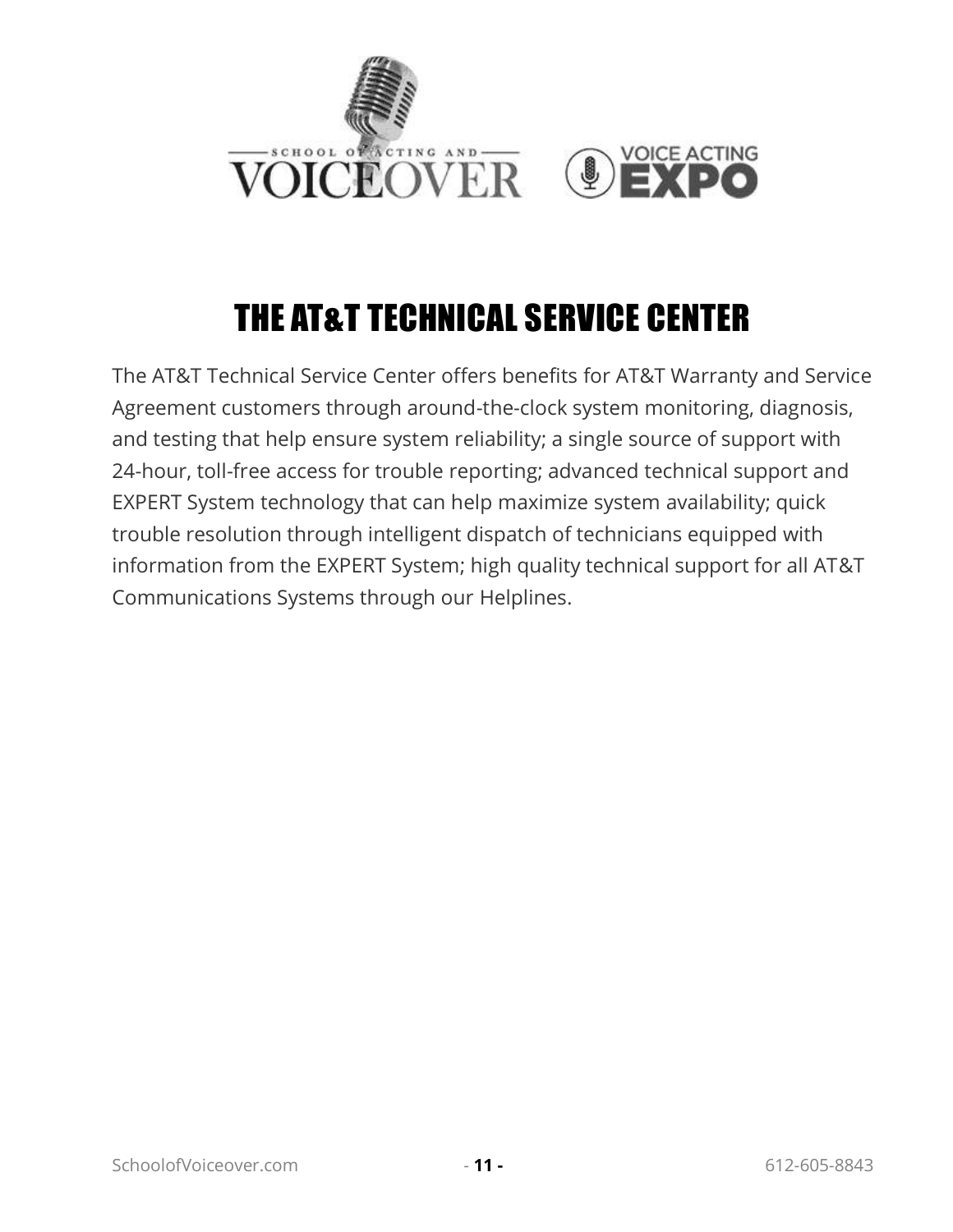

#### AVENTIS

<span id="page-15-0"></span>Millions of people are diagnosed with cancer every year. This disease hampers the prospects of many for a long and full life. At Aventis, we offer innovative drugs for the treatment of common cancers, such as breast or lung. Our scientists are utilizing new technologies, including gene therapy and immunology to develop new agents for the treatment of other cancers, such as head, neck and gastric. At Aventis, our goal is to develop more effective treatments for cancer; ones that give people a better chance to make their dreams come true.

Everyone wants to live life freely. Unfortunately, for more than 5 million people around the world that's just not possible. Simple movement that most of us take for granted is quite painful to them. They suffer from rheumatoid arthritis. At Aventis, one of the world's leading pharmaceutical companies, our scientists are combining their in-depth know-how with new technologies to develop more innovative anti-rheumatic treatments. One of our most important goals is to fight the causes of rheumatoid arthritis, not only its symptoms – so that people are free to enjoy whatever moves them.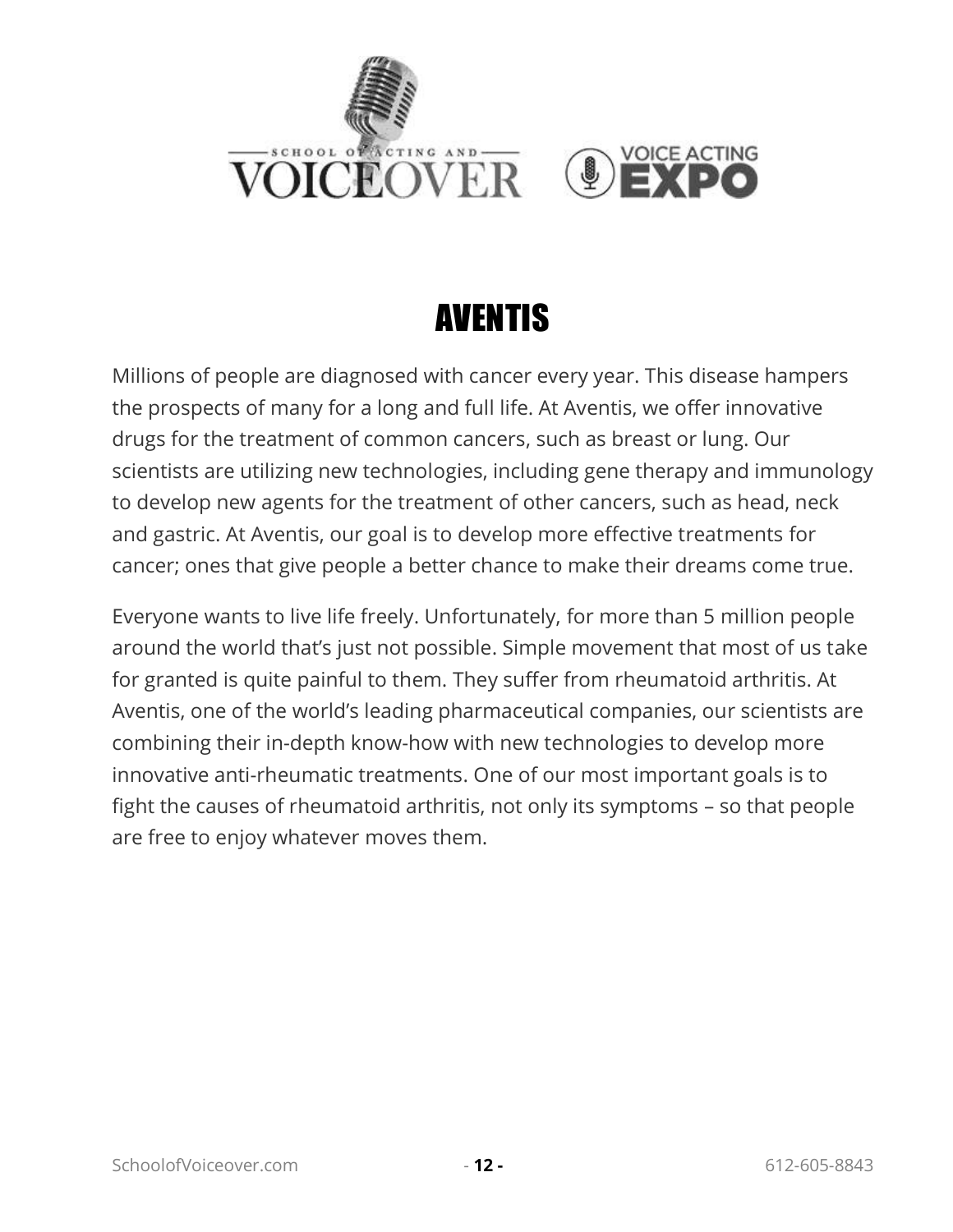

#### BANKING e-learning 1

<span id="page-16-0"></span>When you first open a Client Interaction, you will be on the Identification Page. This is the default page for all client interactions. Please confirm the following information – Client Name, Date of Birth, and Social Security Number – before continuing.

As you have learned, the easiest and most efficient way to open a New Customer Session is to swipe the customer's pin card. If the customer does not have their pin card, you can use their Checking or Savings Account number – but you must also ask for additional identification.

If you are unsure about the procedures for changing a contract's terms and conditions, please review 'Lesson 5: Terms and Conditions'. In this lesson, you will follow a fictional character, Renee, as she determines whether or not a contract should be modified.

In this example, you'll explore the structure of Trades. First you'll click through set of real portfolios. Then you'll open a new window showing the first level in the portfolio hierarchy. Click 'Structure' to open the details.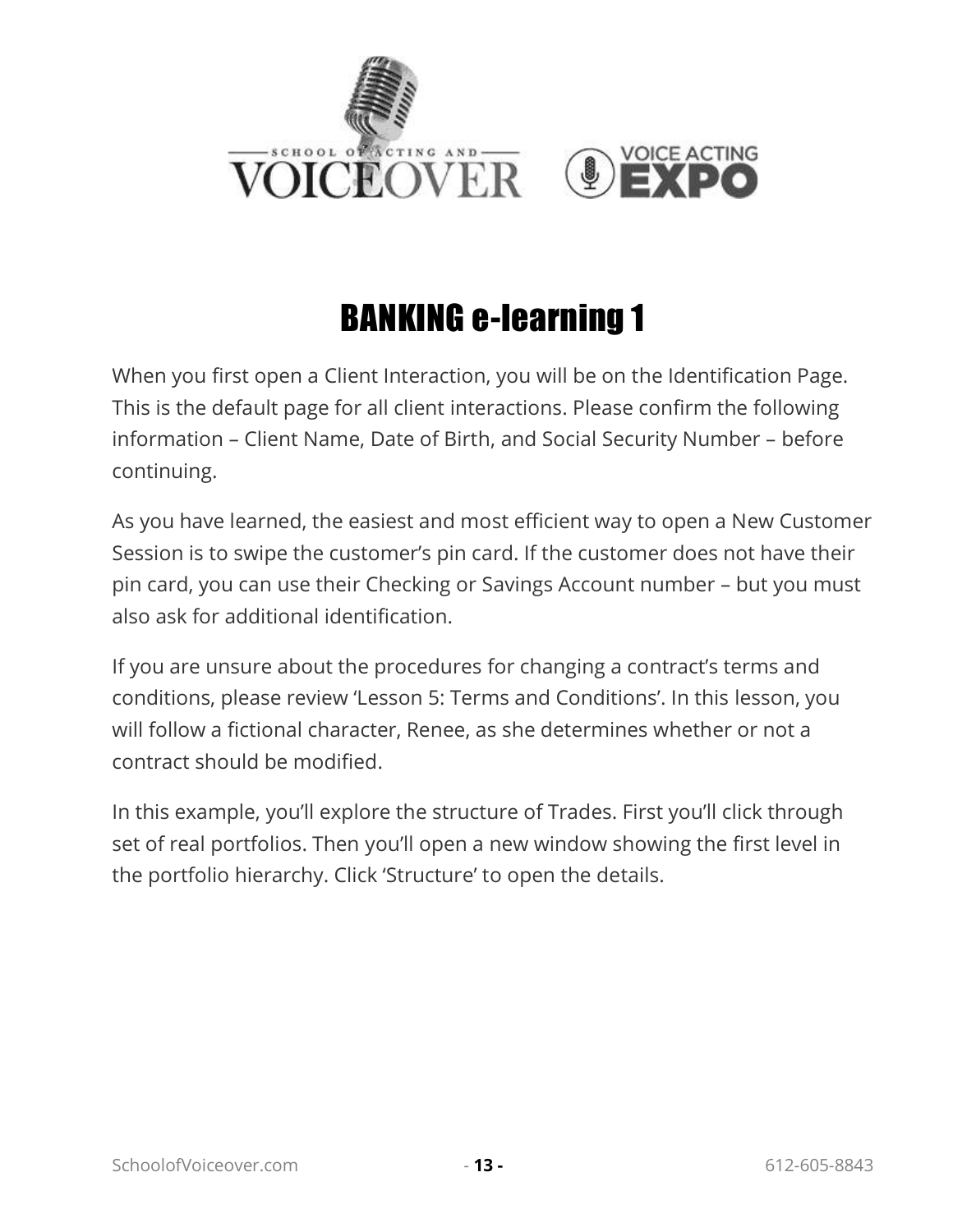

# BAXTER INDUSTRIES

<span id="page-17-0"></span>Baxter Industries has made significant progress since it announced last November a series of strategic actions to reduce costs, improve shareholder value, and extend its leadership position worldwide. The actions address the dramatic changes underway in the U.S. health-care system, and accelerate growth of the company's medical-technology businesses worldwide. Baxter has reorganized its U.S. sales force into cross-divisional, regional teams. This customer-driven initiative establishes a sales structure that mirrors the emerging health-care networks, and a team-selling approach that provides customers with one primary point of contact.

Biotechnology is transforming the theory and practice of medicine, and Baxter has a clear objective in this field. The company intends to be the leading world provider of selected products and services dedicated to curing disease through biotechnology. The strategy is to build on strong existing positions in blood therapy and related areas while investing heavily in emerging gene therapies and immunotherapies. The biotechnology business is growing very quickly, says Timothy B. Anderson, group vice president. Our sales in Baxter's Biotech Group will be close to \$1 billion in 1994, and we expect them to double by the end of the decade.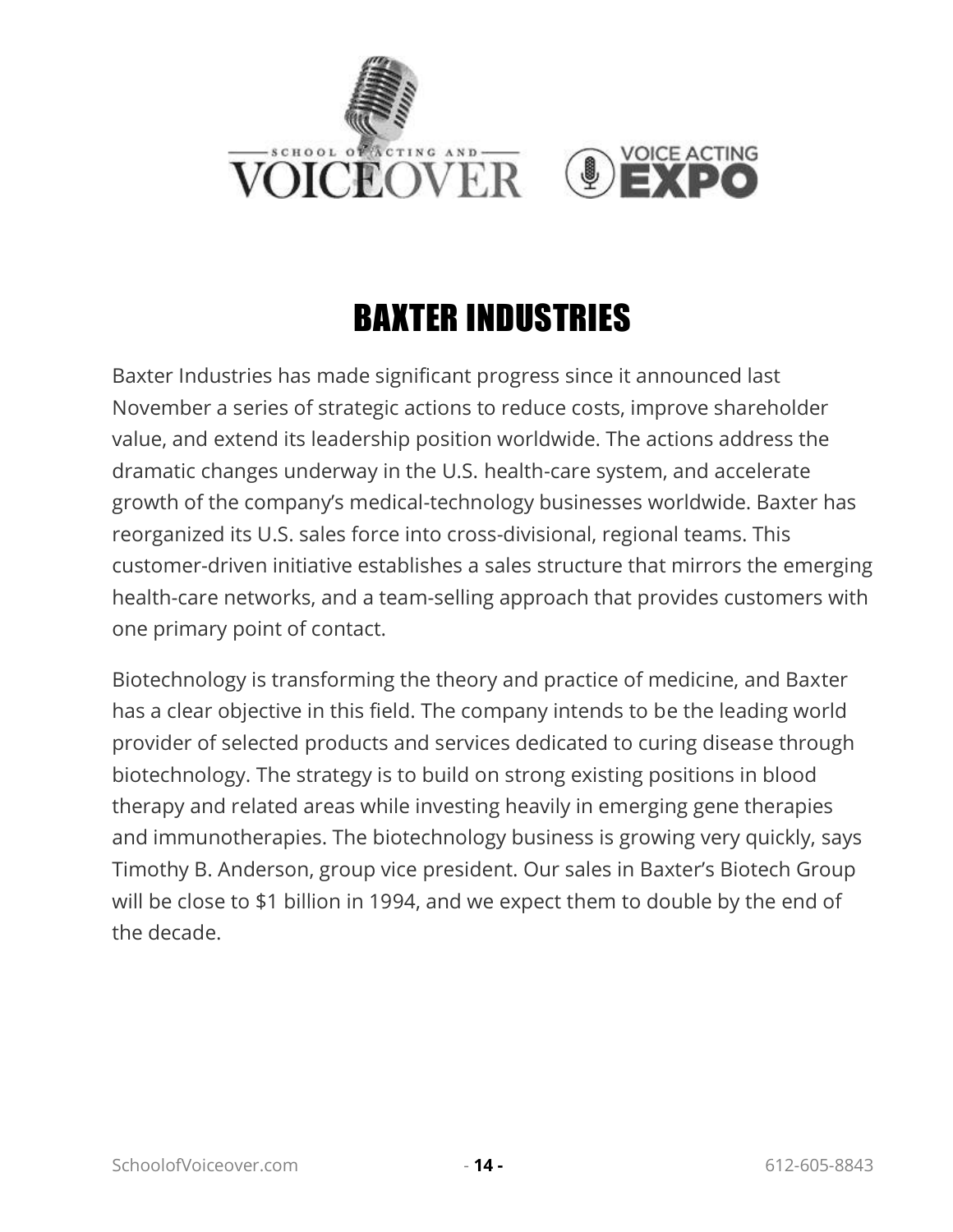

# BAXTER INDUSTRIES 2

<span id="page-18-0"></span>The cost pressures on Baxter's U.S. hospital customers translate directly to the company as the country's largest distributor of medical products. Baxter's U.S. medical-products sales make up about half of the company's total sales volume. But the changing environment also offers opportunities, in part because Baxter has invested heavily in the last three years in programs to help hospitals reduce their costs. Cumulatively, these programs saved U.S. hospitals more than \$200 million last year. Baxter has more products than any other supplier.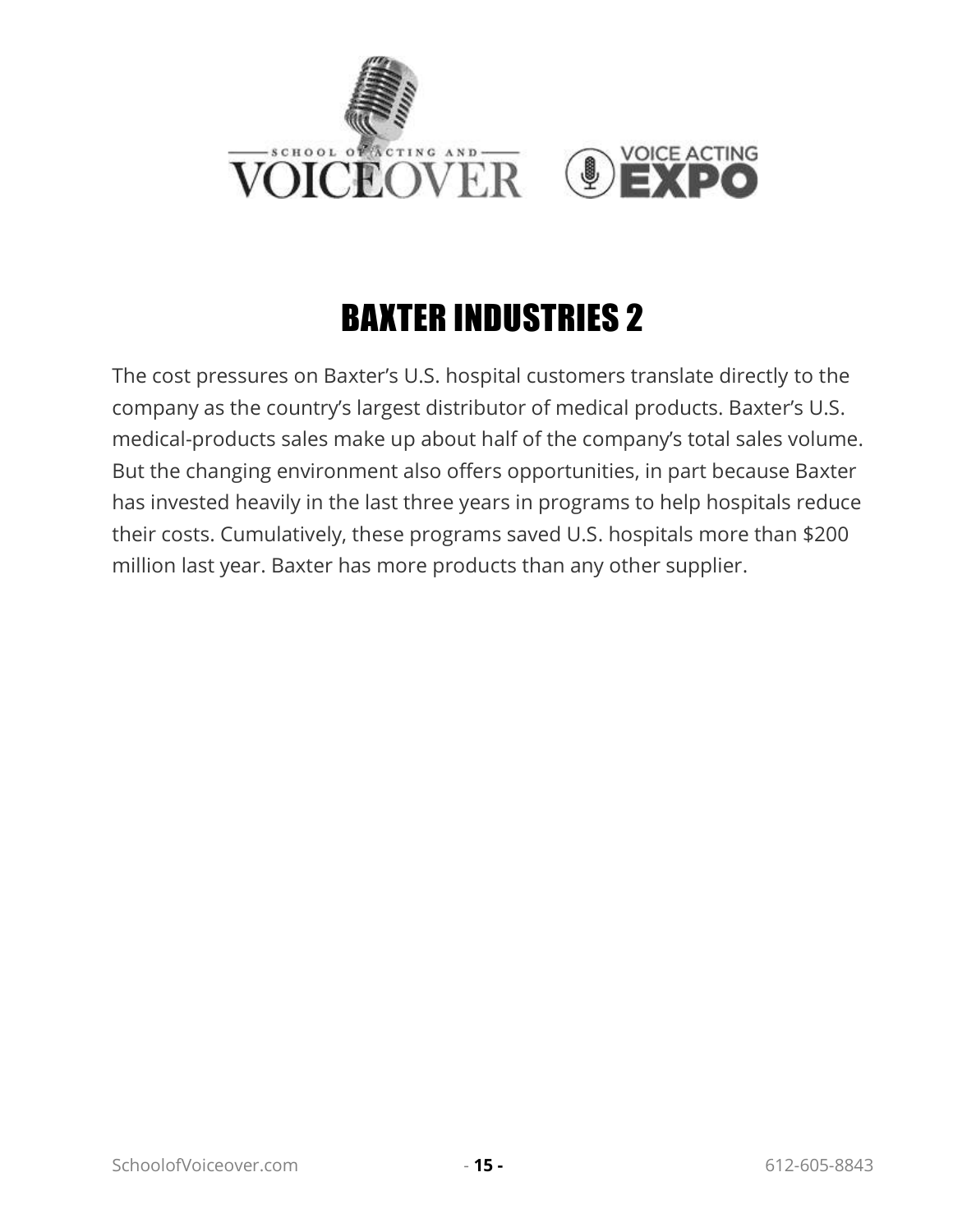

## BROTHER OFFICE EQUIPMENT

<span id="page-19-0"></span>Business today is all about communications. Needless to say, a single networked imaging device is not always the best way to facilitate that communicationespecially if you plan to grow your business. That's why we offer a full range of intelligent Multi Function Center solutions designed to optimize the productivity of any person or department in your company. More than print, fax, copy and scan, we have some models with features like duplexing, networkability and expandable paper tray capability.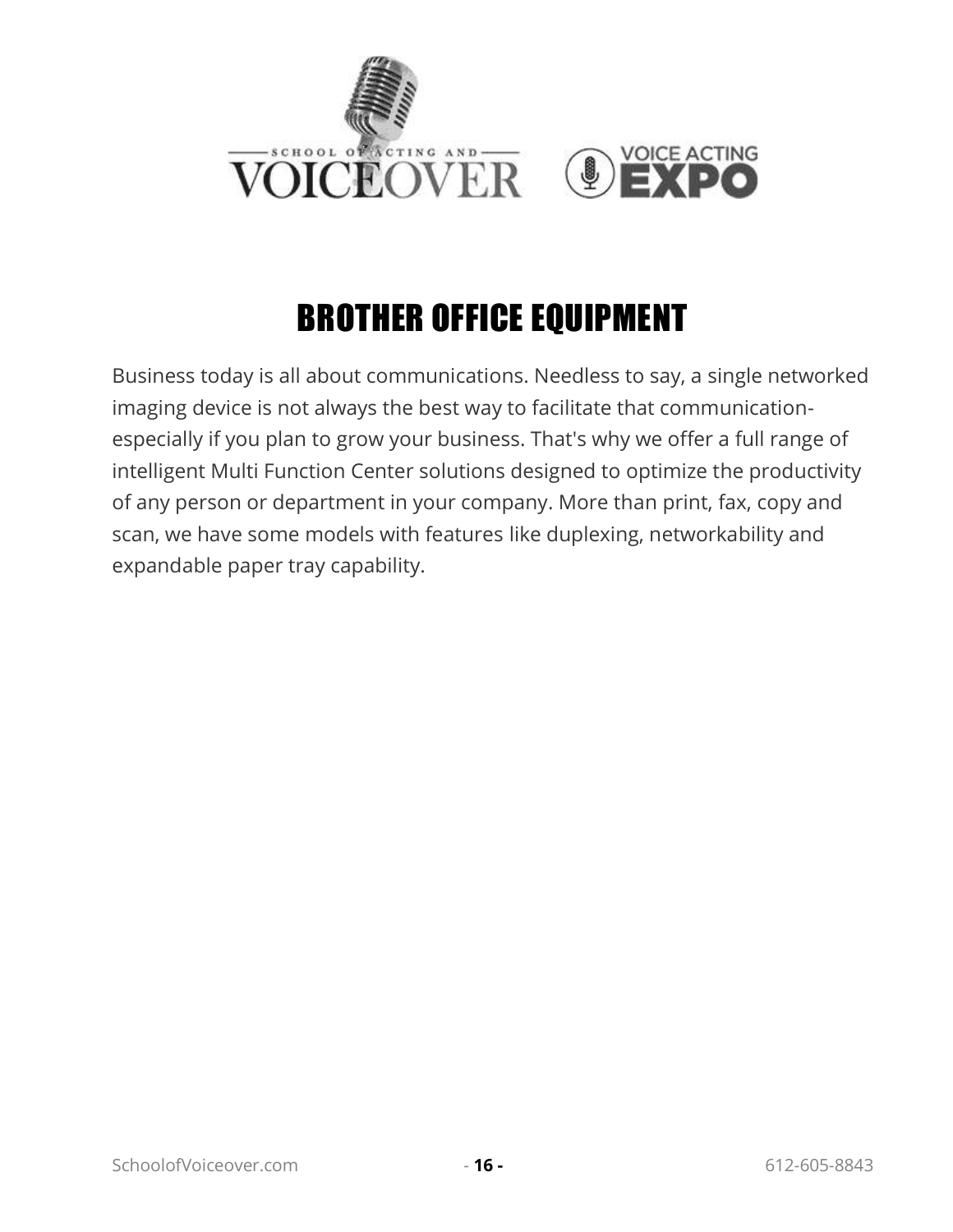

# CITY HARVEST

<span id="page-20-0"></span>Millions of pounds of good, edible food are thrown away each year by New York City food businesses. At the same time, an estimated 1.5 million people are hungry, one third of them children. City Harvest is the link between those who have so much and those who have too little. City Harvest is committed to feeding hungry people in New York City using a variety of innovative, practical and costeffective methods. Our primary approach is to rescue food that otherwise would be wasted and deliver it to those who serve the hungry. City Harvest strives to be a model for others to fight hunger in their communities.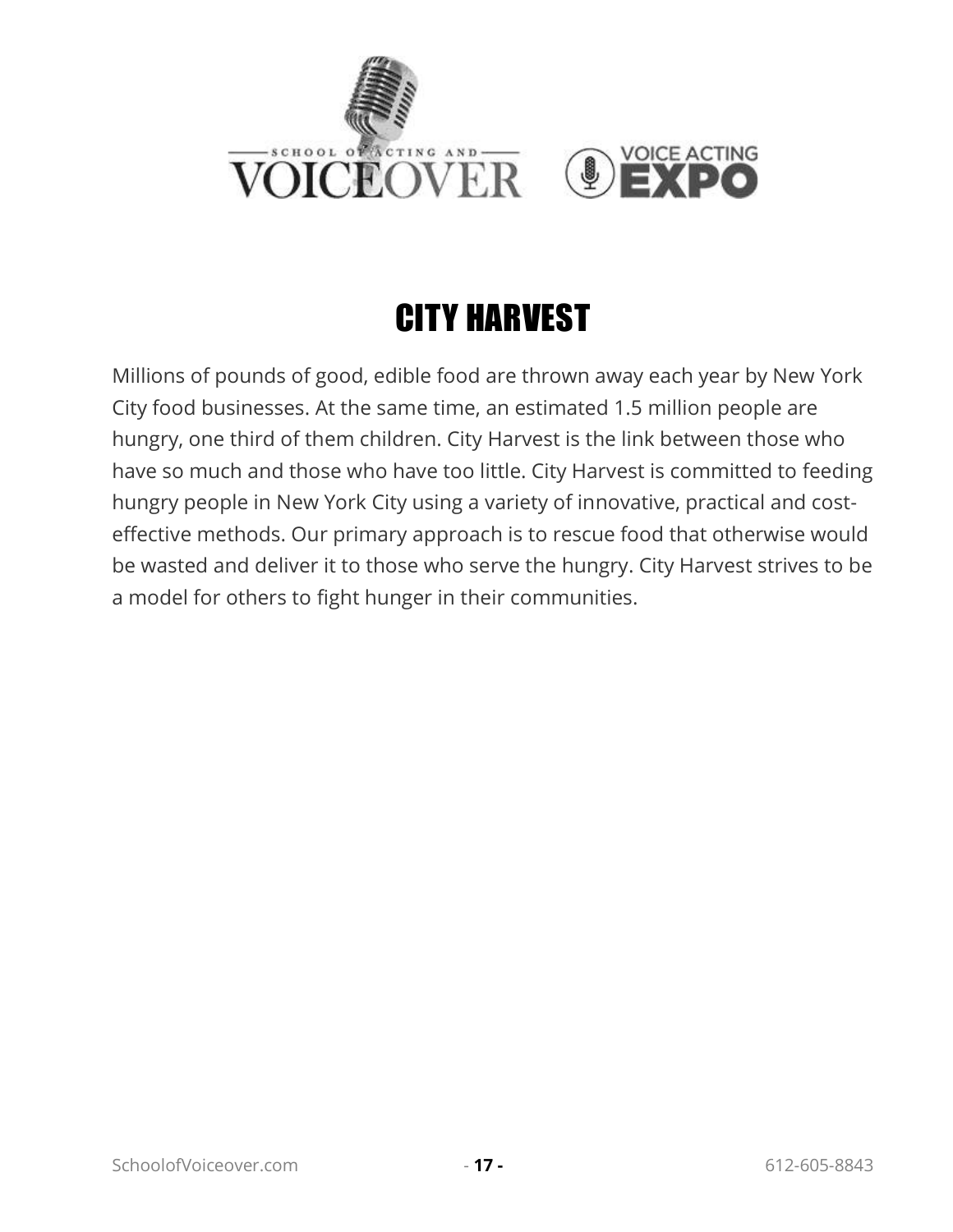

# CKE RESTAURANTS

<span id="page-21-0"></span>What started in 1941 as a single hot dog cart in Los Angeles with first-day receipts of \$14.75 has grown to one of the largest companies in the United States operating and franchising quick-service restaurants with systemwide sales that topped \$3.16 billion last year. Today, CKE Restaurants, Inc., based in Santa Barbara, Calif., operates the Hardee's and Carl's Jr. brands through its subsidiaries, franchisees and licensees.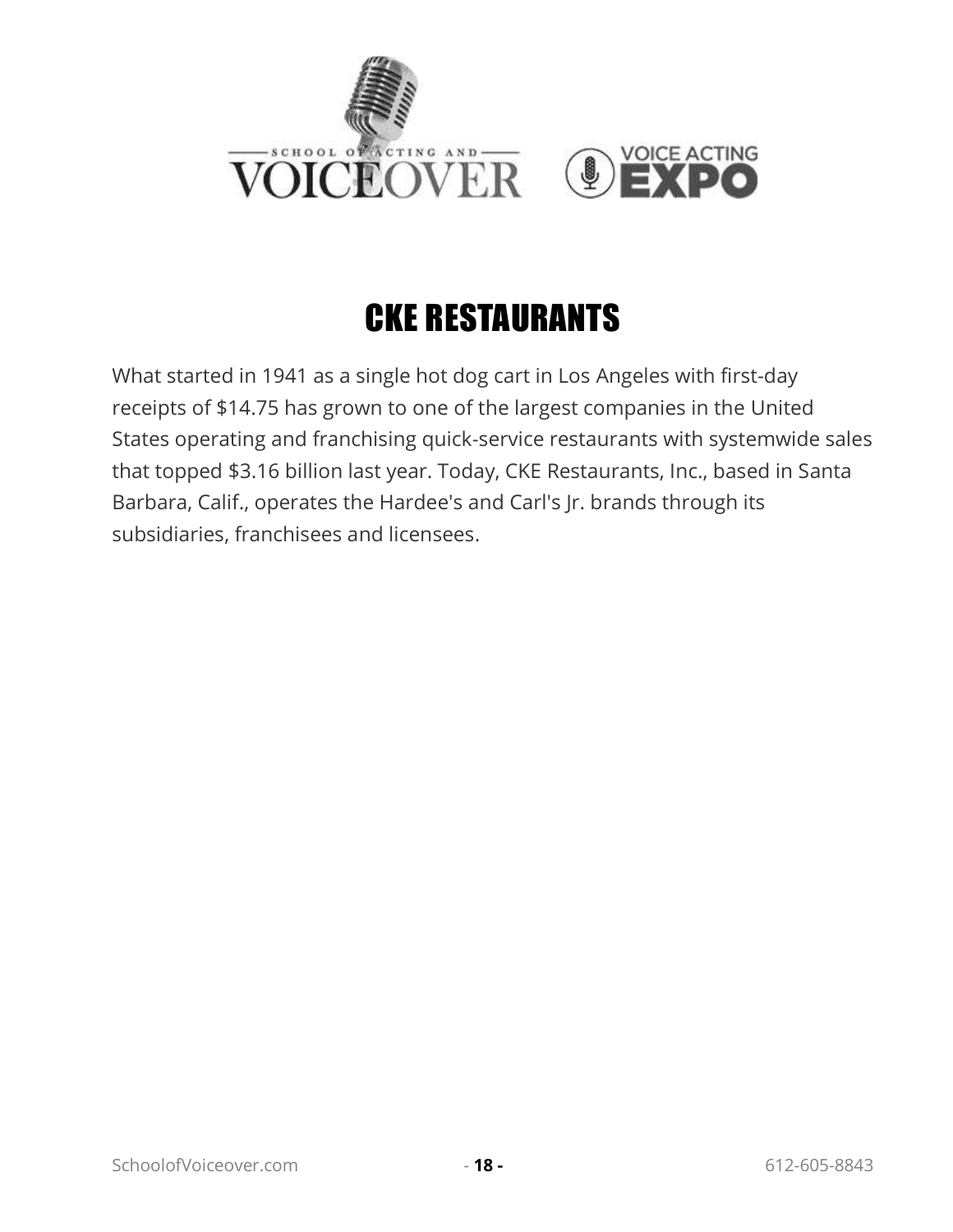



<span id="page-22-0"></span>Welcome to the Clarins Family. It is our objective to provide you with a warm and exciting environment filled with opportunity and growth. We attribute the success of the company to our Commitment to Excellence and our commitment to people.

This presentation will serve as a guide for all general information to assist its employees. The topics we will cover today include Employee Benefit Program Highlights, Company Policies as well as Personal Policies. Please follow along with the provided employee handbook.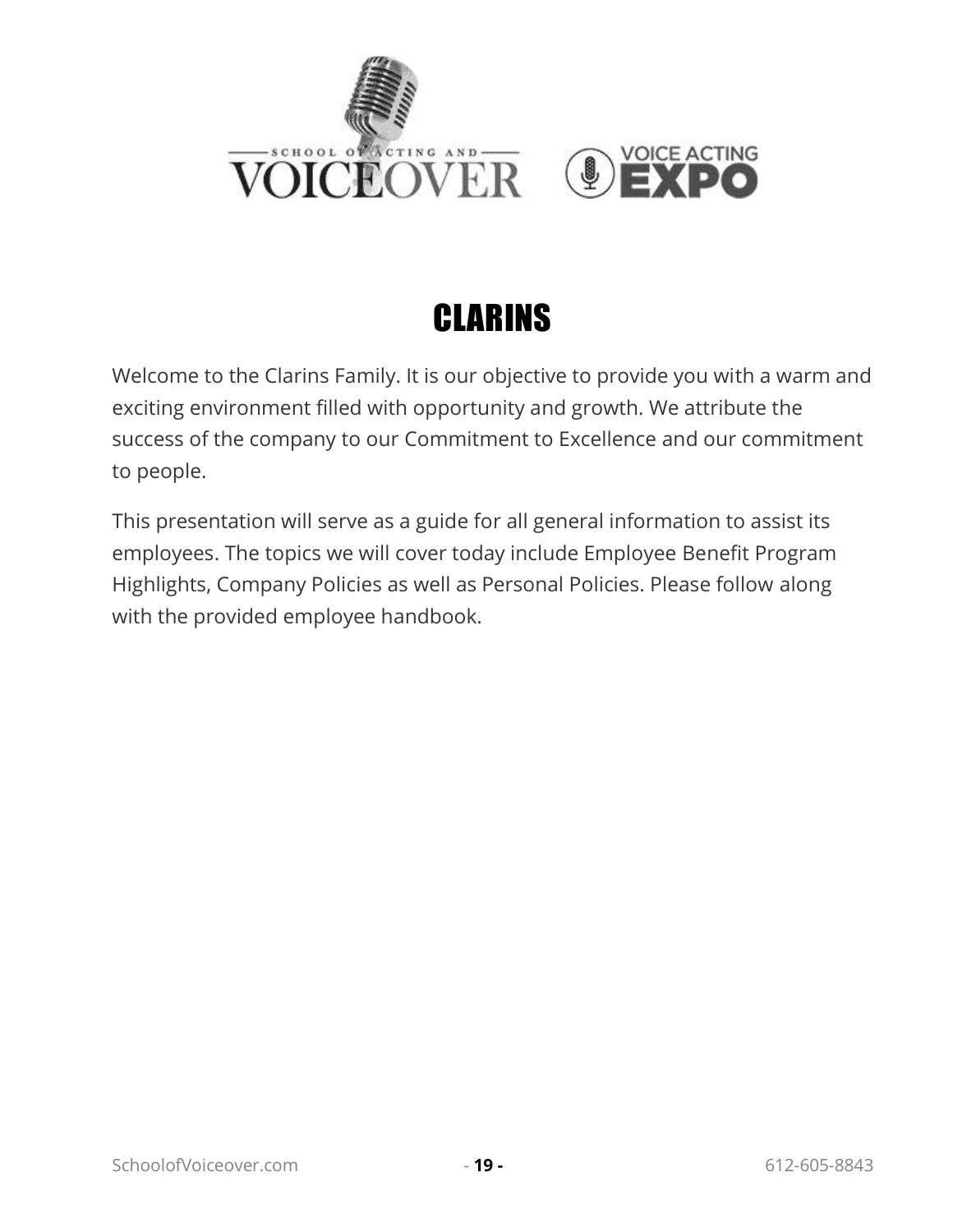

#### DAVIDSON INCORPORATED

<span id="page-23-0"></span>Davidson Inc. is a leading publisher and distributor of multimedia software for both the home and school markets. The company is internationally renowned for its award-winning consumer titles, such as the Blaster series, which has sold over 3 million copies. In the school market, Davidson is best known for interactive multimedia systems including Story Club, English Express, and the upcoming Vital Links. Vital Links is a multimedia U.S. history system for the middle grades being developed by Davidson, Addison-Wesley, and the Los Angeles County Office of Education via a grant from the states of California, Florida, and Texas.

1994 was a banner year for our company. Our revenues increased 49% over the prior year to a record \$87.9 million. This growth occurred in all sectors of the company — from consumer, school, international and affiliated label sales, to divisions such as Educational Resources — and was achieved primarily through the release of new products, selective acquisitions, and strong fourth-quarter sales. In addition to excellent financial results, we're excited about our accomplishments in delivering upon our studio strategy business model. We began building on this business model in the early 1990s, when we adopted the studio strategy...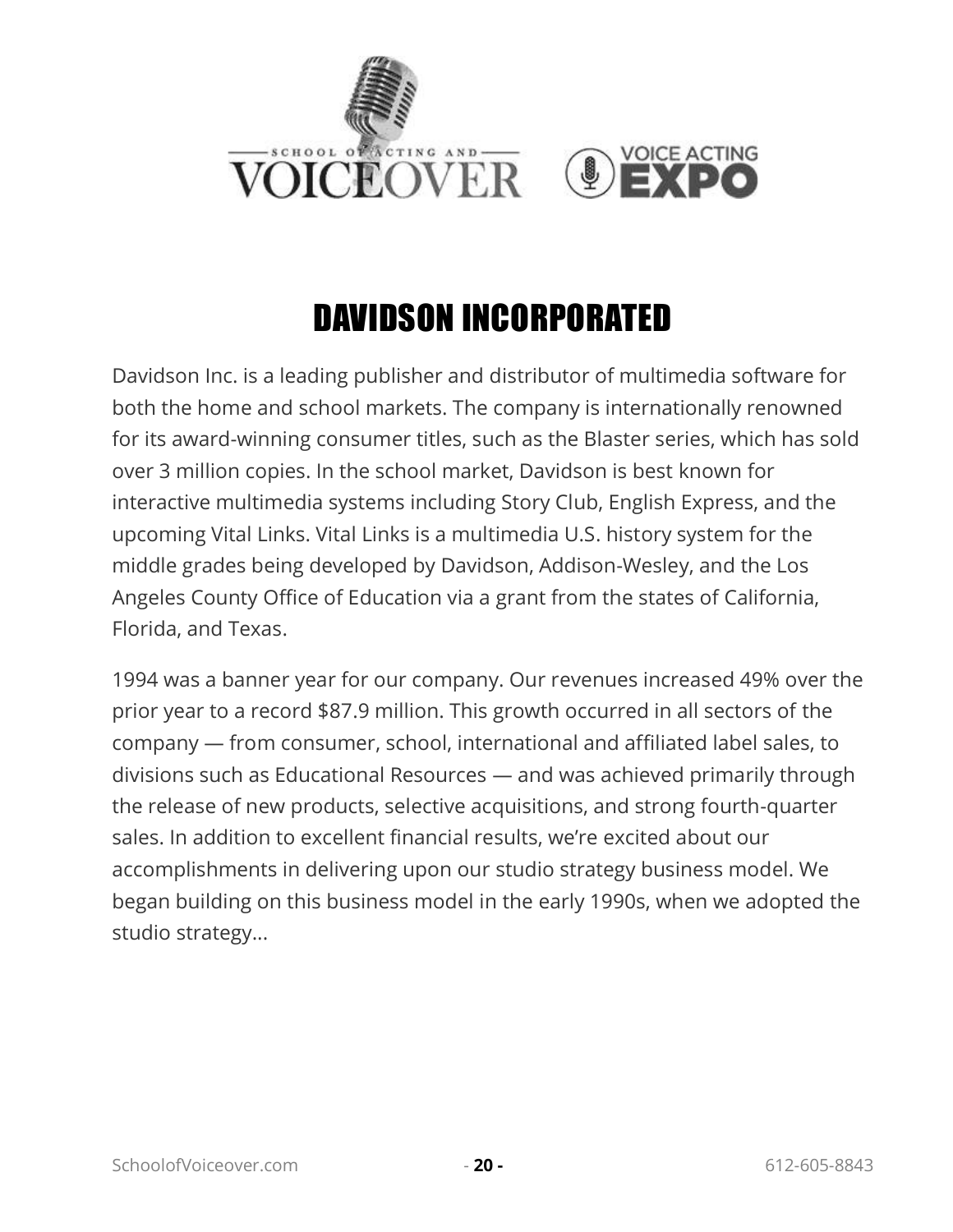

# <span id="page-24-0"></span>DELOITTE & TOUCHE USA LLP-GETTING READY FOR THE AGING CONSUMER

What You Need to Know. In 2008, the dominant customers in the U.S. and the world will be consumers age 50 and older. Regardless of your industry or sector, you could prosper by focusing on these aging consumers and understanding their evolving needs.

New research, a podcast and articles from Deloitte & Touche USA LLP can help you understand these older consumers-what they want, how their needs will change over the years and how your business can serve them best.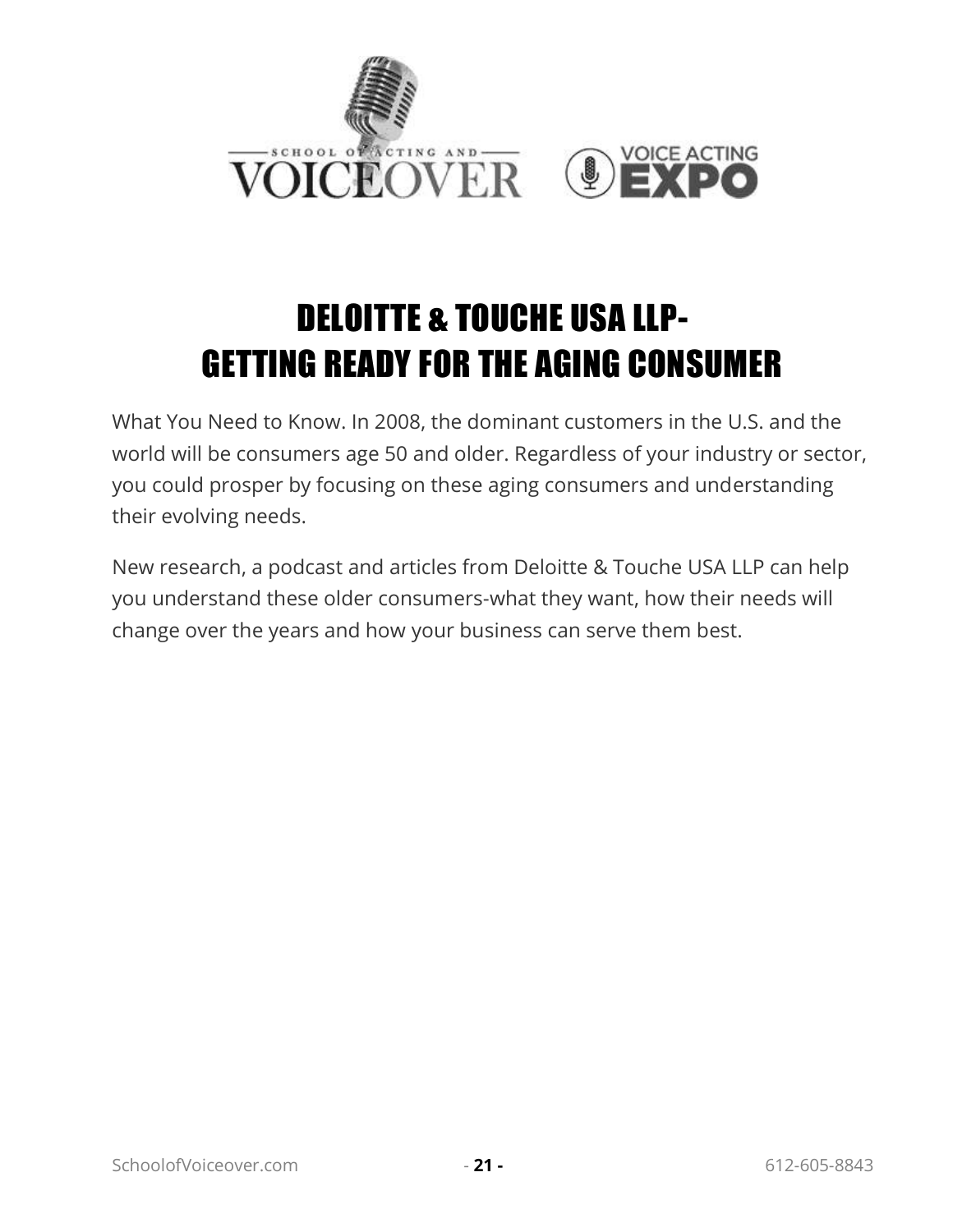

## DIVISION OF MARKETING PRACTICES

<span id="page-25-0"></span>The Division of Marketing Practices responds quickly and decisively to the rapidly changing world of fraudulent marketing practices. It enforces federal consumer protection laws by filing actions in federal district court on behalf of the Commission to stop scams; prevent scam artists from repeating their fraudulent schemes in the future; freeze their assets; and obtain compensation for scam victims. The Division also files administrative cases with the Commission to stop these scams.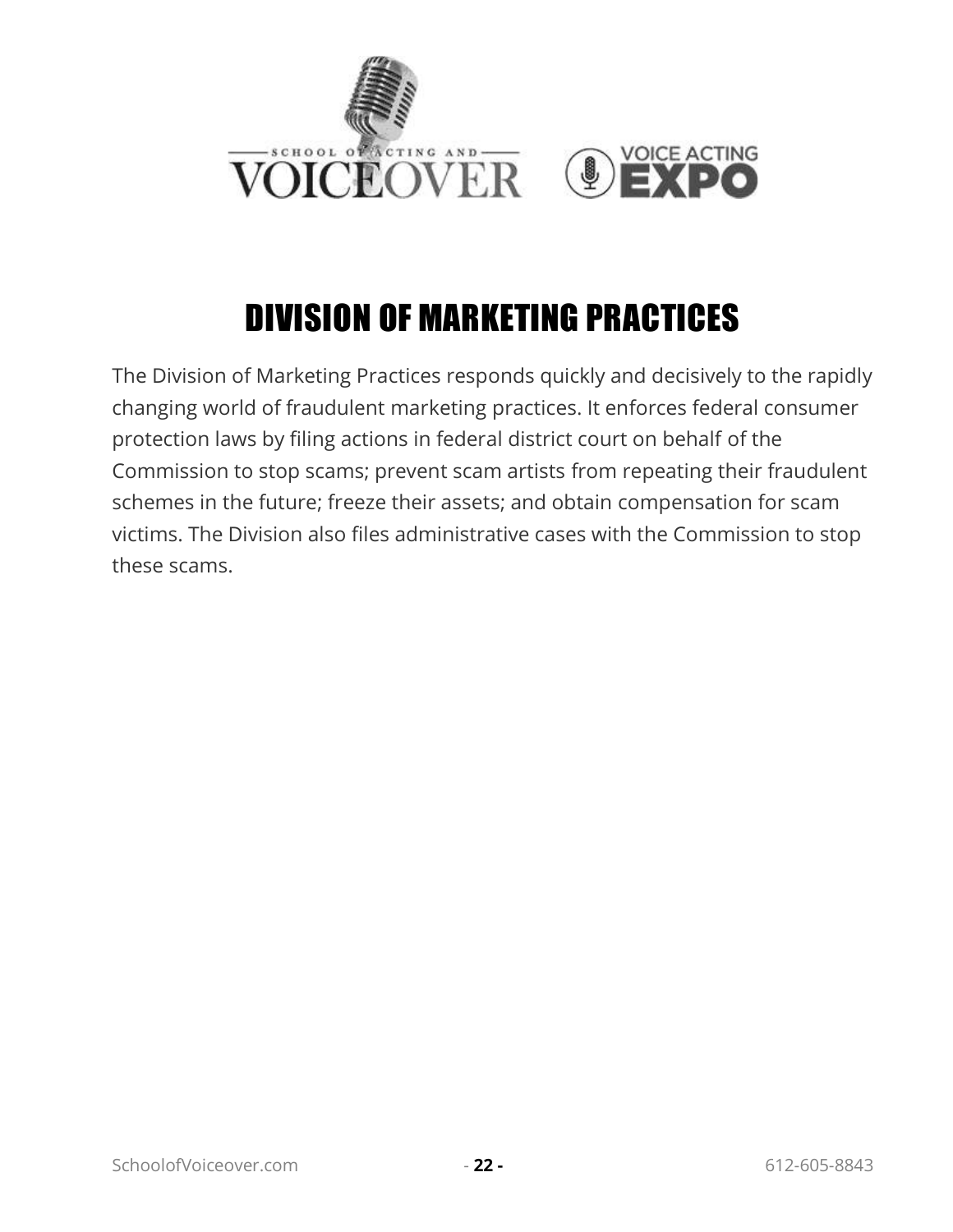

# EMPLOYEE TRAINING

<span id="page-26-0"></span>Our compensation plan is designed to support our vision, values, and growth objectives. This plan allows us to win and retain key talent to support our growth and help us best succeed as an organization. The key to our compensation package is performance. We pay people differently based on their individual skills, experience, and performance, as well as company results.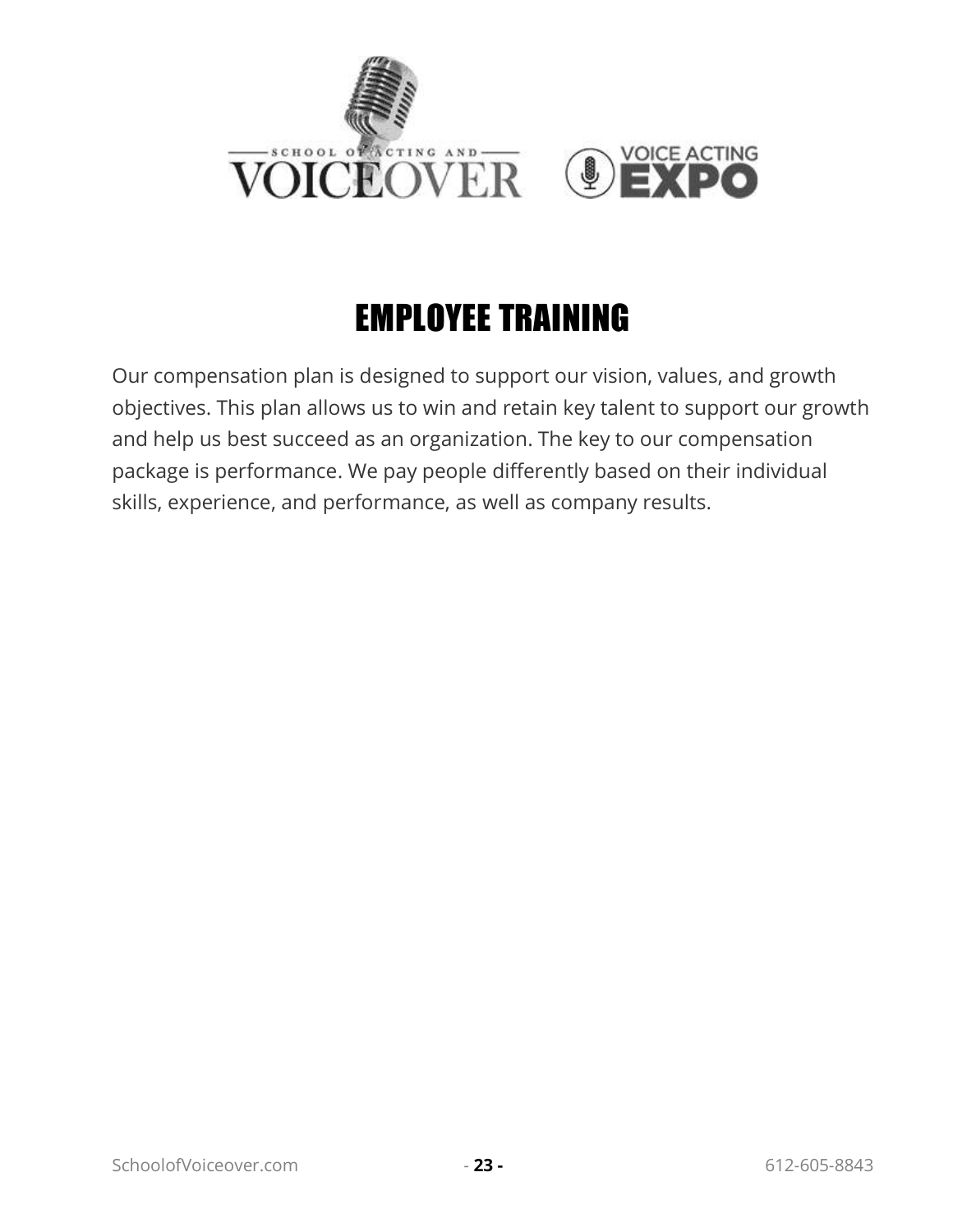

#### ENVIRONMENTAL DEFENSE

<span id="page-27-0"></span>Finding new ways to solve environmental problems is nothing new to us. In fact, that's how we got started. Thirty years ago, we were [Environmental Defense was] just a small group of friends living on Long Island. Lawyers and scientists by profession, we were united by a shared concern for the natural world. When we learned that beautiful birds who had graced our island for centuries were suddenly unable to reproduce, we knew we had to do something.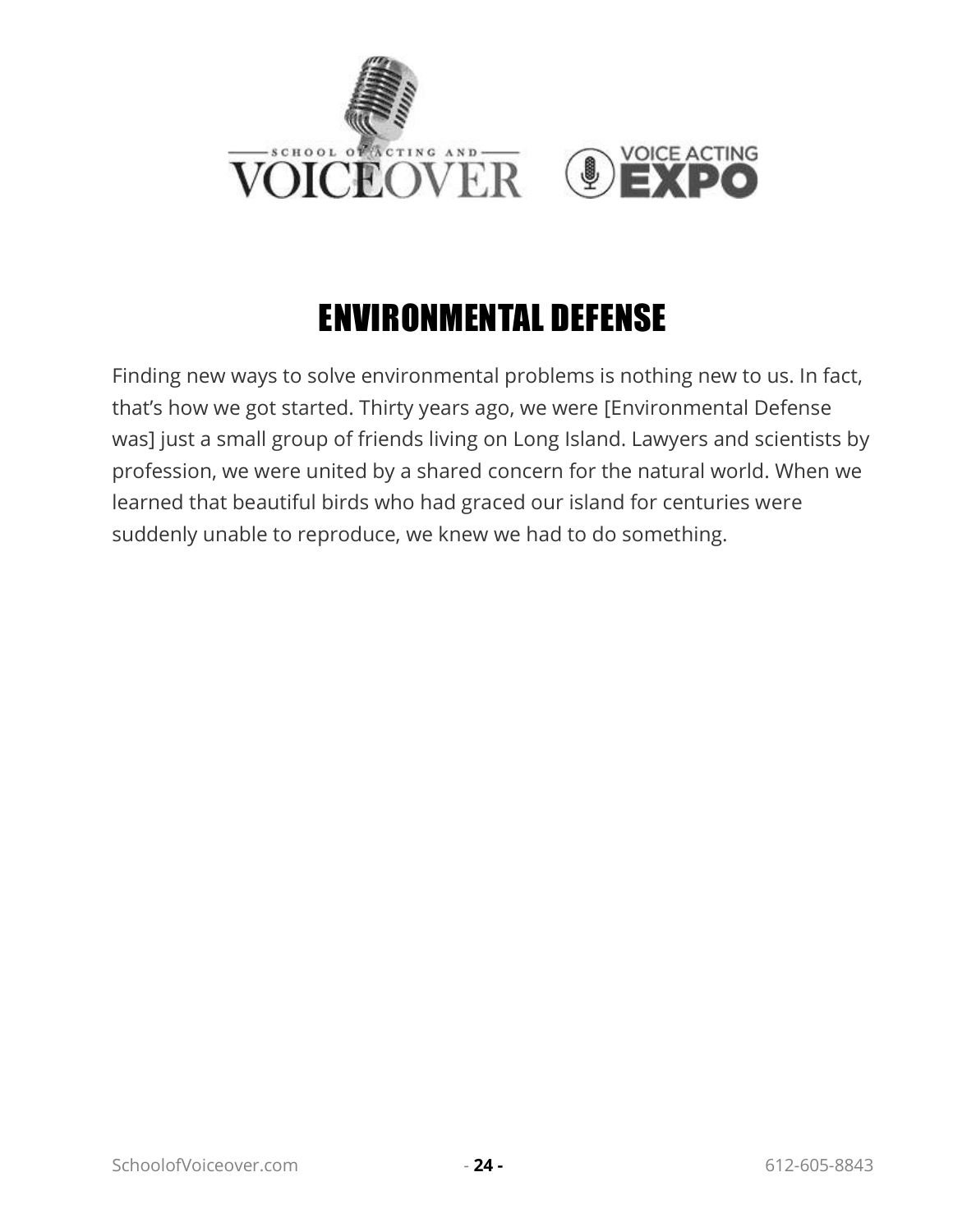

#### ETHAN ALLEN

<span id="page-28-0"></span>Fashion you relish. Quality you expect. Service you can depend on. Furnishings you can afford. Choices galore. This is the colorful image of Ethan Allen we want consumers to know. The wide spectrum of our image is expressed in many ways: through our galleries, our advertising, and our team of professionals who represent Ethan Allen. But is our image clearly visible to consumers? How can we ensure that Ethan Allen's true colors shine through? Building a strong image that withstands the test of time takes imagination, innovation, and participation. Those who have succeeded in maintaining a colorful, appealing image have followed a simple rule.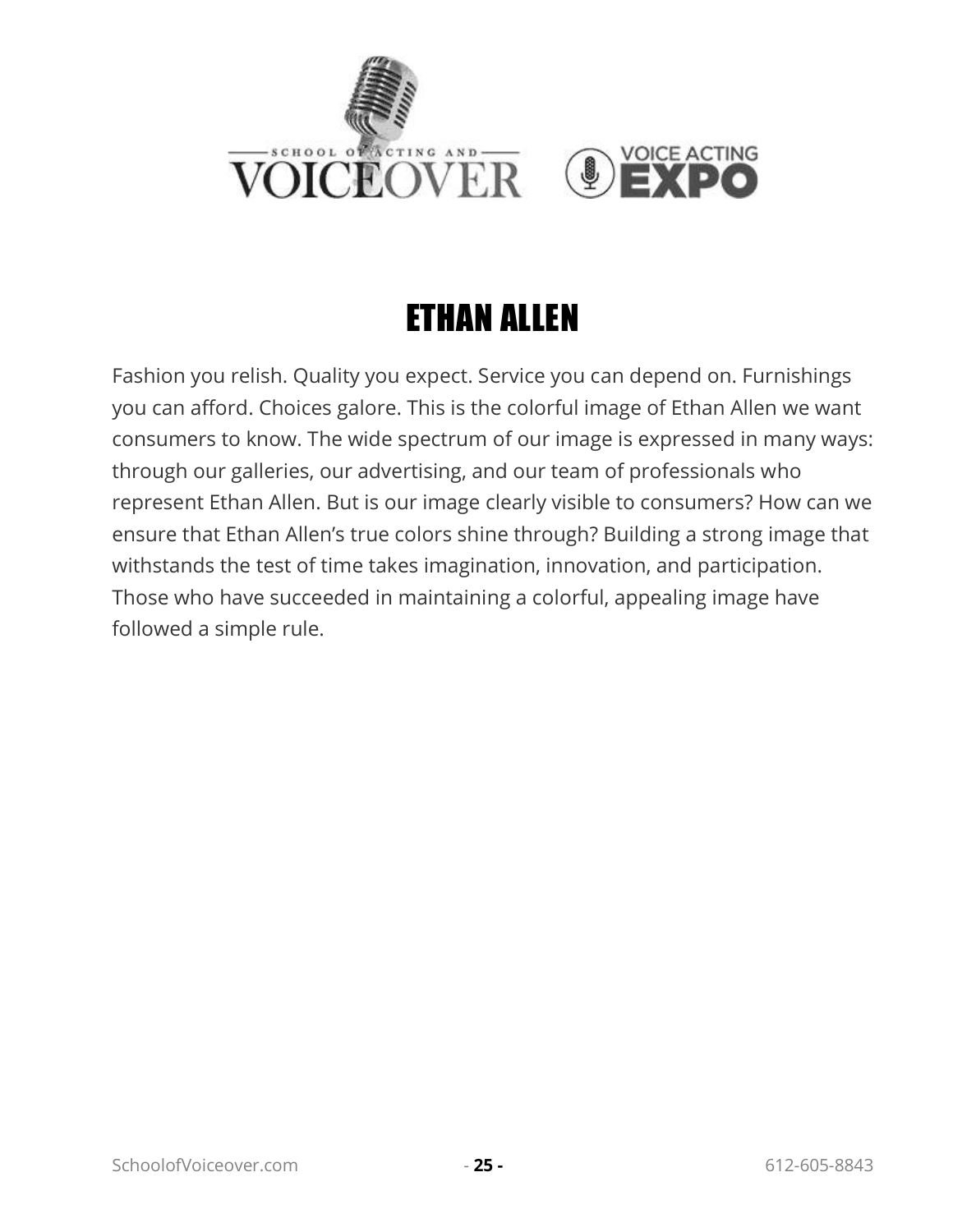

# ETHYL CORPORATION

<span id="page-29-0"></span>In 1994, Ethyl entered into a long-term supply agreement with The Associated Octel Company Limited of London, under which Octel provides Ethyl with lead compounds. The contract with Octel allowed Ethyl to cease all production of lead compounds. At the same time, Ethyl is distributing for Octel any of its lead compounds that are shipped in bulk using Ethyl's excellent worldwide shipping, storage, and delivery system. The use of lead continues to be phased down in world markets, with the increasing reliance on automotive emission-control technology requiring unleaded fuel.

Market forces reshaping the petroleum additives industry underlie several important trends. As original equipment manufacturers strive to comply with emissions and fuel-economy regulations, they issue more stringent and frequently changing new-product performance specifications. Resulting trends include demand for technically superior, higher quality, better-performing, and environmentally safer fuels and lubricants; shorter product life cycles; further globalization of the industry and its downstream OEM and oil-company customers. Two other forces exert pressures on profitability and result in downsizing.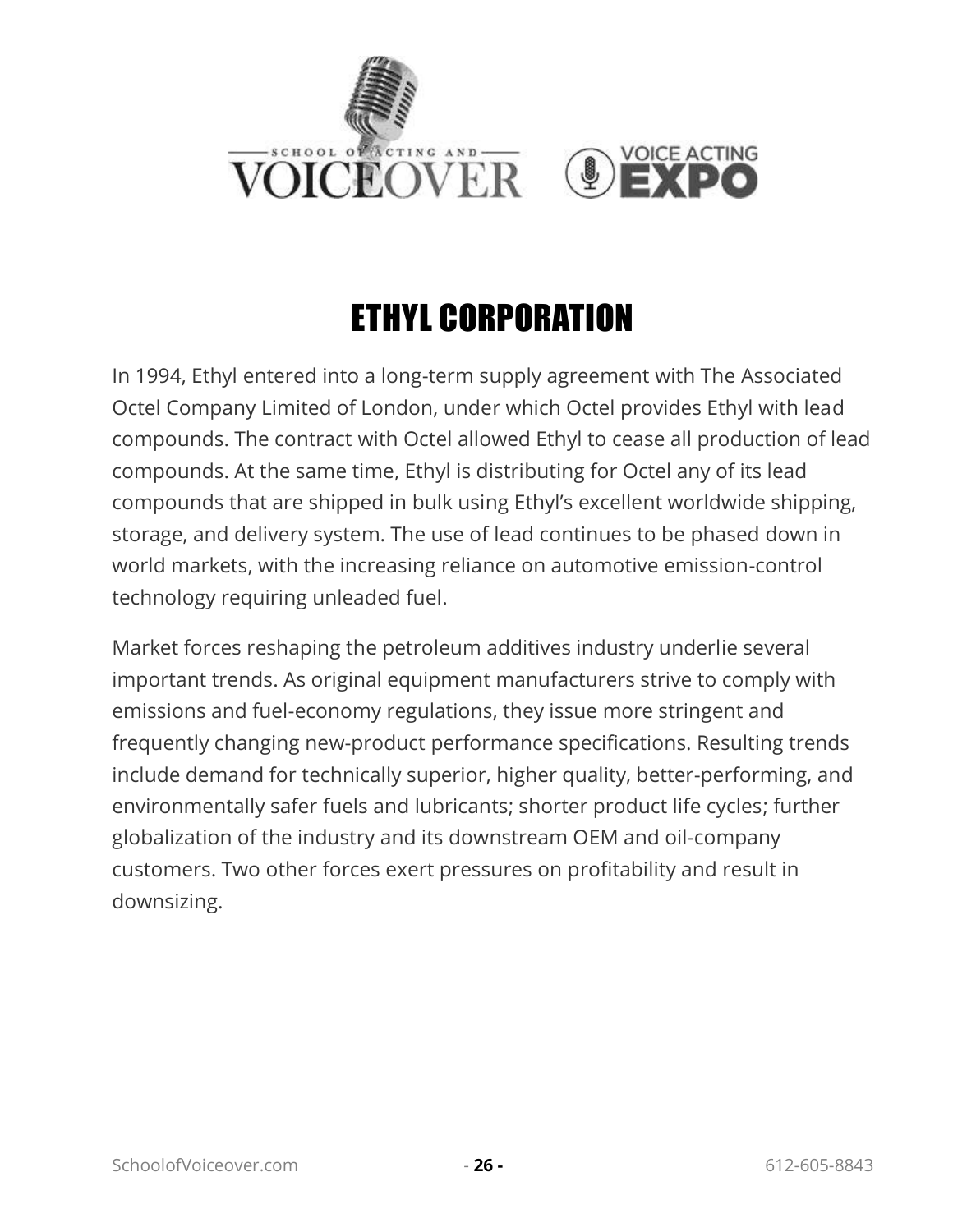

#### EXPENSE REPORT TRAINING

<span id="page-30-0"></span>After completing your timesheet, hit the Next button and the Expense Report screen appears. This screen allows you to add any expenses that you might have incurred during your current timesheet. Mileage and expenses can be changed by hitting the plus and minus buttons.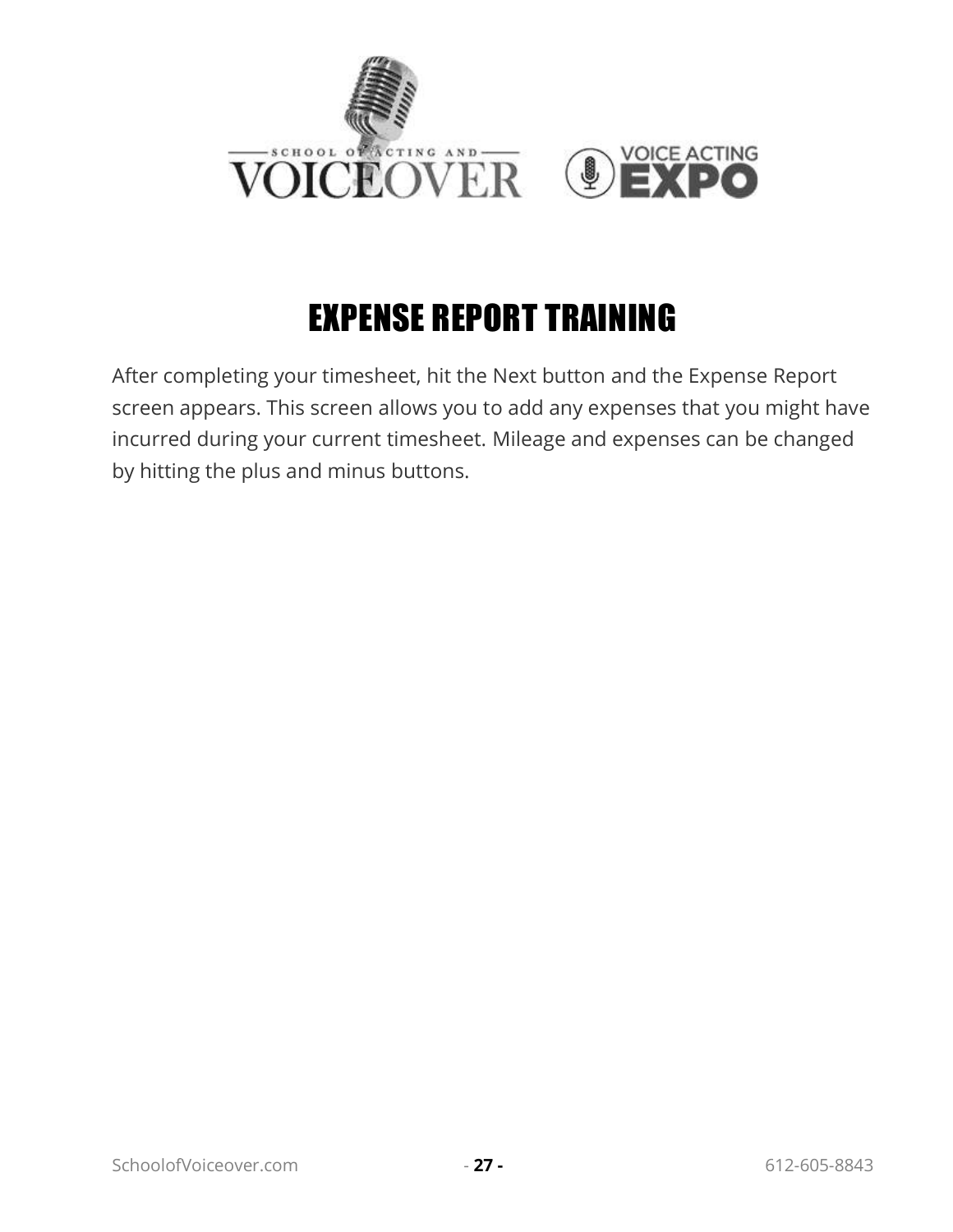

#### FANNIE MAE MORTGAGES

<span id="page-31-0"></span>This video will discuss Fannie Mae's new mortgage outreach program, targeting low-income families, minorities, and immigrants.

The nation's biggest source of mortgages plans to guarantee \$150 billion in loans over the next seven years, and reach out to five million families who would otherwise be shut out of home ownership. It is creating a big incentive for banks to lend to these borrowers. But lurking behind this PR coup are two bits of smart economics. First, Fannie is mining a huge, untapped market of low-income renters who are excellent credit risks. Contrary to popular belief, says Prudential Securities analyst Thomas O'Donnell, Poor people pay their bills. They are not cynical or sophisticated enough to go to bankruptcy lawyers.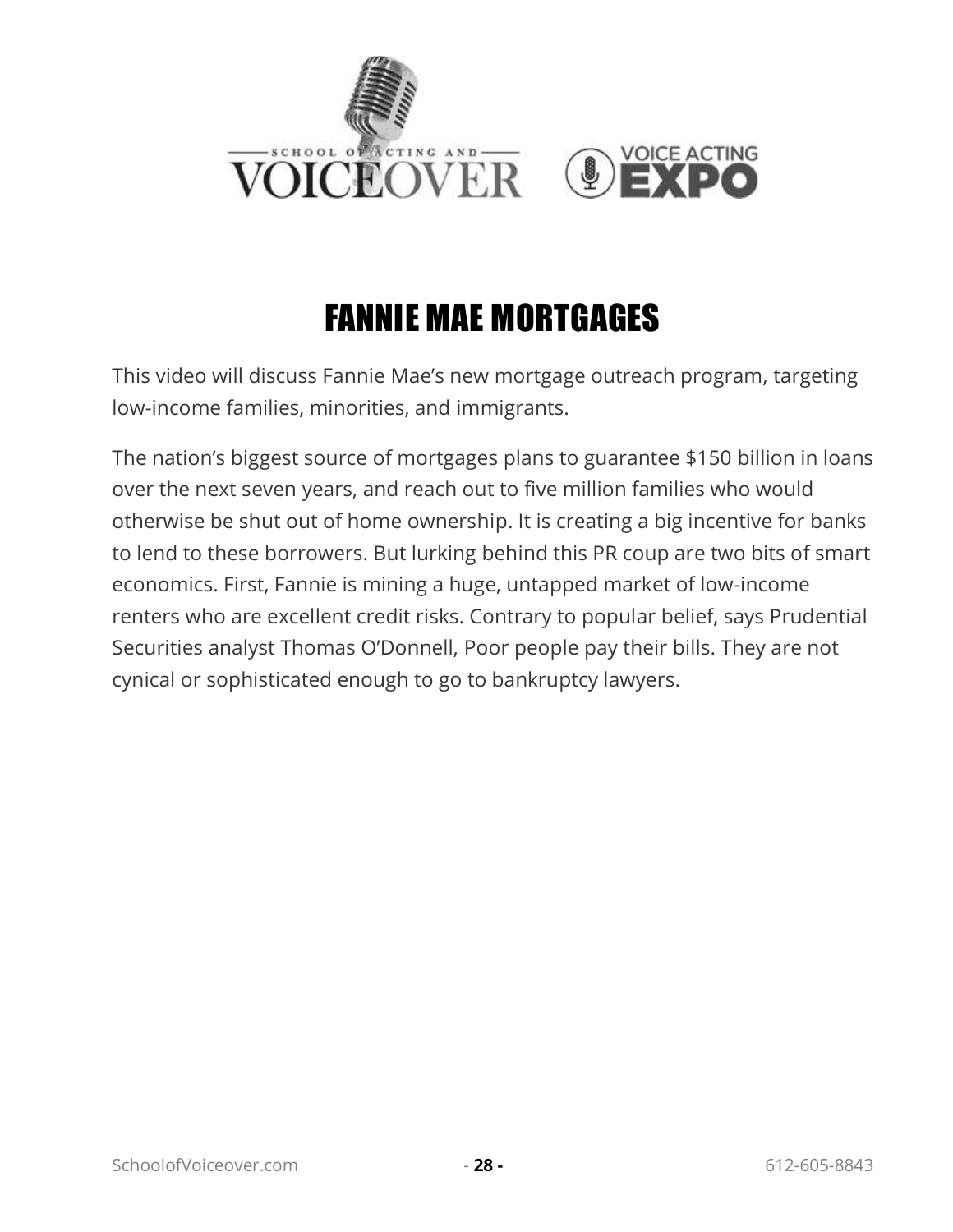

#### FEDERAL EMERGENCY MANAGEMENT AGENCY

<span id="page-32-0"></span>Although many agencies of the Federal government have responsibilities of varying degrees relating to disasters, the Federal Emergency Management Agency, or FEMA, is the central point of contact within the Federal government for a wide range of emergency management activities in both peace and war. Simply stated, FEMA exists to save lives and property.

FEMA's mission statement summarizes its responsibility: Under the direction of the President, the mission of FEMA is to plan for and coordinate the protection of the civilian population and resources of the nation, to include planning and continuity of government in time of emergency.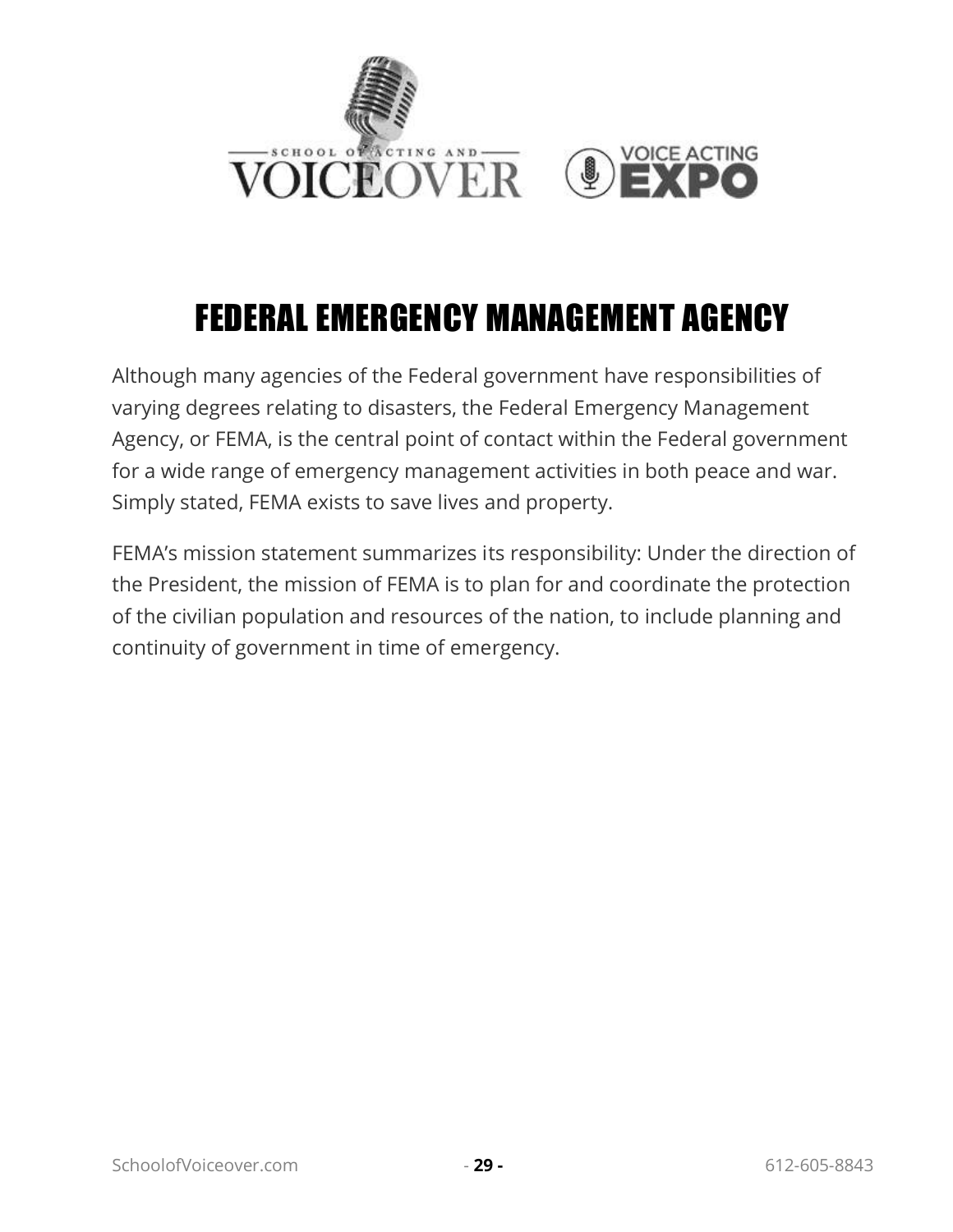

## FLORIAN PAPP

<span id="page-33-0"></span>For over 100 years Florian Papp has offered only the finest antiques and works of art, which covers a multitude of periods and styles from around the world. Browse our web site. They are updated regularly, and contain all of our pieces as well as recent acquisitions. We value the craftsmanship and design of centuries past, and we make it available to you with a little help from the future.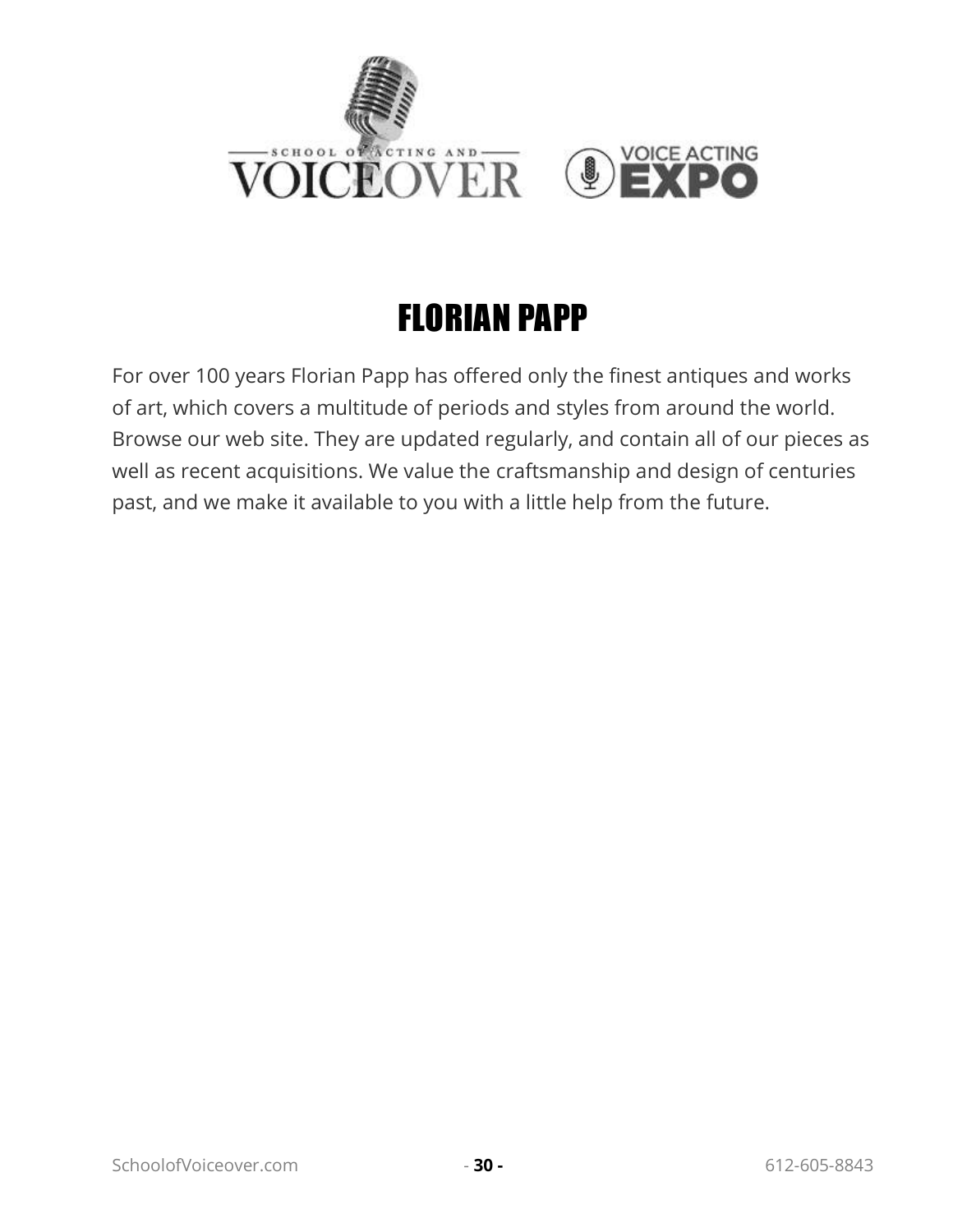

# GE MEDICAL SYSTEMS EMPLOYEE VIDEO

<span id="page-34-0"></span>Although the controlled use of ionizing radiation is widespread and highly beneficial, employees may regard its potential for harm too casually. Most exposures are harmless, but above certain levels, ionizing radiation can be very dangerous.

The purpose of this video is to increase your knowledge of ionizing radiation and to help you develop safe work habits. When working with ionizing radiation technology, you're the person most responsible for your safety.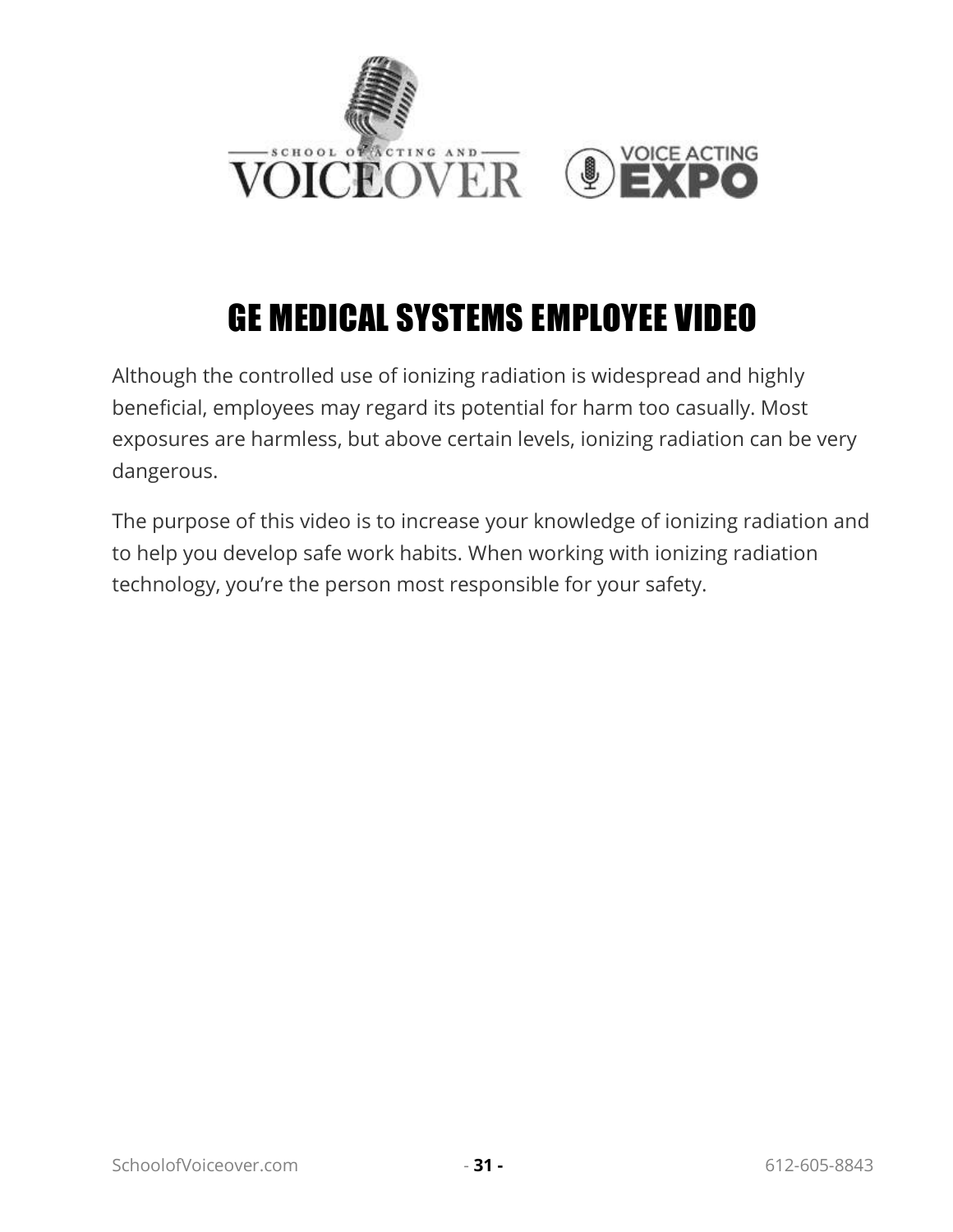

#### GETTY CENTER

<span id="page-35-0"></span>We shall be a city upon a hill, prophesied the Puritan leader John Winthrop more than 300 years ago, and ever since, those words have remained a metaphor for American idealism. Now Los Angeles can claim our country's latest, most stupendous incarnation of that vision: the Getty Center. Set high upon the foothills of the Santa Monica Mountains and commanding a spectacular panorama of the sprawling metropolis below it and the Pacific Ocean beyond, that multiuse fine-arts complex finally opens to the public on December 16 after thirteen years of design and construction at an estimated cost of \$1 billion.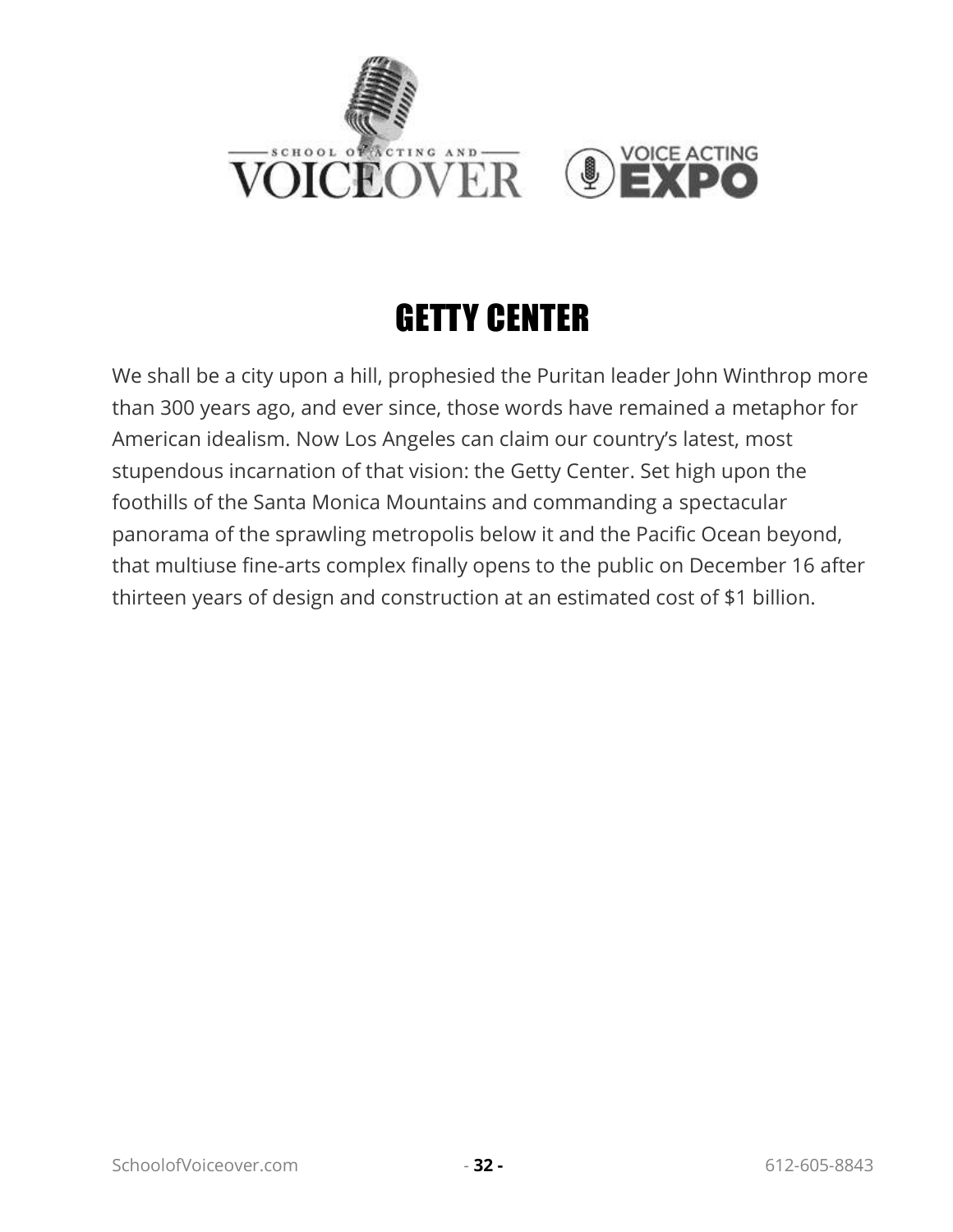

# GILLETTE CENTERS

In 1997, The Gillette Company embarked upon an extraordinary path when it awarded a gift of five million dollars to a strategic joint venture of the Dana-Farber Cancer Institute, the Brigham and Women's Hospital, and the Massachusetts General Hospital to establish The Gillette Centers for Women's Cancers at Dana-Farber/Partners CancerCare.

The Gillette gift, which is not just for bricks and mortar, is an investment in fundamental research and innovative therapies for early detection, prevention, and cure of women's cancers. This investment is meant to serve families well beyond the Boston area, and it is the Company's hope that when the cure for women's cancers is found, it will be the result of the world-class research being conducted at The Gillette Centers for Women's Cancers.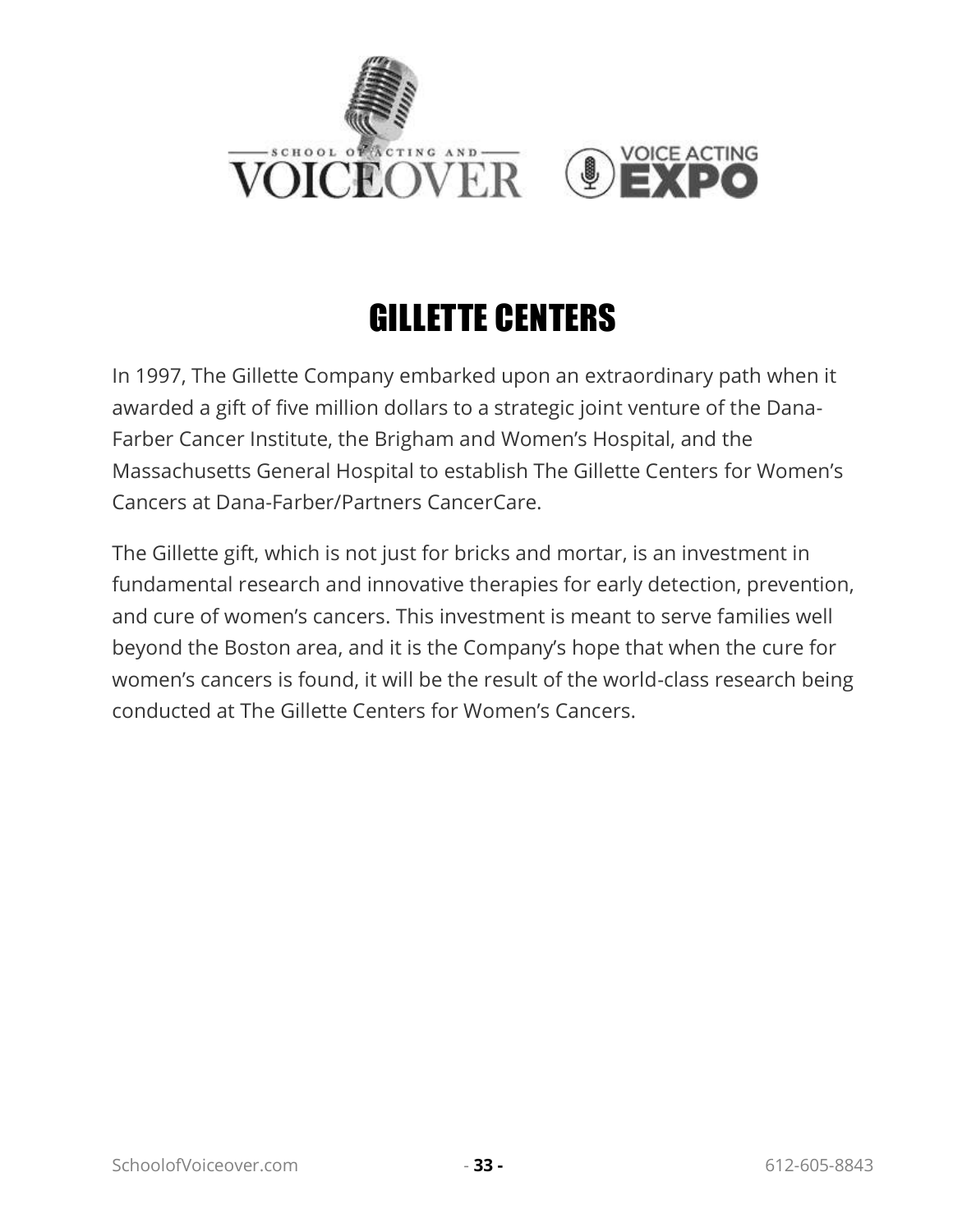

## GLAXO ZANTAC

Zantac was the largest selling pharmaceutical product in the world for the seventh consecutive year. Revenue growth of 20% was achieved during the year, aided by the development of alternative dosage forms and new indications. Its contribution to total Group sales remained unchanged at 44%. The treatment of milder forms of peptic acid disease offers a further growth opportunity for Zantac. Our recently announced intention to form a joint venture with Warner-Lambert Company to develop, seek approval for, and market over-the-counter (OTC) versions of Glaxo prescription medicines should enable the value of Zantac in the market sector to be realized.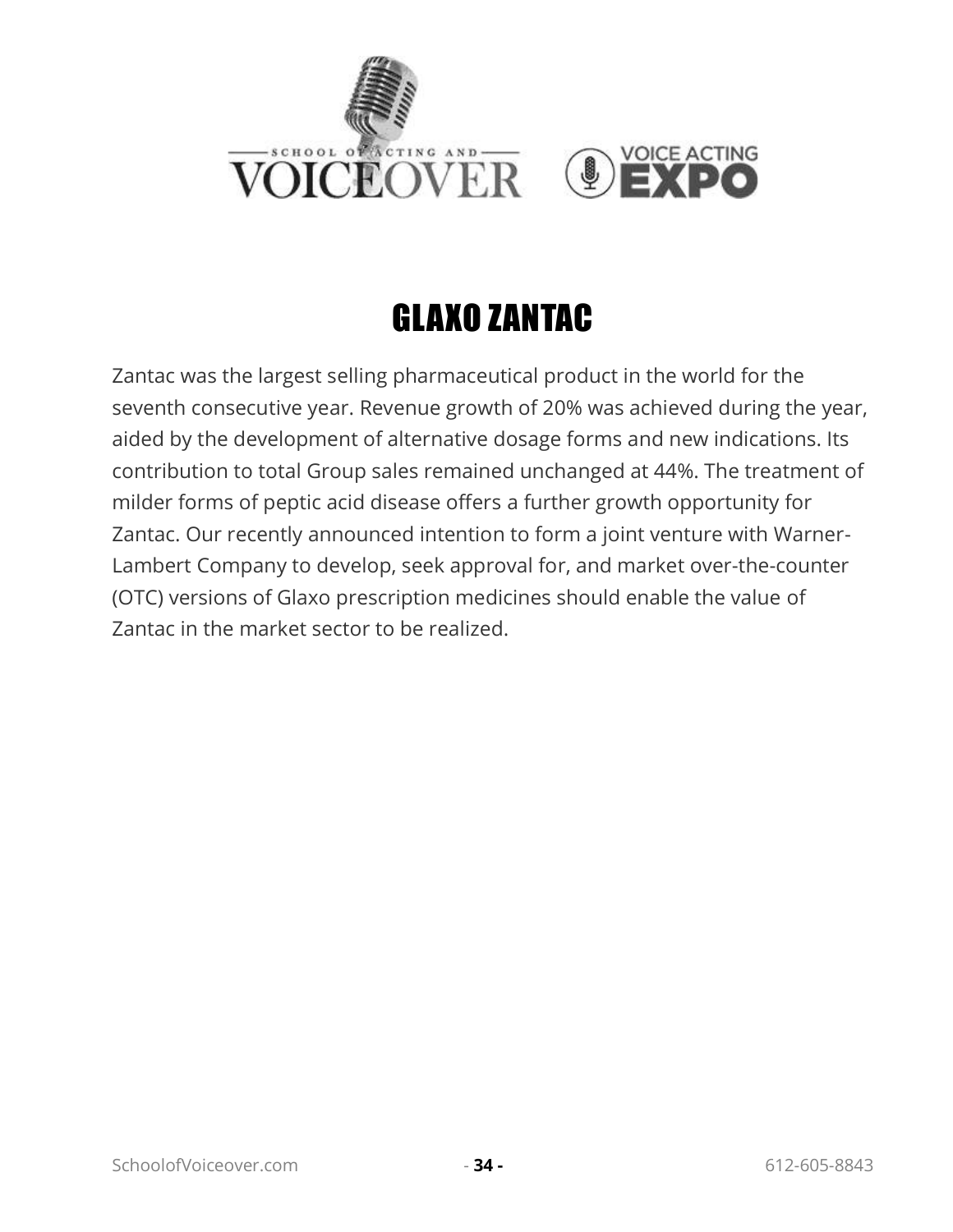



#### GREINER

Forging our future requires the courage to explore new dimensions. And to increase our competitive advantage, Greiner's management is focusing its energies on developing the firm's capabilities in emerging new markets.

Specifically, we have chosen three areas which we believe will have the greatest potential for financial and technological gain. These are multi-model transportation facilities, the Asian marketplace, and public/private transportation ventures. Within this anual report, you will see some of the strides we have made in developing these markets and see the magnitude of these new dimensions and the potential they represent for future growth.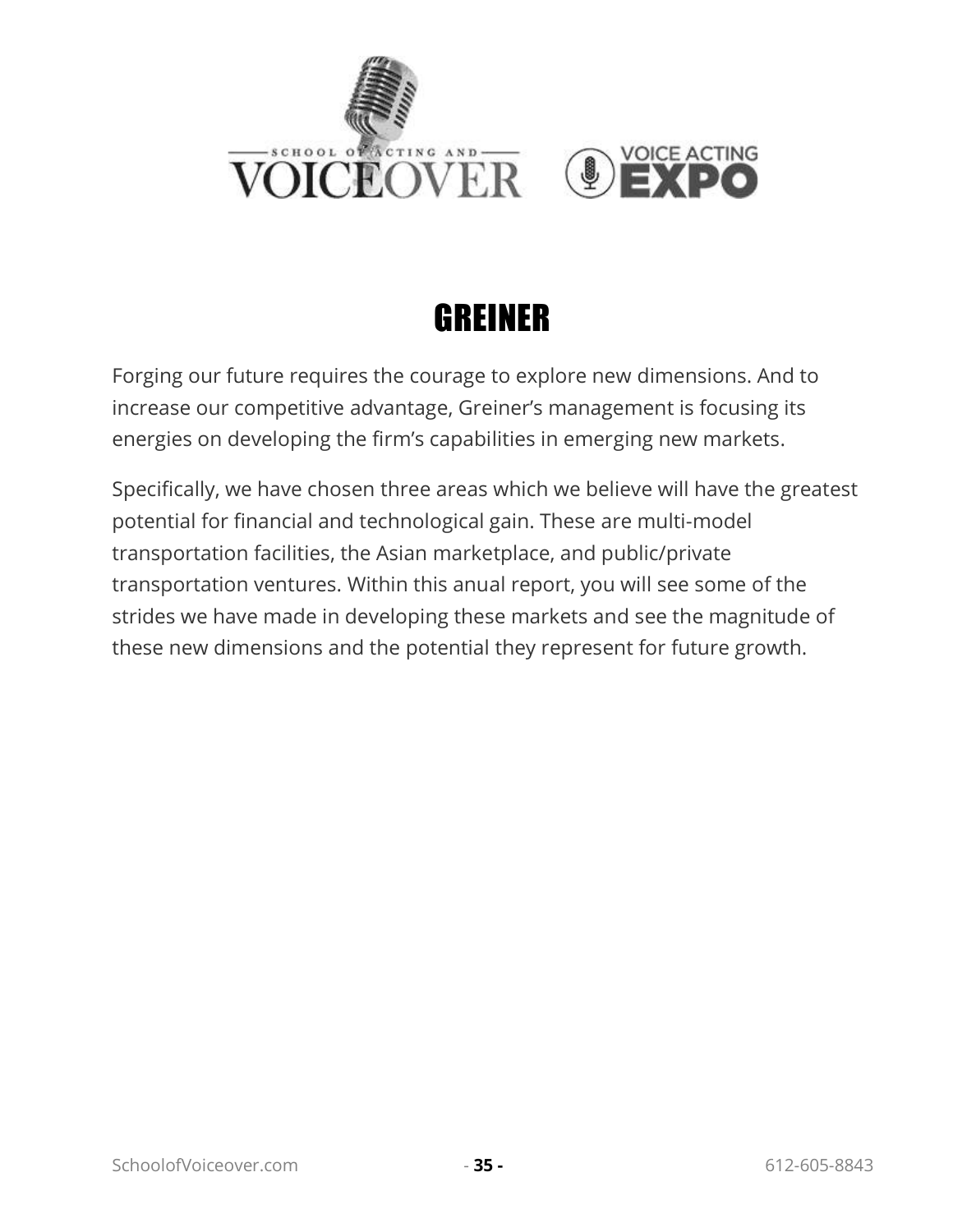

## HARTFORD 401K

Right now you're facing one of the most important decisions you'll make for your company. Choosing the right retirement benefits for employees can be difficult even for the most experienced business person. With so much on the line, it's important to select a company like Hartford Life Insurance Company. We have the experienced people who can help simplify the complexities of a qualified plan, a well-designed program to male sponsoring a retirement plan easy, including an array of investment choices with solid performance histories - all at a very competitive price.

When you choose to team up with Hartford Life, you'll get our trademark service excellence. We'll provide you and your employees world class investment choices, customer service, and education materials. We offer your Pension Administrator electronic links to your participant-level investment data easily and efficiently.

We'd like to deliver for you as well, so we're pleased to present this proposal for our premier defined contribution program. Our program offers the solid foundation you would expect from an industry leader: a wide array of investment choices, customer service support, timely and accurate recordkeeping and reporting, the latest technology, including internet access, effective employee communication and competitive pricing.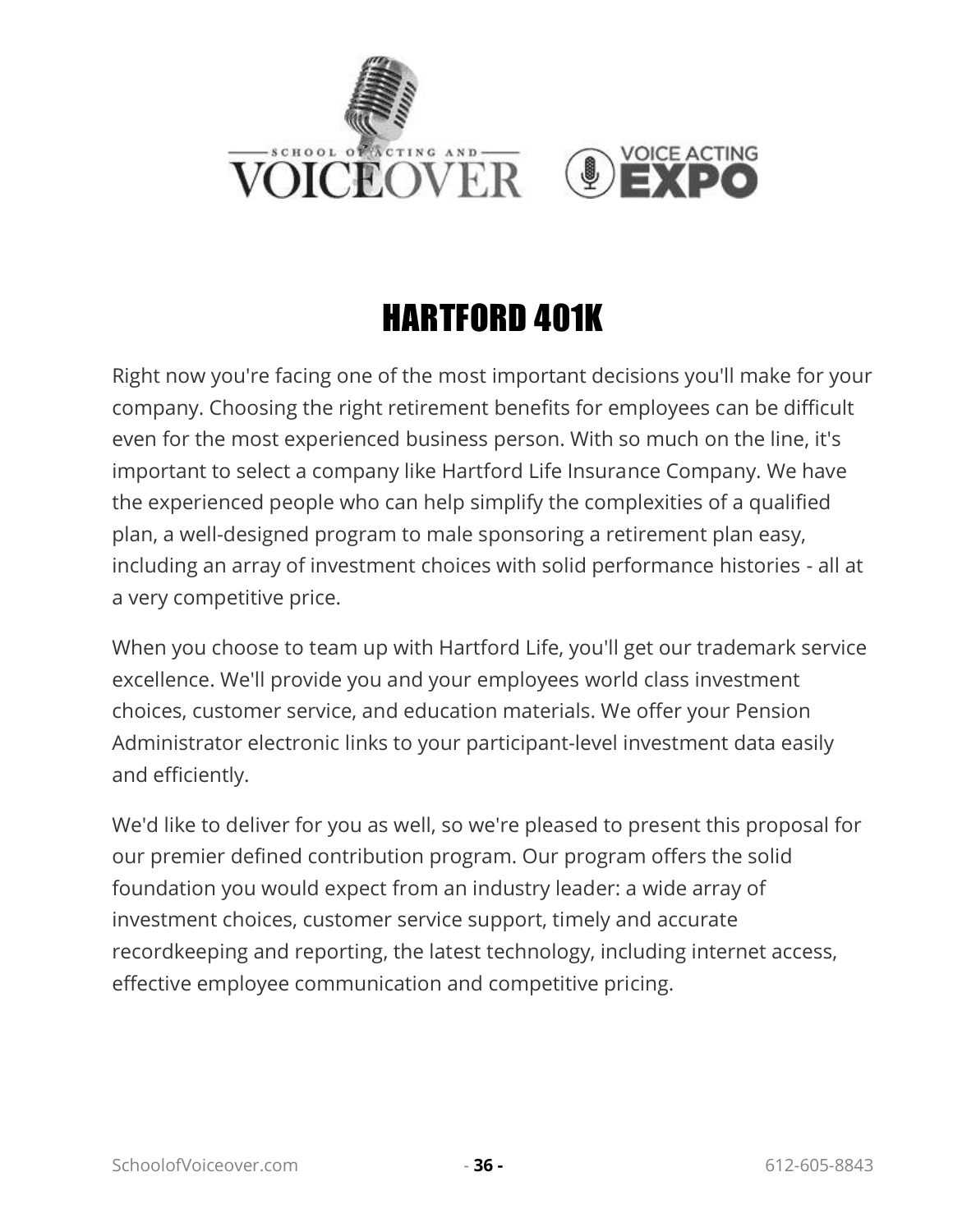

# HEALTHYPLACE.COM

At HealthyPlace.com, we believe the more you understand about Schizophrenia, the more likely you are to get the full benefit of treatment. We want to help you learn as much as you can about this devastating illness and to offer you the support you need to begin treatment.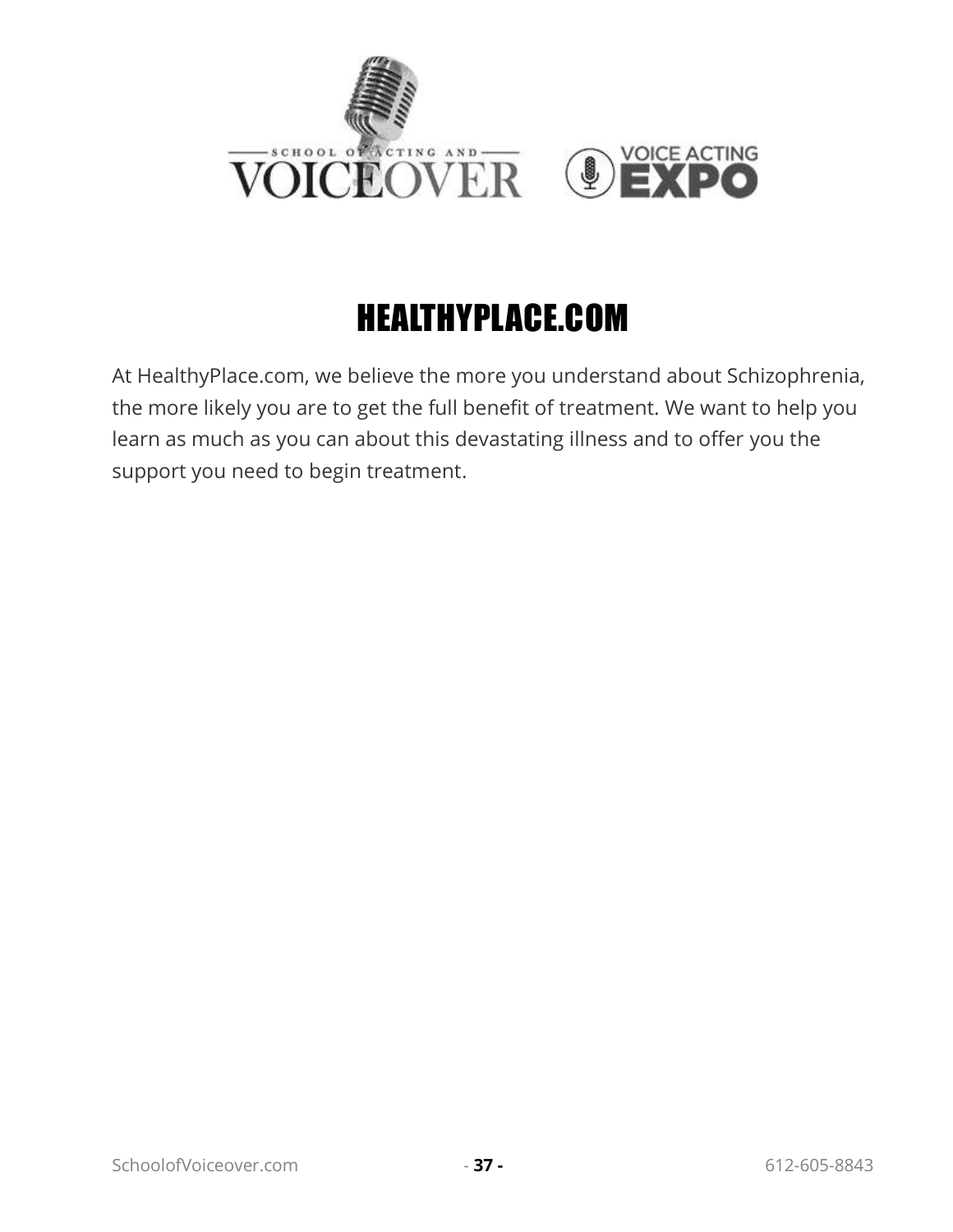

## THE HEWLETT FOUNDATION

The William and Flora Hewlett Foundation is concerned with solving complex social and environmental problems. With a practical and results-oriented approach to philanthropy, the Foundation supports innovative as well as timetested strategies for addressing those problems.

This approach is manifest in the Foundation's building, completed in May, 2002. Site, architecture and interior design create an environment that is beautiful and honors the Foundation's commitment to energy conservation and environmental protection.

The LEED – Leadership in Energy and Environmental Design – rating system, created by the U.S. Green Building Council, articulates a clear set of environmental principles and goals designed to encourage sustainable buildings. This approach mirrors the Foundation's own ethos of encouraging innovation and seeking to attain demonstrable results.

The Foundation's building is the first in California, and only the fifth in the Nation, to receive Gold-level certification, under the LEEDS 2.0 standards. The Foundation earned this recognition by addressing a wide range of buildingrelated environmental issues concerning site design, water and energy efficiency, materials and resources, and indoor environmental quality.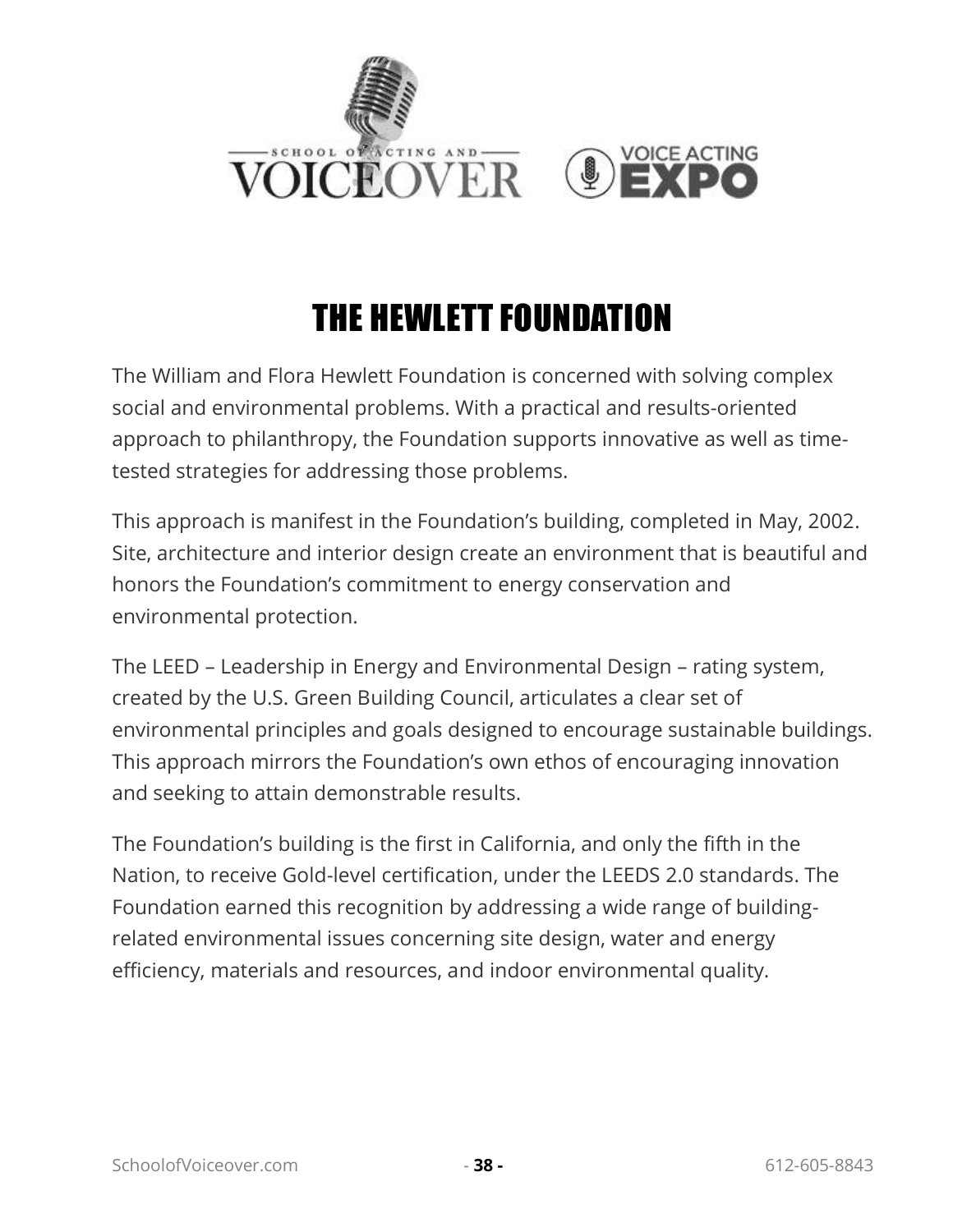

# HOECHST CELANESE EMPLOYEE TRAINING

Here at Hoechst Celanese, we make chemicals. The chemicals we make are used in turn by other companies to make the products we come in contact with every day.

Hello, I'm (insert name), and for the next few minutes, we're going to take a look at just some of the many ways Hoechst Celanese Chemical Group's products are used to make the things that touch our lives.

We all know that matter is made up of tiny particles called molecules. Every drop contains about a quadrillion billion molecules. In turn, molecules are made up of atoms. Water molecules for instance contain two hydrogen atoms and one oxygen atom. All molecules have a characteristic shape. For instance, H2O molecules are triangular.

What then is a chemical reaction?

It is a rearrangement of molecules. When chemicals react, molecules break apart and rearrange, sometimes combining with bits and pieces of other molecules to become new substances. That's what happens to most of the molecules we produce: they're split apart, broken into pieces, and converted into new molecules.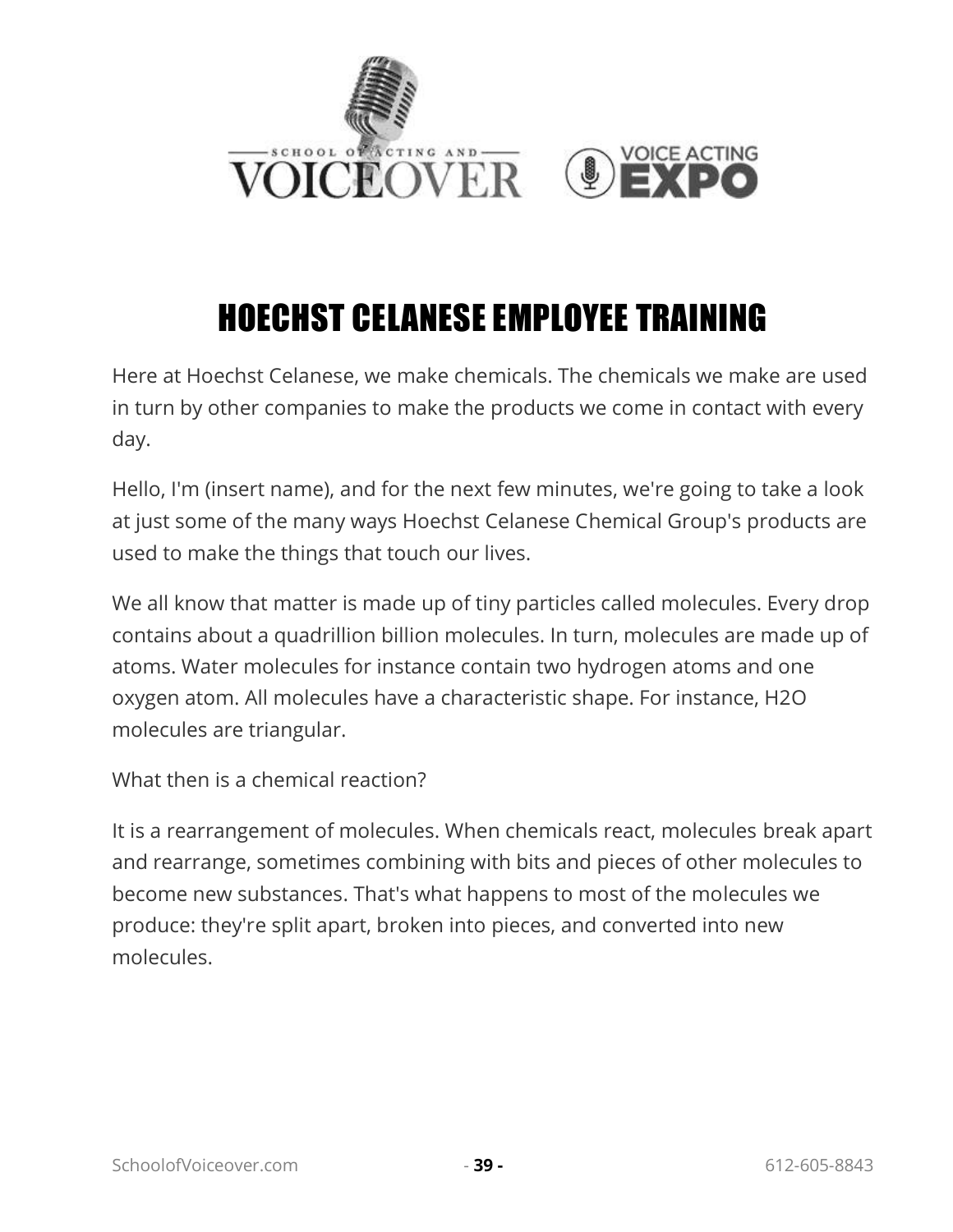

#### HOME DEPOT — Puerto Rico training

Customer service has always been important at The Home Depot. Without customers there wouldn't be a Home Depot. Today when we say customers first we mean helping customers first. Helping people as if they were friends or family. Helping people in a way that builds customer relationships and strengthens our foundation of service.

Introducing First, a blueprint for making excellent service a reality in The Home Depot stores.

First is a specific set of behaviors that tells us how to help customers, it will be part of every customer interaction. First stops talking about service and actually makes it happen. Service that makes customers come back to us year after year. Are you ready?

First things first.

The first letter of First is F and it means find the customer and help the customer find the product.

Actively seek customers out and take charge of helping them find what they need.

One, find the customer. If you're not tasking don't sit back and wait for customers to find you, actively look for and find them.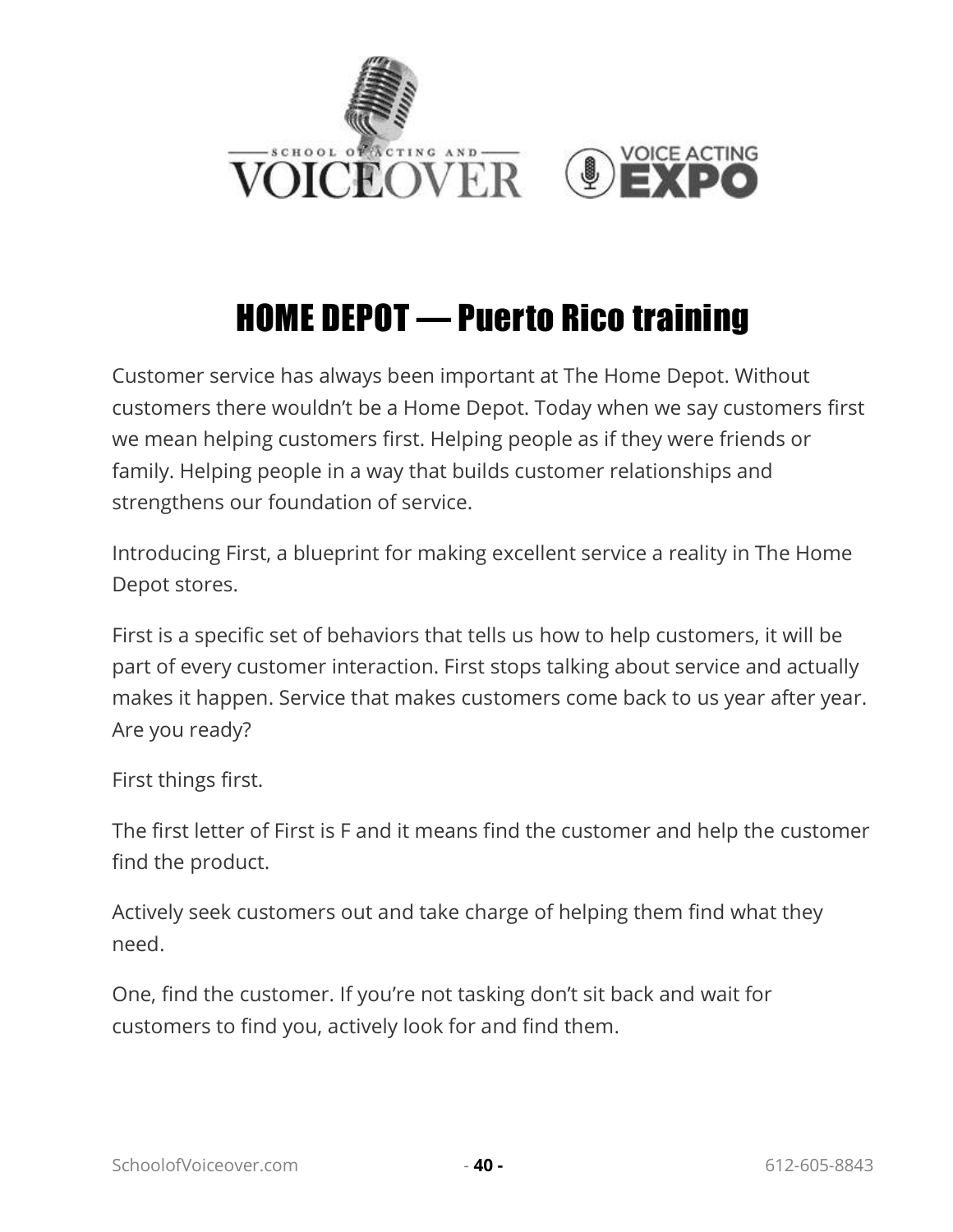

#### HONDA

It's not often a two-hour ride lasts a lifetime. Talk to most motorcyclists, and they'll tell you how one ride can get inside of you, and stay with you forever. This same phenomenon happens on another level at every Ride for Kids event. Each ride works to improve the lives of kids who have been diagnosed with childhood brain tumors by raising funds for medical research.

Our progress is encouraging. In 1984, a child diagnosed with a brain tumor was expected to live only five more months. Today, medical advancements allow that child to live another three years.

With Honda's support, more than 10,000 motorcyclists devote their time, money and energy to the Ride for Kids program every year. Yet everyone's goal of finding the cause of childhood brain tumors, and discovering a cure, remains many rides away. Which is why Honda continues to nurture this program. Because, while the ride lasts only a day, it leaves us with hope that last a lifetime. Honda. The power of dreams.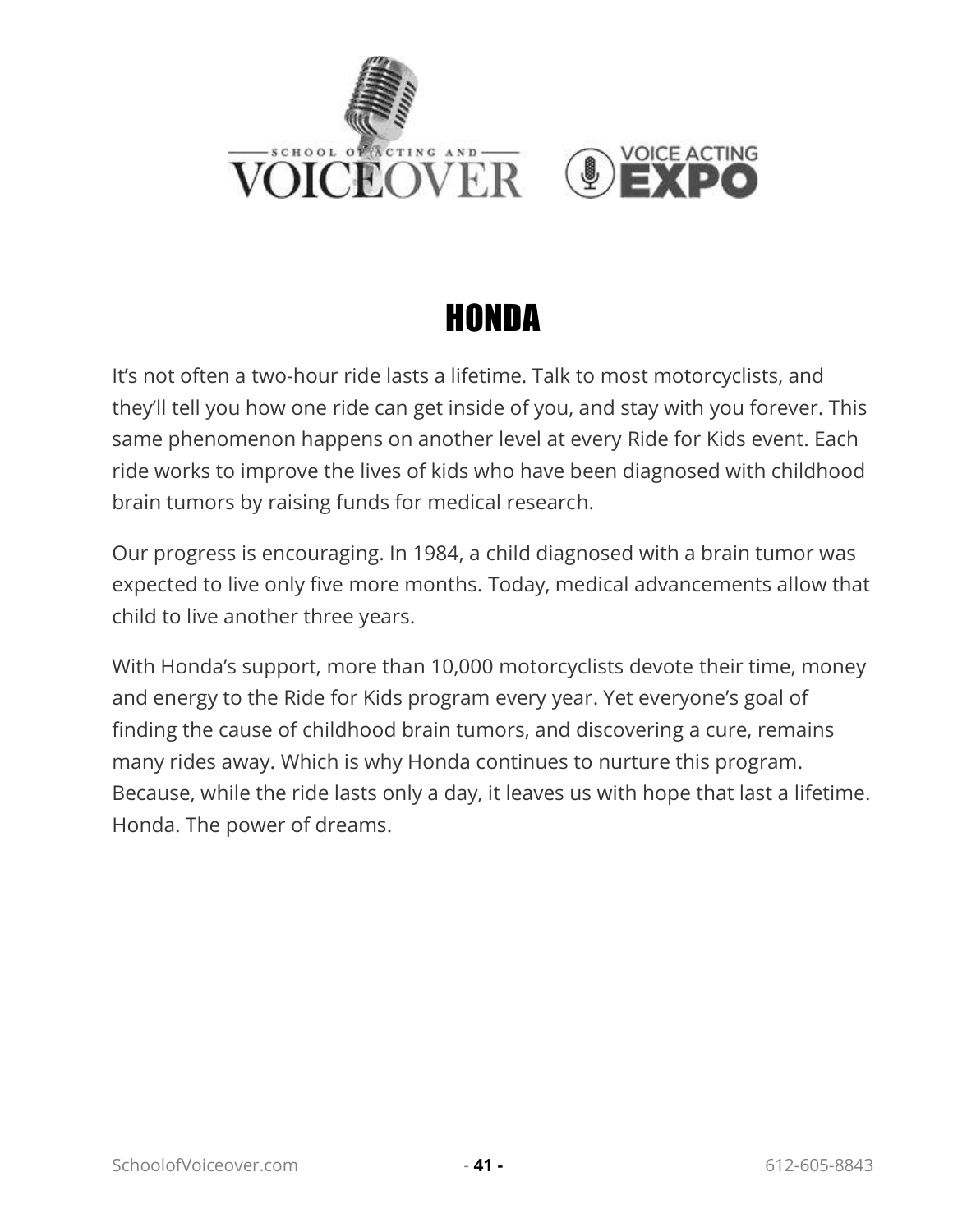

# THE HUMANE SOCIETY

The Humane Society of the United States does not categorically oppose all uses of animals in current research as we work with others toward the day when animals will no longer be necessary as laboratory subjects. But we are dedicated to the alleviation of suffering, for animals and humans alike.

We believe that our mission is shared by many in the research community, and we seek to enlist their support for this ambitious and important campaign. This campaign to eliminate animal pain and distress in the laboratory will improve our understanding and recognition of animal suffering in general, thereby strengthening our on-going efforts to eliminate the suffering of all animals.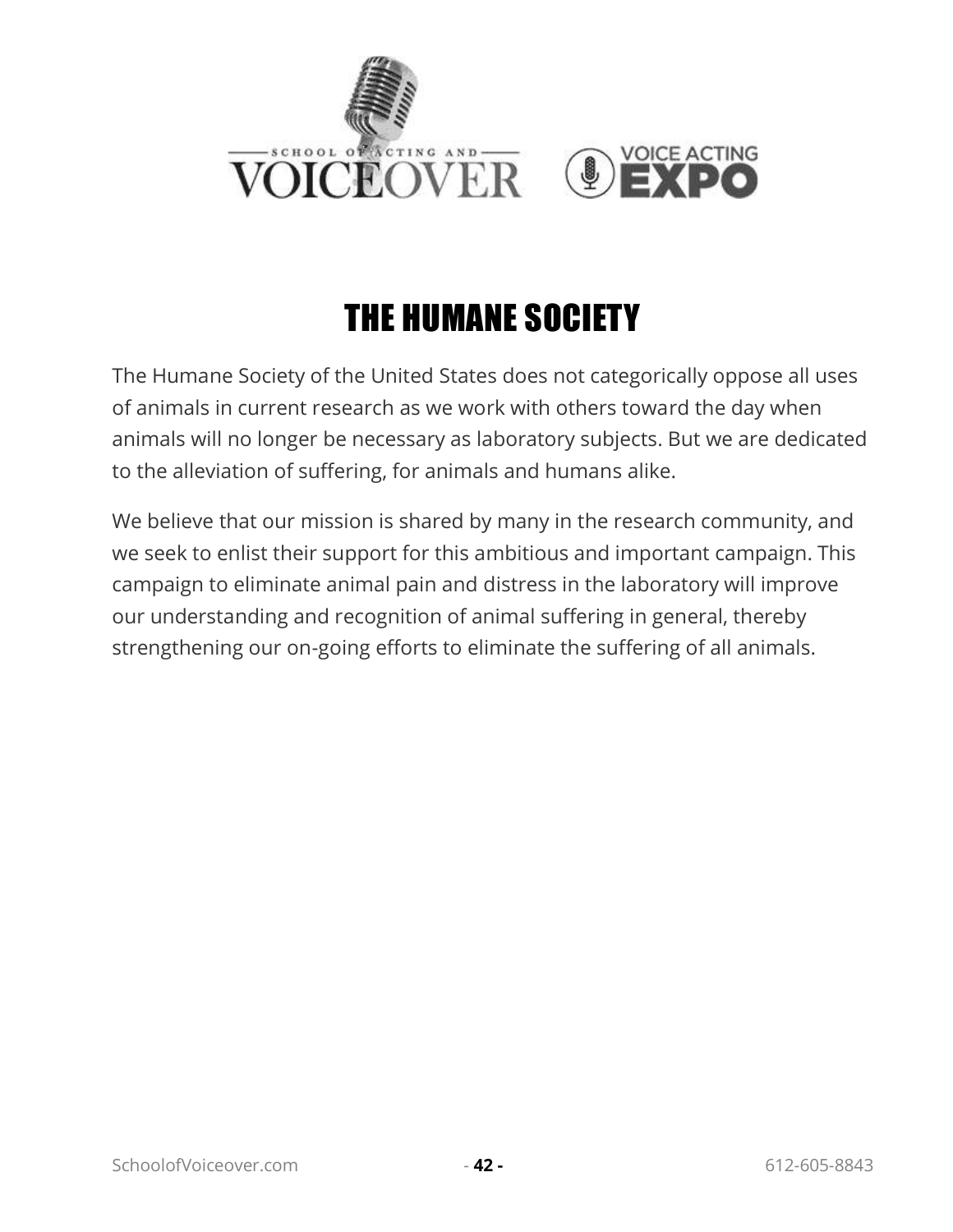

## HYBRID CARS

If you are having a tough time separating hybrid truth from reality, you're not alone. The warp-speed adoption of hybrids into popular culture — and into hundreds of thousands of American driveways — has produced more than a little confusion and misinformation. Most industry analysts predict the continued growth of gas-electric vehicles, with estimates ranging from 600,000 to 1,000,000 hybrid sales in the U.S. by 2010, so this is a good time to debunk the 10 most prevalent myths about hybrid cars.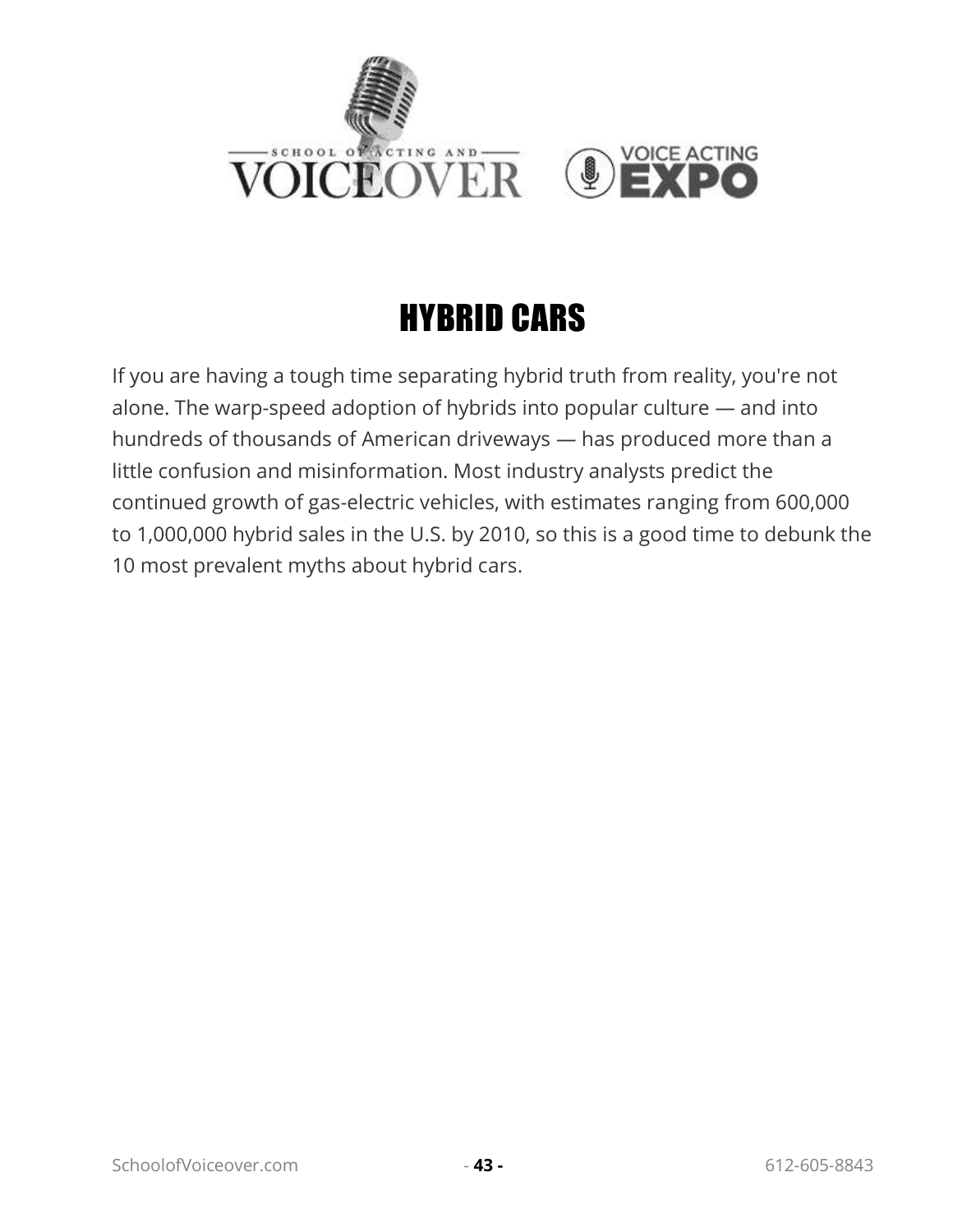

#### IBM

IBM has earned a reputation for honest, ethical dealing in all aspects of its business.

As a government contractor, the Systems Integration Division is dedicated to maintaining a similar reputation in the Federal procurement environment. The basis of this reputation is IBM's conviction that ethical behavior and competitiveness are not mutually exclusive. What's more, IBM has shown that a corporation can adhere to a set of consistent principles and still be flexible enough to meet changing business conditions.

In fulfilling our goal of serving the national interest by offering equipment and services to the Federal government...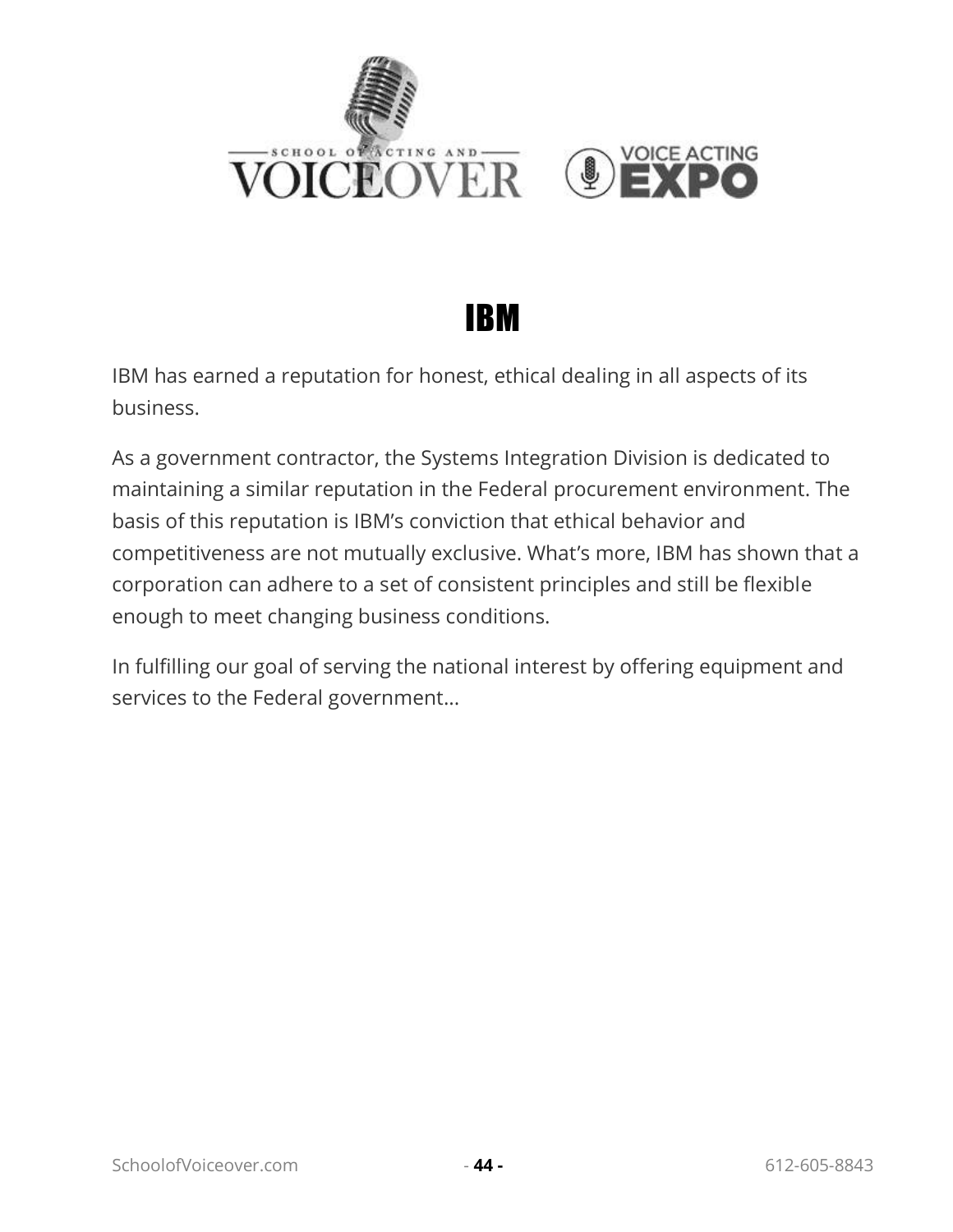

# IBM PS/1

Like many people, you may have discovered that your place to do business is right in your own backyard. The IBM PS/1 is perfect for you. It runs the software small businesses need. The PS/1 is expandable, so it can grow as your business grows, even outside your home. And because it's from IBM, it's compatible with most business computers. But the PS/1 fits into your life, too. It's remarkably easy to set up and use. Best of all, it comes with the service and support you can only expect from IBM.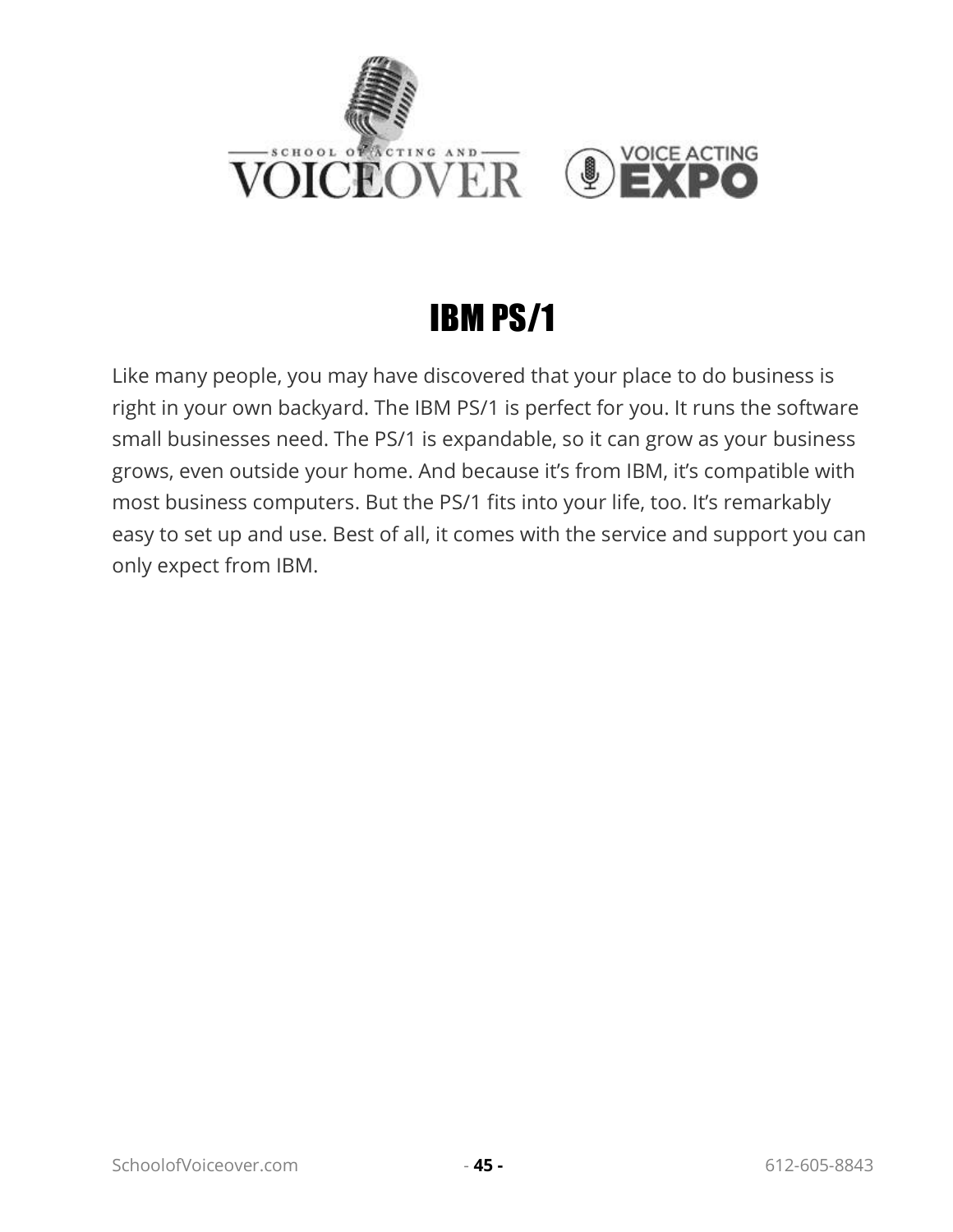

# INDUSTRIAL TECHNOLOGIES

Industrial Technologies designs, develops, and markets censoring, monitoring, processing, and inspection technologies, that operate under demanding factory floor conditions found in a wide range of industries. The Company's products are specifically designed to improve the overall quality of industrial operations. Current customers include leading aerospace, communications, and industrial equipment suppliers, as well as a wide range of web process manufacturers of paper, plastic sheet, film, photosensitive materials, non-wovens, steel, aluminum, other non-ferrous metals, glass, and rubber.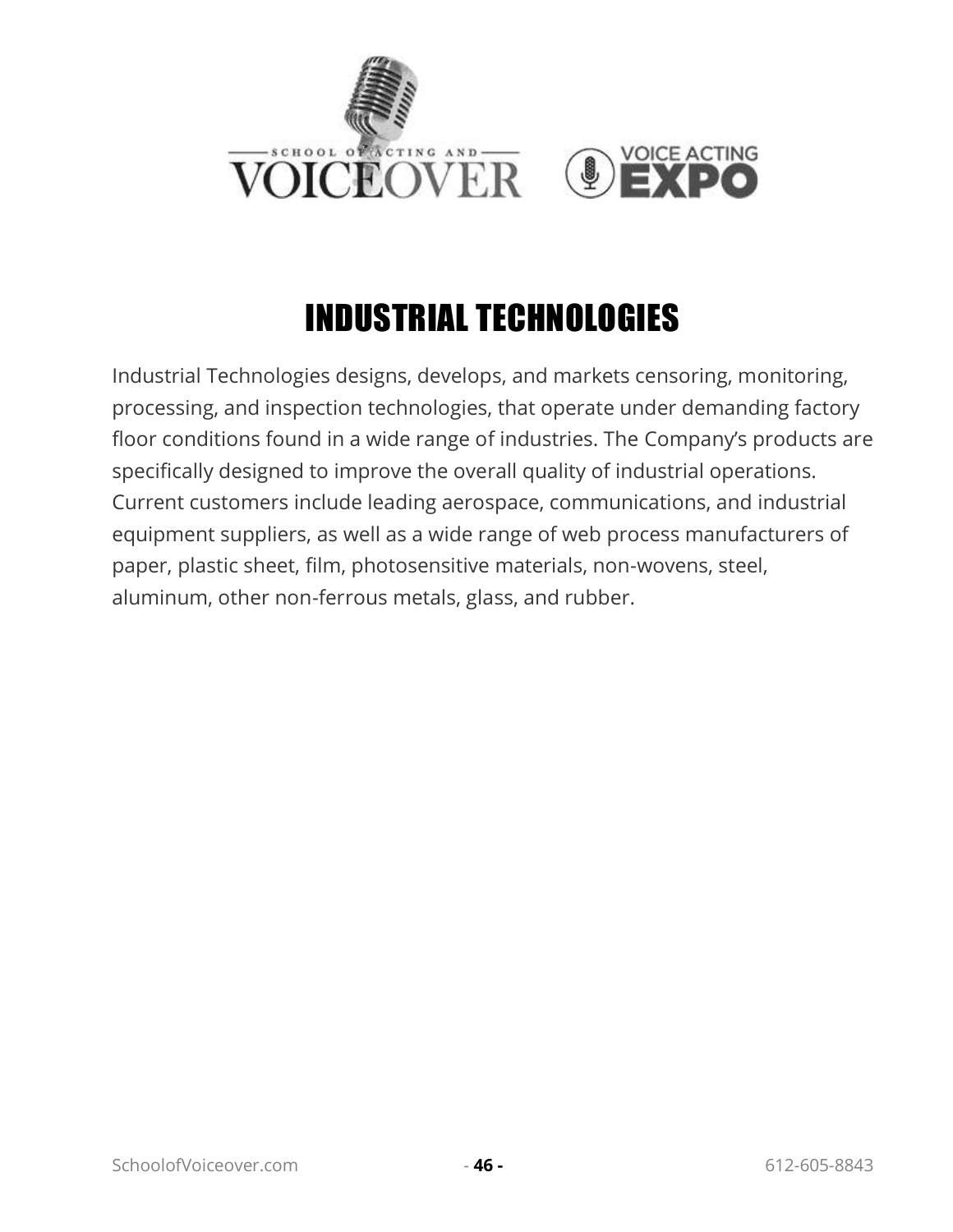

## INDUSTRIAL TELEVISION

The first meeting with the client is more than a get-acquainted session... The business at hand for you at this meeting is not to find out about the subject, but to find out about the videotape itself. Don't be surprised if the client wants to launch right in to talking about the subject. However, this will do you little good until you know about the tape. So as soon as possible, swing the conversation around to the four P's of the videotape: People, Purpose, Presentation, and Production.

It is not a good idea to write the narration first then think up ideas to illustrate it. For one thing, this puts the emphasis on the less effective part of the video and reduces the more effective to a second-class status. Secondly, when explaining things in words, we tend to make our explanations more universal by making them more abstract. Thus, you will put yourself in the difficult position of trying to use moving pictures, the most concrete form of expression, to illustrate abstractions. Let the visuals drive the script and keep everything firmly rooted in the concrete.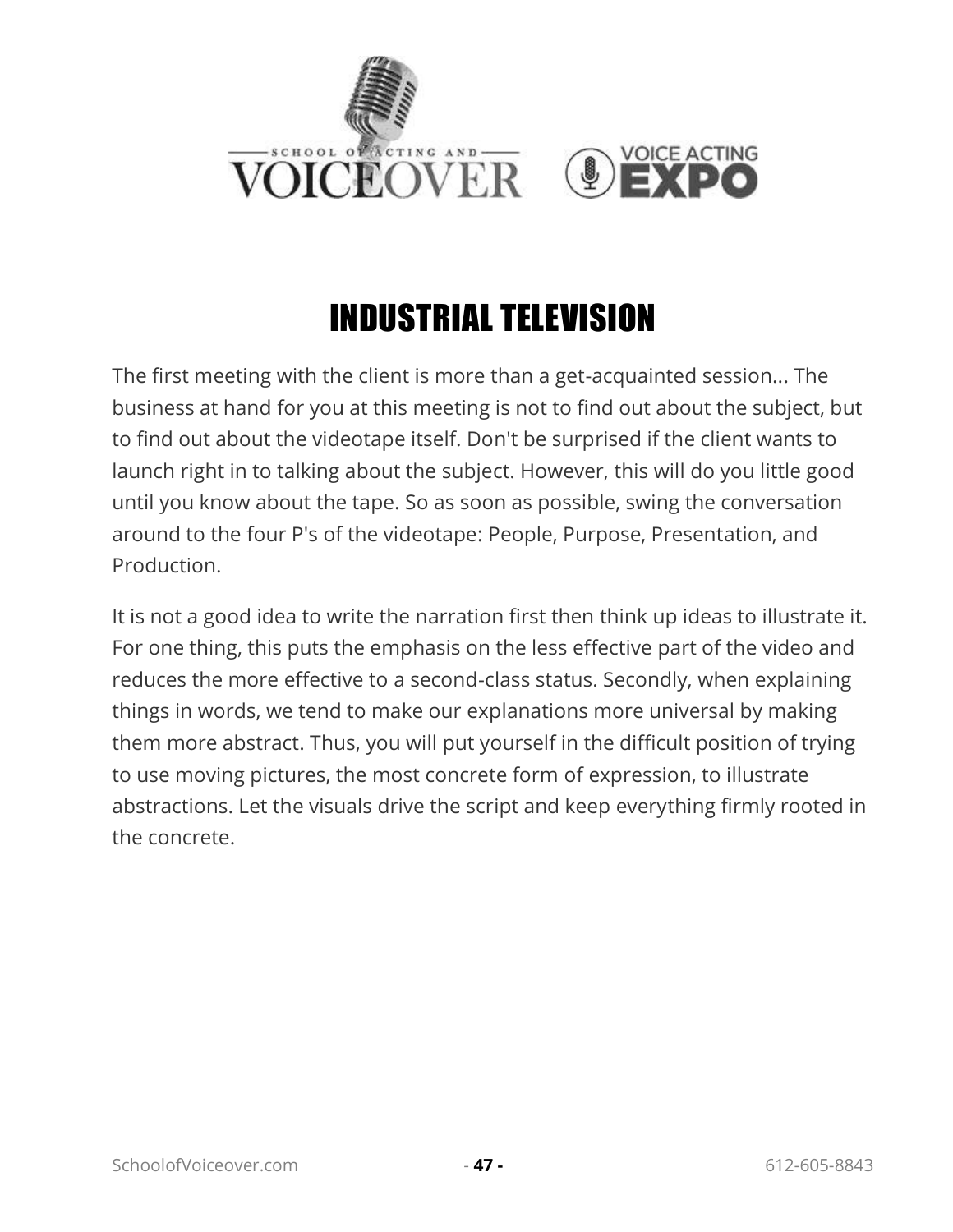

#### INSPIRE

You enrich the lives of others. You spark love, hope and pride. You touch the world around you in many subtle, yet enduring ways. You may not think your life is extraordinary. We do. Inspire is our tribute to the extraordinary strength and spirit of today's woman. We know. From our 105 years of making women beautiful. This video will cover a wide array of services our company offers. To begin, Inspire's fragrance line is radiant, with jasmine and jonquil from the south of France.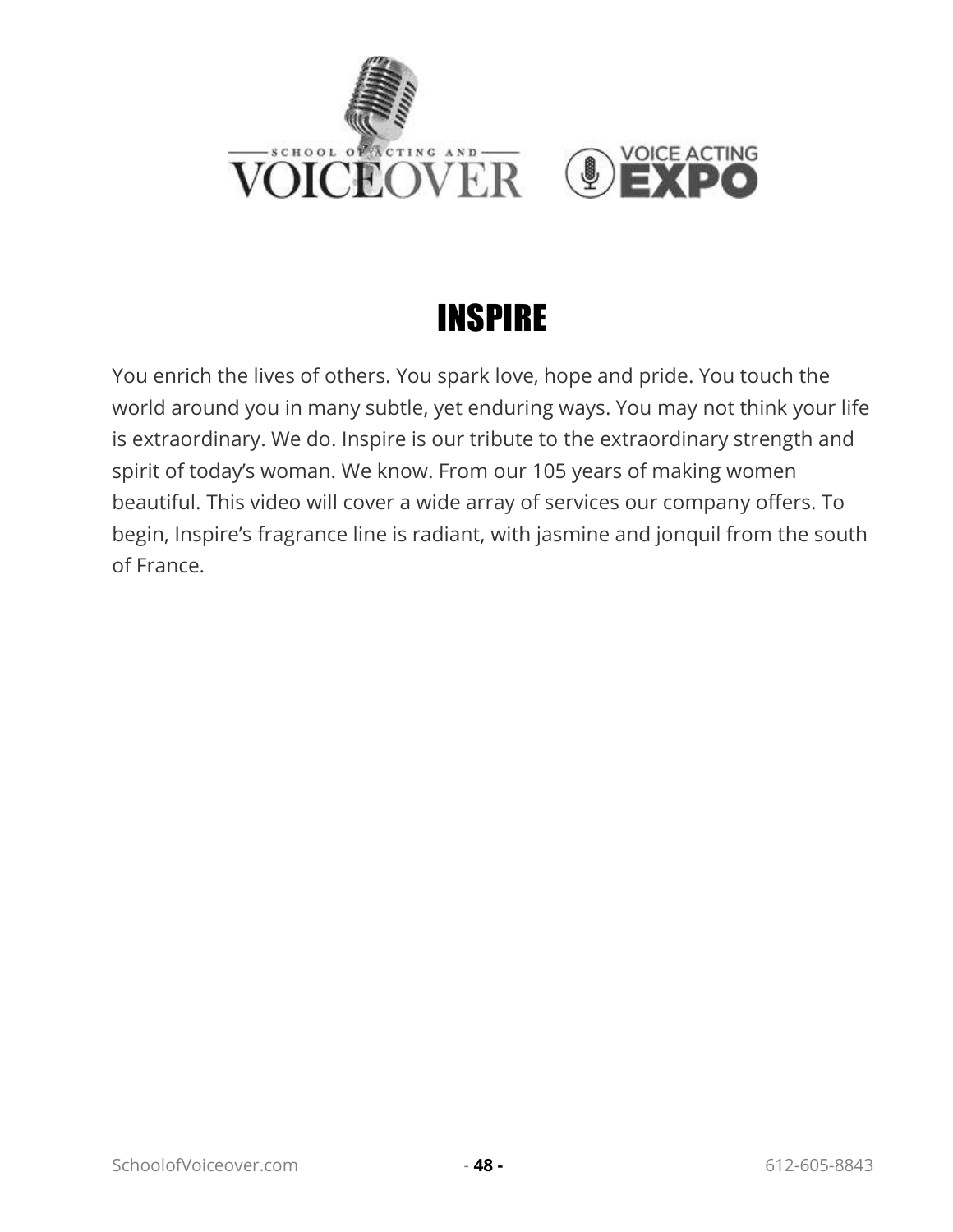

## INTEC SERIES 9000

Two decades of applications experience have combined to produce the Series 9000, the first automatic inspection system to offer camera or laser sensors. Now, in a single system, you have a choice in the type of technology best suited to your application. These include 100% inspection at full line speeds, real time alarms and reporting, stored product codes, data link to other computers and networks, computer-controlled thresholds, tandem configurations, multiple sensors for wide webs, programmable Cross-Direction Lanes with dead zones, edge tracking for product wander, and optional streak detection processor.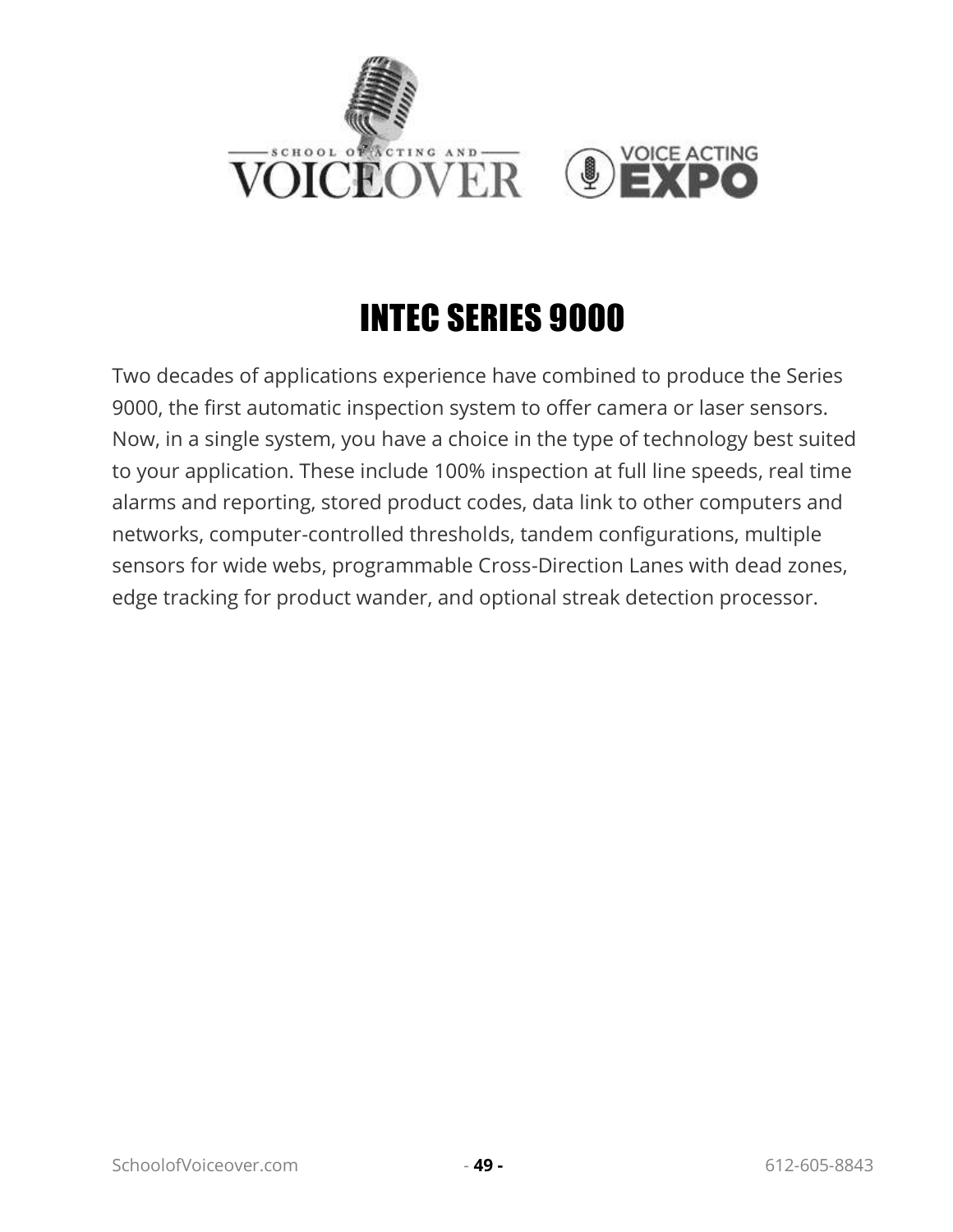

# ISA PROMOTION IN MOTION

When you add ISA Promotion in Motion to your brand's marketing mix, you'll reach more customers and move more product than with any other in-store communications vehicle. And you'll gain an important and immediate edge on your competition to help build brand share. To demonstrate just how effective a promotional tool our electronic signs are, we hired an independent research firm to conduct a six-month pilot test and measure the effectiveness of our instore electronic displays. Here's what happened: on average, thirty-six brands participating in ISA Promotion in Motion increased their sales by a whopping 31% over the six-month test.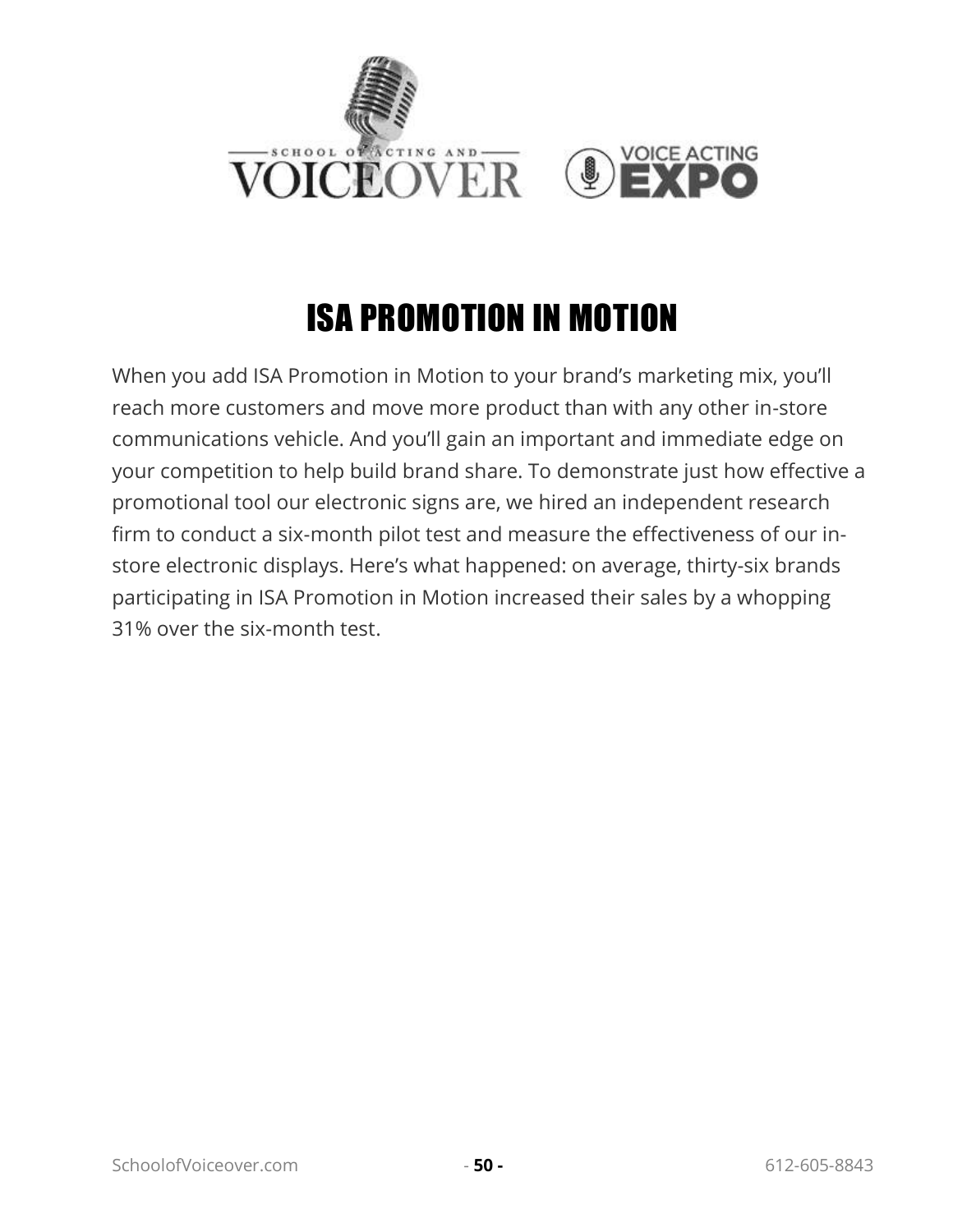

## JACK MORTON

Now more than ever, companies need to inspire their business-critical audiences. They need to reach out to customers and give their employees a sense of purpose. And sensitive frequent and effective communication is the key.

At Jack Morton Worldwide, we create experiences that inspire customers and employees. Face-to-face meetings and events. Web and satellite broadcasts. Corporate and retail environments. Experiences that increase understanding, loyalty, performance and results. Our mission is to inspire your business community. We offer our expertise, our global network and our support.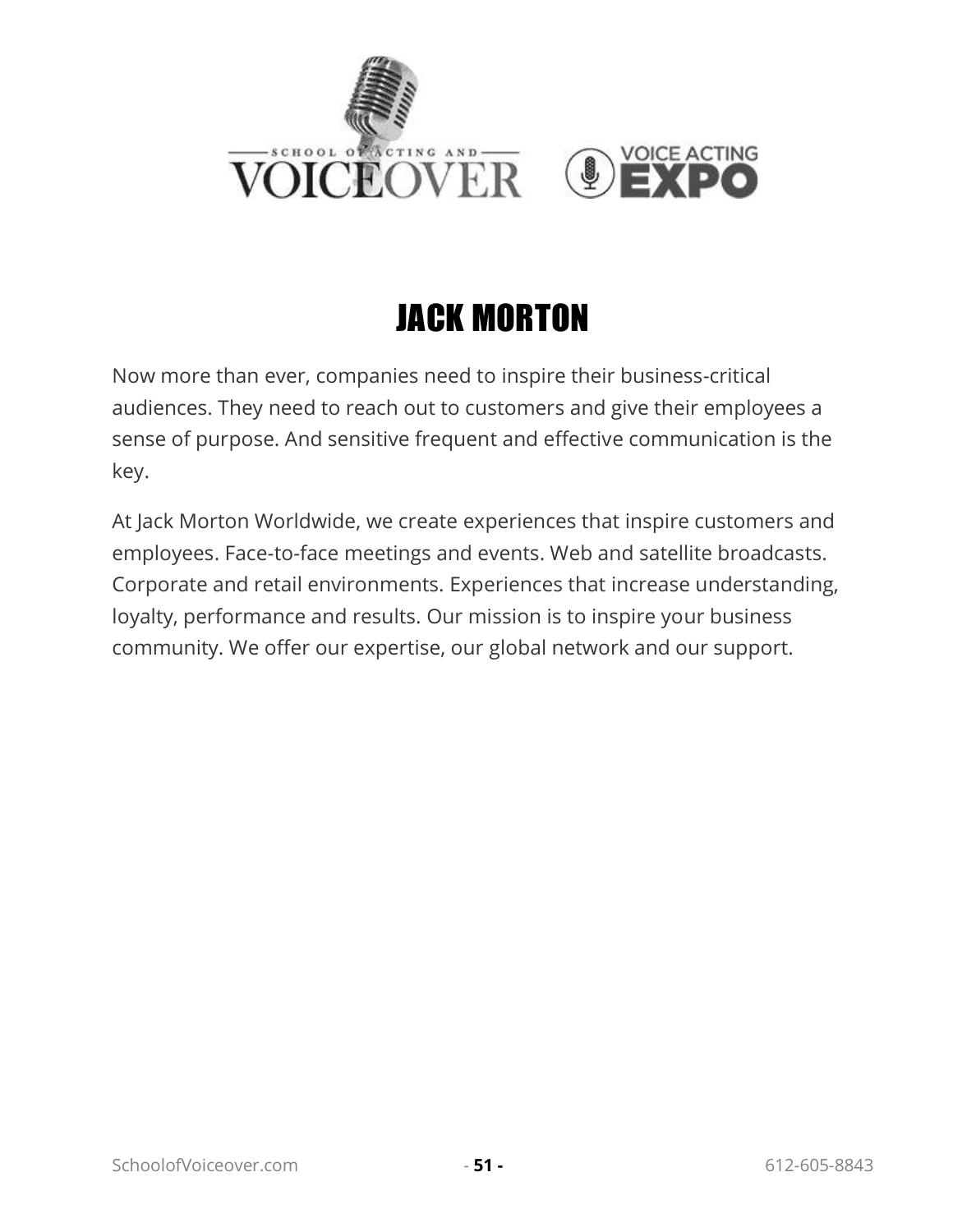

## JAPAN'S STOCK MARKET

Helped by a \$90 billion government stimulus package, the performance of Japan's stock market has been spectacular in the past 12 months, nailing down a 40% return for investors. Bid Japan sayonara? Not according to Stephen Silverman, head of the Merrill Lynch Pacific Fund, which has scored a 546% total return over the past ten years. That makes it the champ of all mutual funds. Silverman, a former U.S. Marine Corps first lieutenant who commanded a missile battery, keeps about 65% of his assets in Japan, with the rest scattered throughout Asia. He tells Fortune's Joshua Mendes which Japanese investment targets he has in his sights.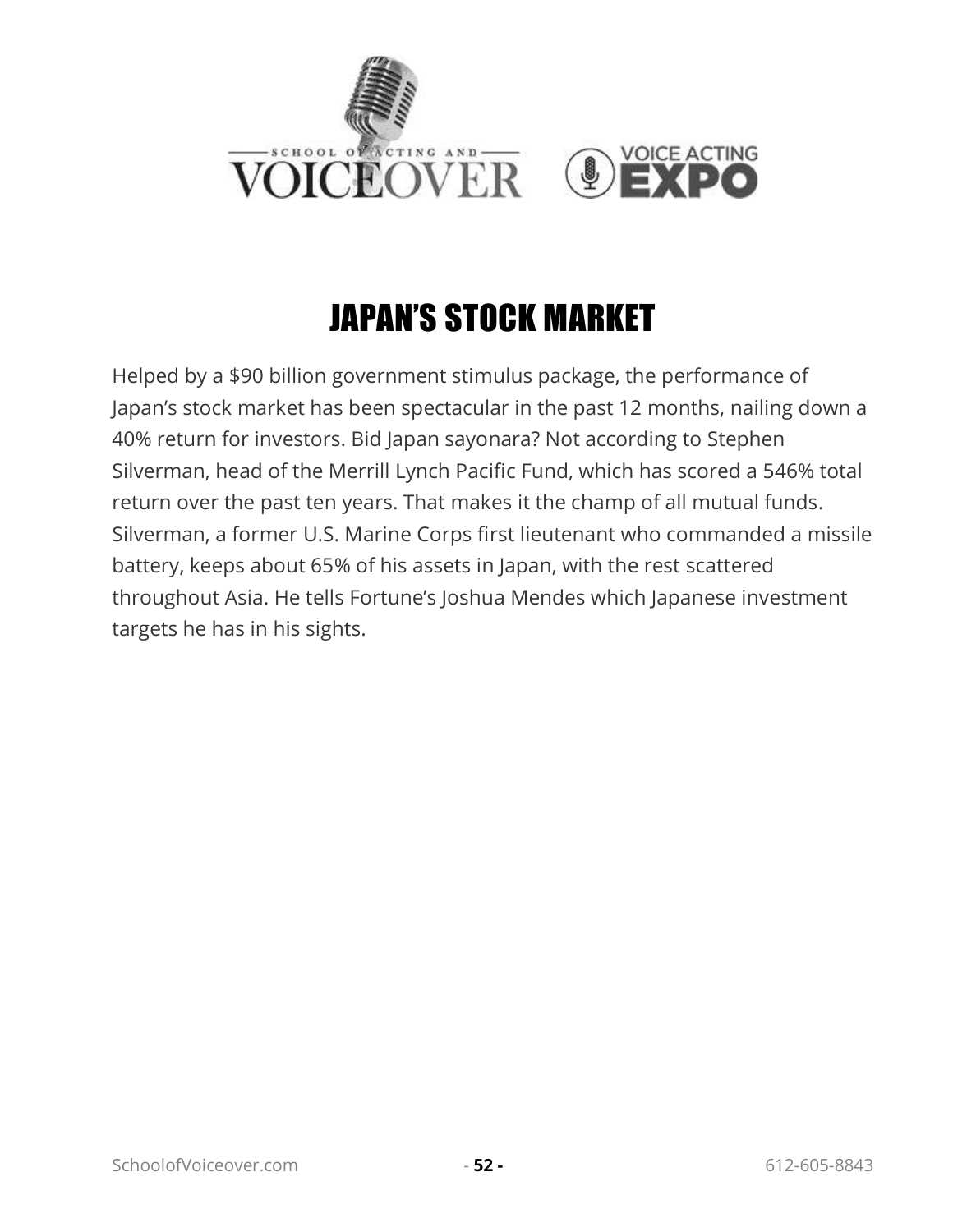

#### JOHN F. KENNEDY LIBRARY AND MUSEUM

Welcome. The John F. Kennedy Library and Museum is dedicated to the memory of our nation's thirty-fifth President and to all those who through the art of politics seek a new and better world. Our purpose is to advance the study and understanding of President Kennedy's life and career and the times in which he lived; and to promote a greater appreciation of America's political and cultural heritage, the process of governing and the importance of public service. We accomplish our mission by: • preserving and making accessible the records of President Kennedy and his times; • promoting open discourse on critical issues of our own time; and • educating and encouraging citizens to contribute, through public and community service, to shaping our nation's future.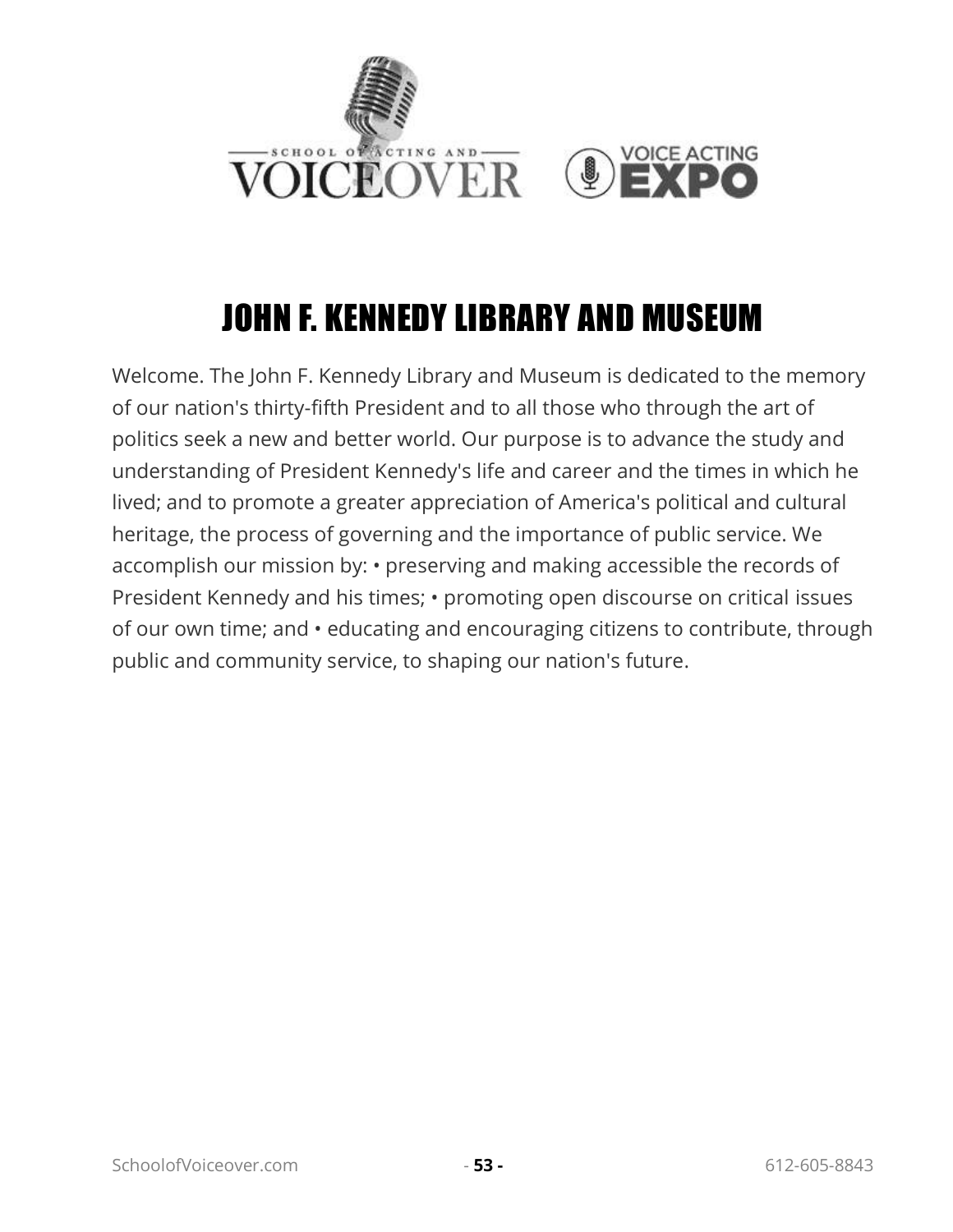

## MAKRO

Welcome to Makro ... the largest self-service wholesalers in the world. Makro gives the small business an opportunity to compete effectively, by providing a one-stop source for top-quality products at the lowest possible prices. The Makro story goes back to 1968, when we opened our first cash-and-carry wholesale center in Amsterdam, Holland. The concept was successful, and soon, Makro centers appeared in Breda, Delft, and other Dutch cities. A dynamic pattern of growth had been established and soon Makro went international. First, Belgium. Then, the United Kingdom, South Africa, Spain, Brazil, and in 1981, the United States.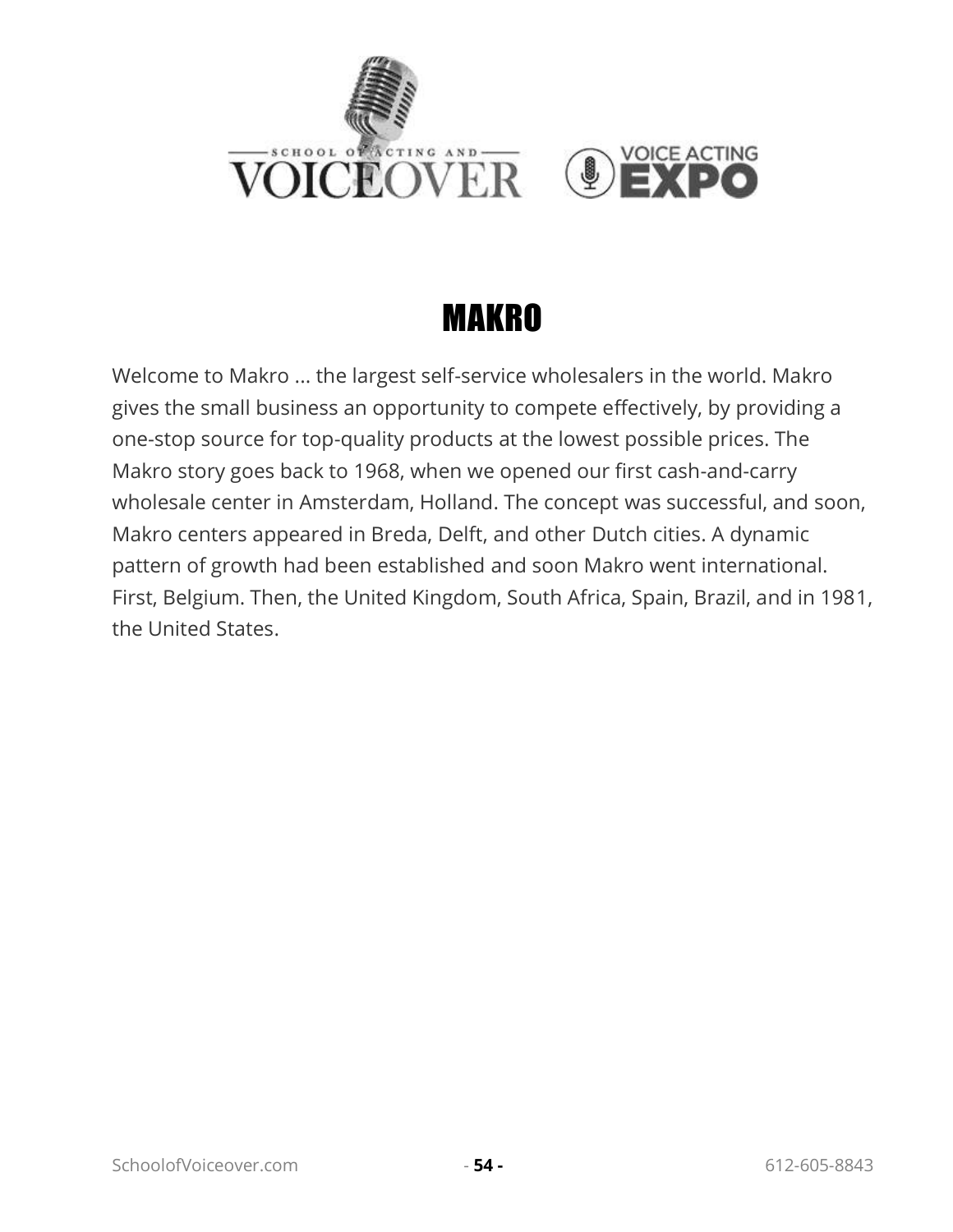

## MCCAW CELLULAR

With cellular-system ownership positions in more than 100 markets across the country, McCaw Cellular, operating primarily under the name Cellular One, is the largest cellular carrier in the United States, having grown its subscriber base more than 40% in the past year. In the areas of the country where McCaw is licensed to provide service, there are more than 100 million potential customers, around 80% of whom are in the 30 most-populous U.S. markets. As the equipment costs and monthly bills of cellular users continue to drop, more than 14,000 customers sign up for new service very day, adding to a consumer base of more than 16 million people.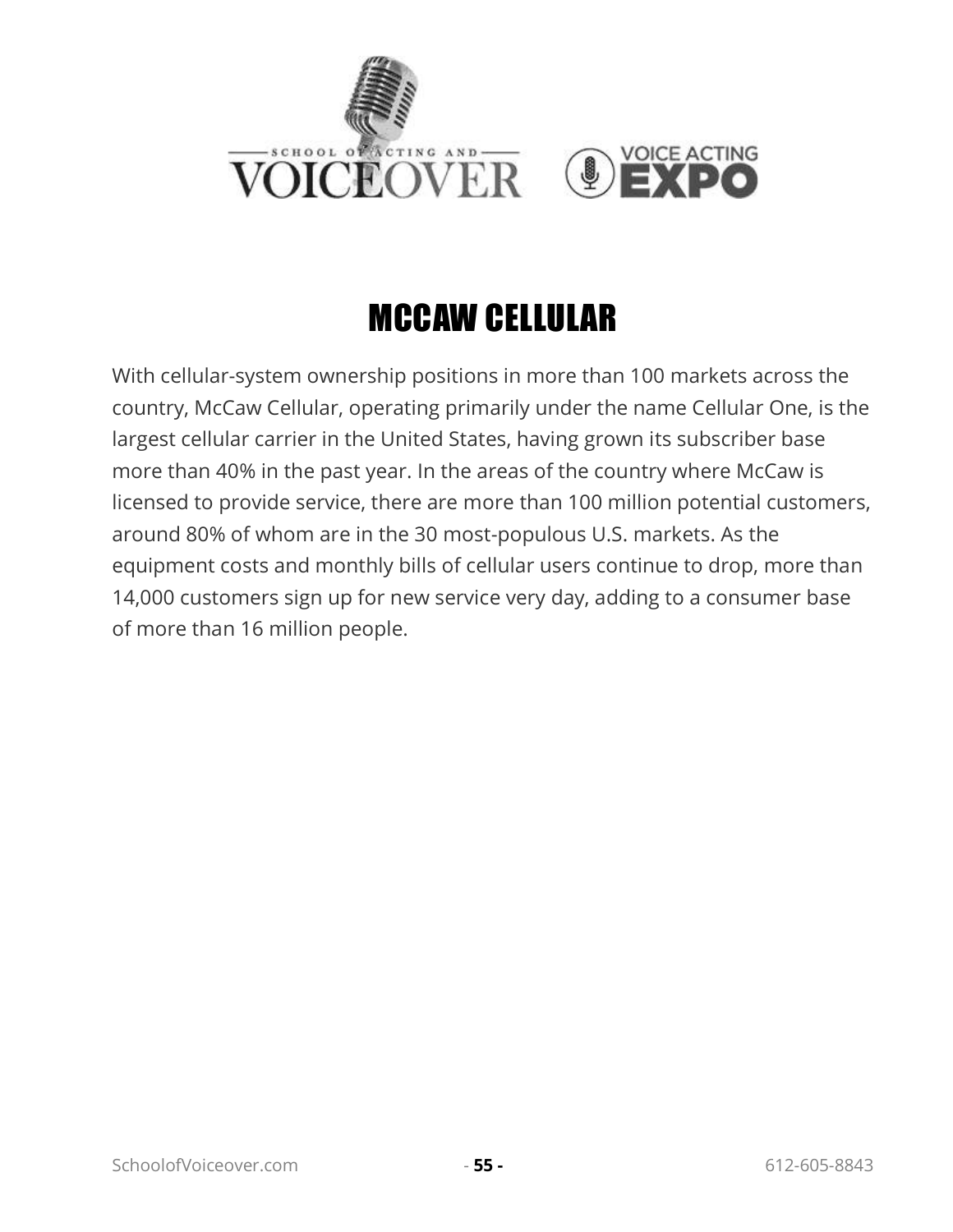

## MCN CORPORATION

MCN Corporation is the holding company for Michigan Consolidated Gas Company, MichCon, Citizens Gas Fuel Company, and MCN Investment Corporation. MichCon is the largest natural gas distributor in the state of Michigan, and one of the largest in the United States. As a natural gas distribution, transmission, and storage company, MichCon serves more than 1.1 million customers in more than 500 communities including Detroit, Grand Rapids, and Ann Arbor. Also grouped under utility services, Citizens is a gas utility serving 12,000 customers in Lenawee County in southern Michigan.

MCN Corporation is taking advantage of changes in the natural gas industry, in a way that is helping to build shareholder value. Once thought of as strictly a gas utility, MCN is on its way to becoming an energy company, with a diversified portfolio of natural-gas-related businesses. With a three-part strategy for growth that emphasizes the company's natural gas expertise, MCN is exploiting market opportunities to produce superior corporate performance. During 1993, MCN's record performance was reflected in outstanding financial results. Net income increased 27% to \$72.8 million on total revenues of \$1.47 billion.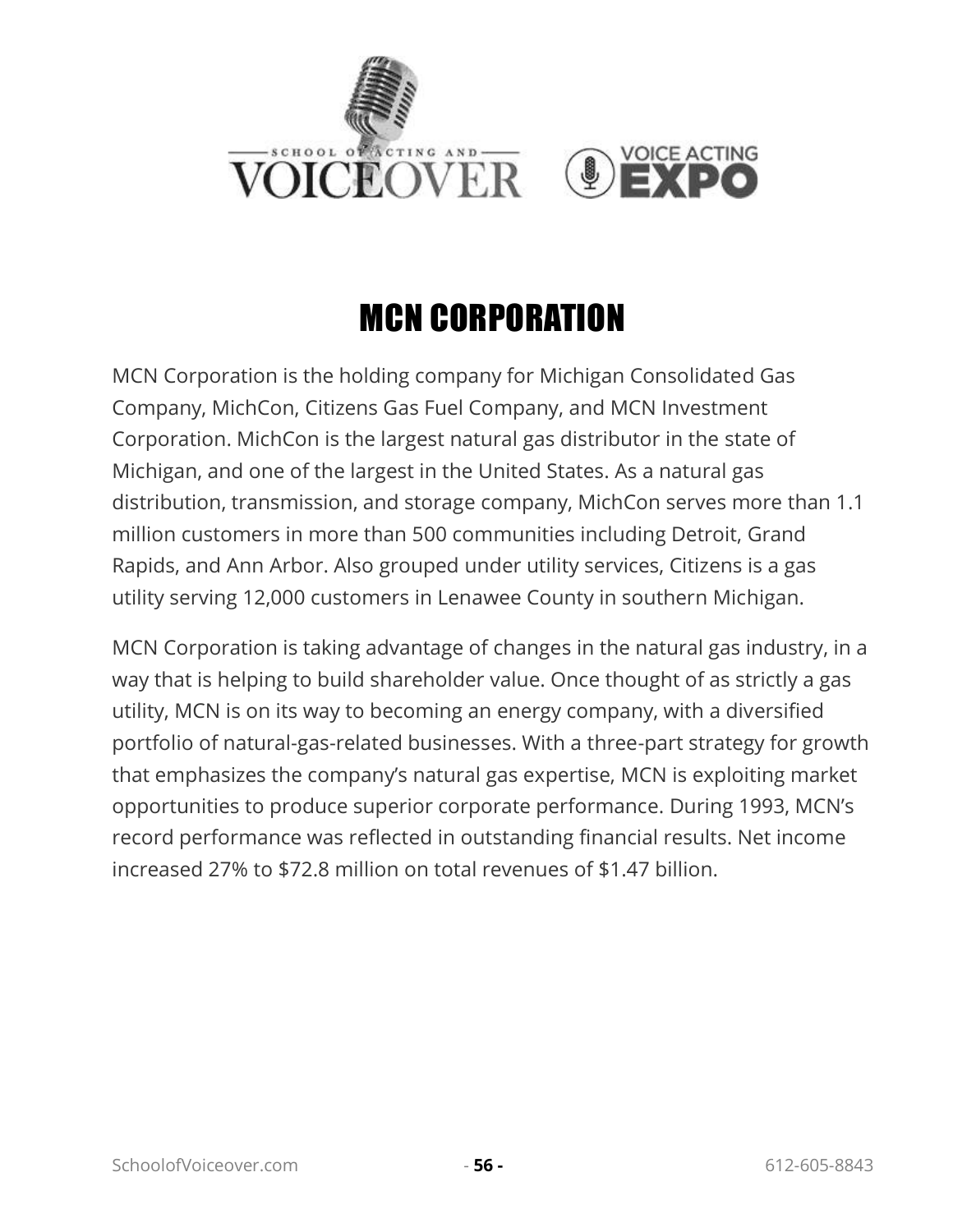

#### MYLAN — COMPANY HISTORY

The success of any company is not achieved by any one particular event, but is the result of a series of occurrences throughout its history. It is a combination of the management team, the employees, and the corporate philosophy that make or break a company.

Mylan is the proof of that principle! We have grown from a tiny, single location, West Virginia company, to a present day, financially strong, multi-location industry leader listed on the New York Stock Exchange. Mylan's code of ethics and its corporate philosophy that If we can't do it right, we don't do it at all, combined with the integrity of its employees provide the foundation upon which this company is built.

Research is the life-blood of any company. It is the catalyst by which a company grows, and lack of it can cause stagnation or even failure. Mylan is a research driven company dedicated to excellence. As we continue our evolution into a fully integrated pharmaceutical company, we have targeted compounds to meet unmet needs ... we are aggressively developing products that will effectively treat serious disorders and diseases that are not addressed by pharmaceuticals presently on the market. Our R&D budget is not based on a percentage of sales but on accomplishing goals. We do not waste money, but we spend whatever is necessary to do it right.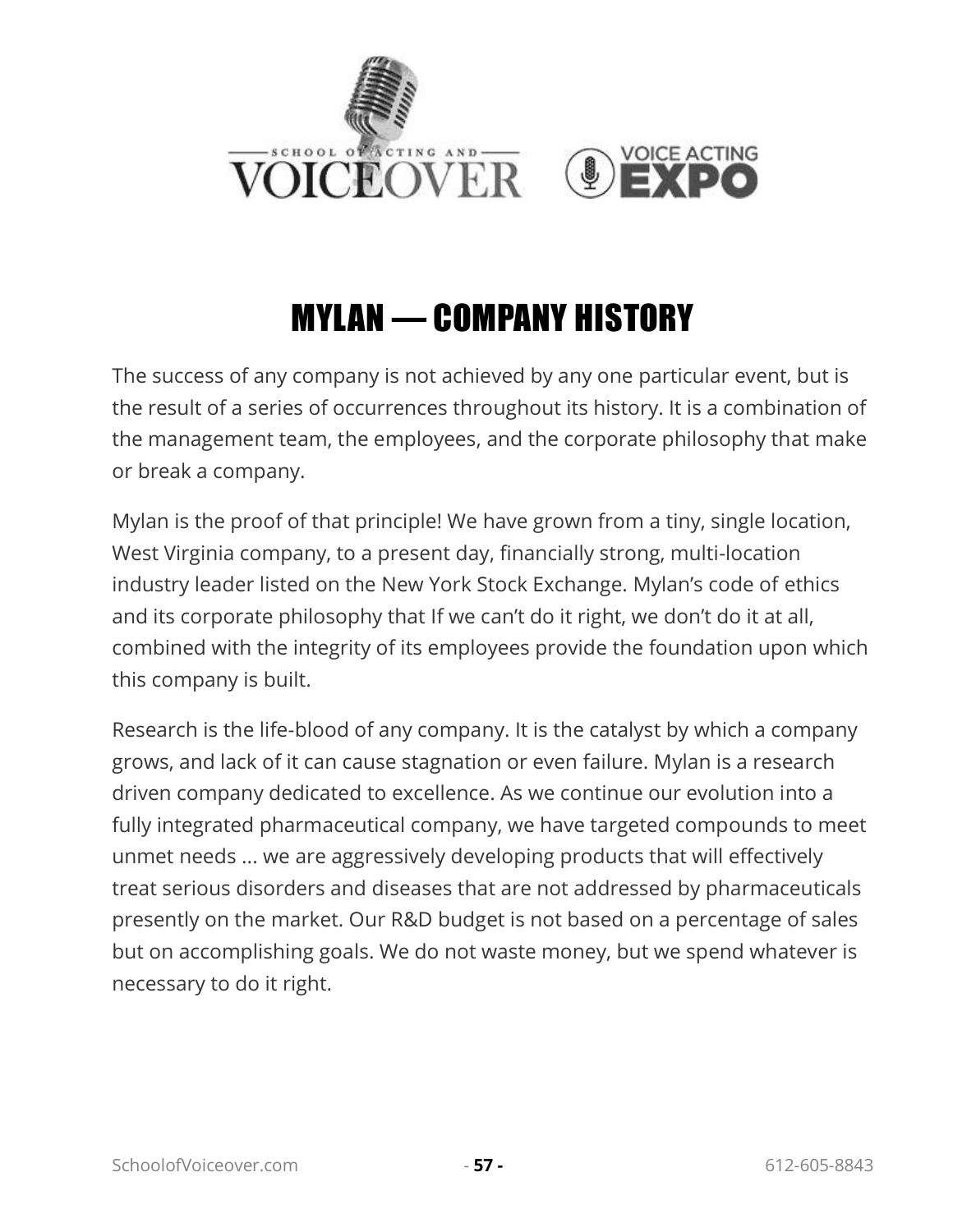

#### NAPCOR

One plastic bottle can now become part of all your holiday celebrations. That's because processes have been developed that make plastic beverage bottles and food containers recyclable into new ones. Until recently, plastic containers have only been recycled into such things as carpet and fiberfill for pillows and ski jackets. But now, a bottle can come back as a bottle, over and over again. And that's great news for the environment. In 1990, 225 million pounds of plastic were recycled. But much more needs to be done. And more people need to know that...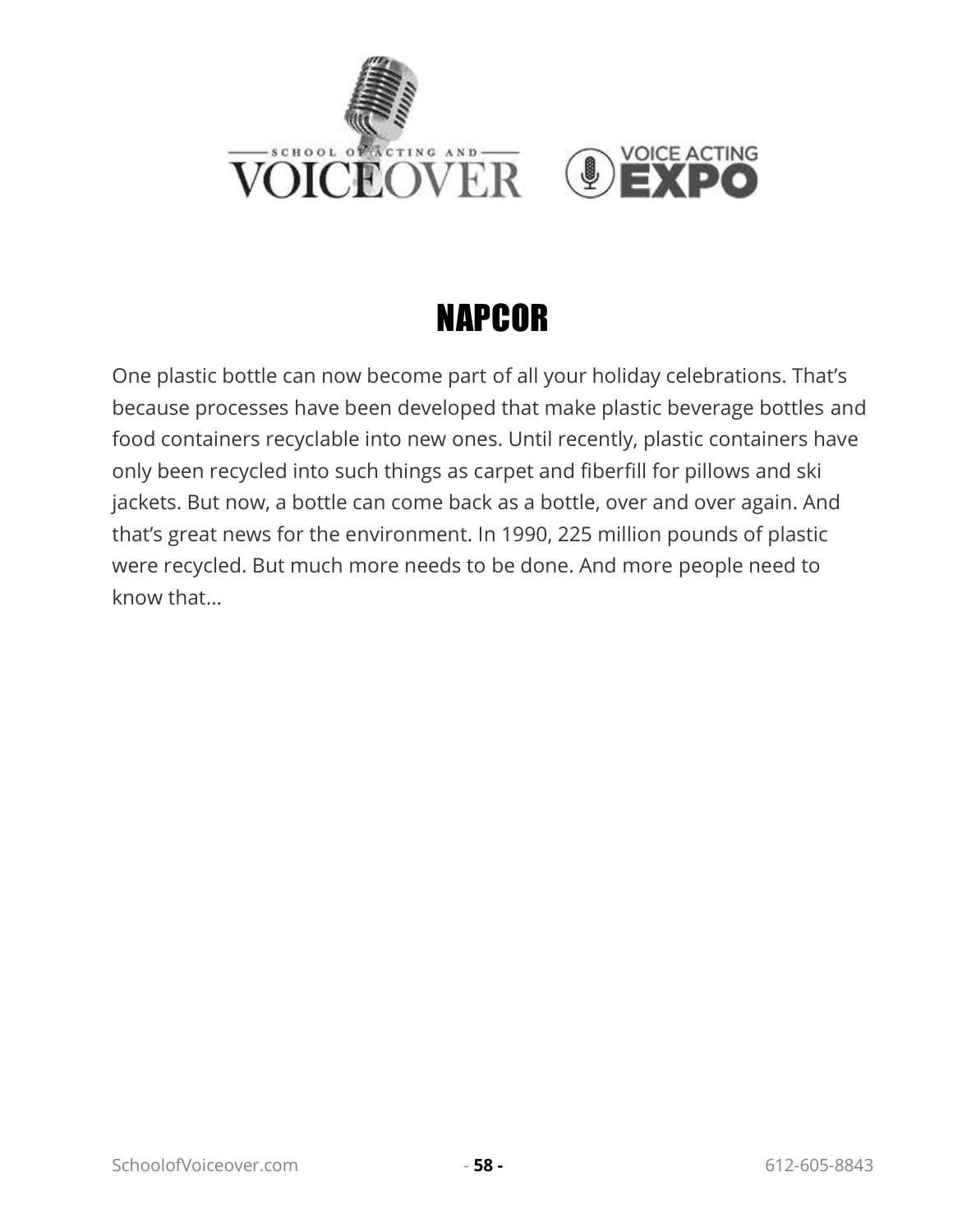

# NEGOTIATE LIKE A PRO by Lisa Bertagnoli

Many women feel uncomfortable with blatant displays of power. Traditionally, women have been the power behind the throne so wielding it publicly can be frightening. To address and overcome that fear, learn to recognize the difference between good and bad power. The former allows you to stick up for yourself and fulfill your needs; the latter is used to manipulate and control others.

Even in these enlightened days when women are CEOs and cabinet members, many still fear being labeled as pushy. Women are often afraid to ask for what they want because they tend to confuse assertion with aggression. Aggression, by nature, implies violation. When you act aggressively, the other person will feel angry or taken advantage of. Assertion, on the other hand, means going after what you want without demeaning or intimidating the other person.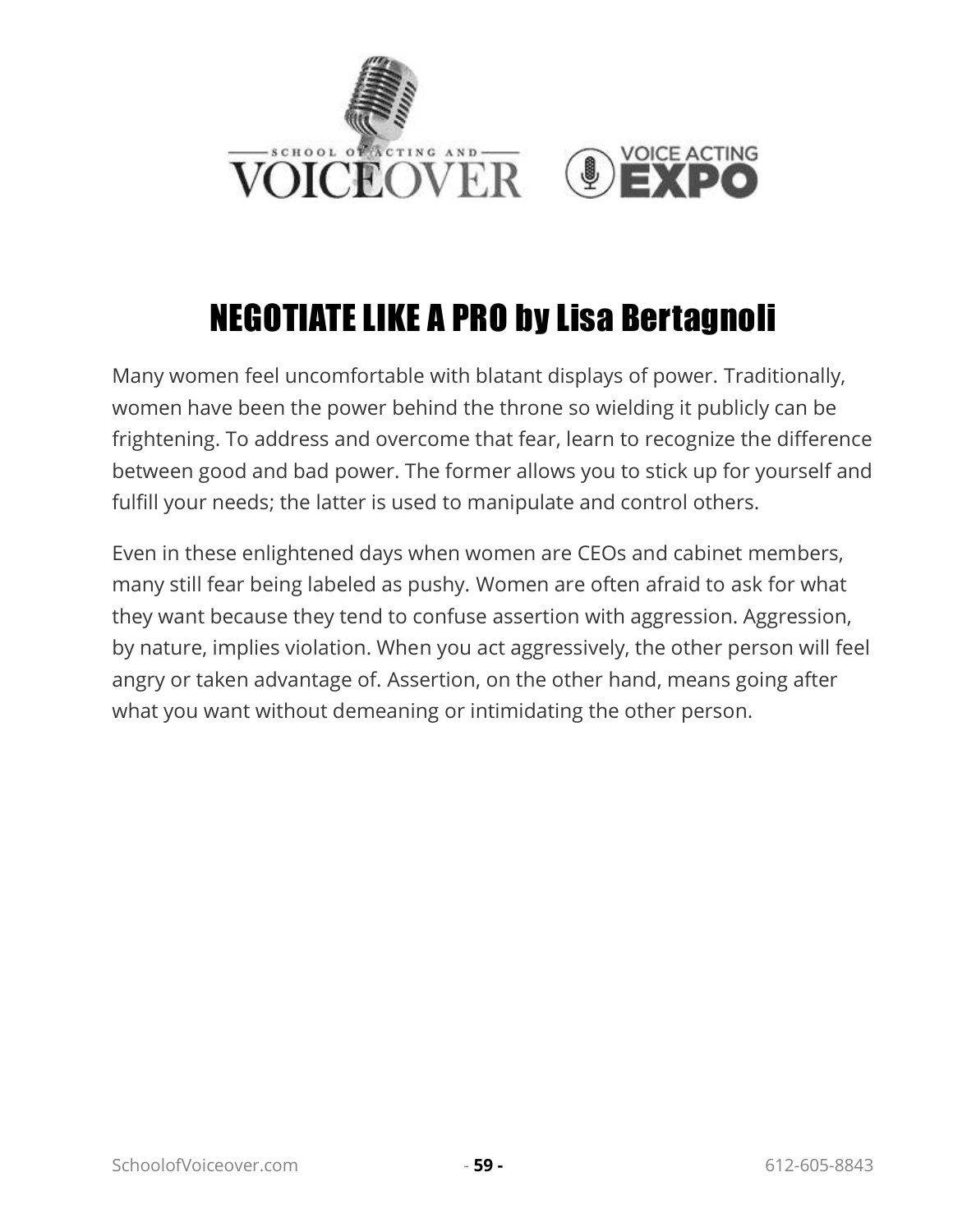

## NETJETS 24 HOUR WORLDWIDE MEDICAL ASSISTANCE

At NetJets, our care for our Owners means not only flying them halfway around the world in the safest way possible, but also getting them the help they need should a medical emergency arise far from home. That's why we collaborated with Mayo clinic to develop Mayo Clinic Executive Travel Response. As an owner, you'll receive a dedicated phone number to reach Mayo Clinic medical professionals 24 hours a day, for any medical reason. Whether you need critical care in Eastern Europe and don't know where to turn, or just want medical advice from a trusted source closer to home, someone is always there for you.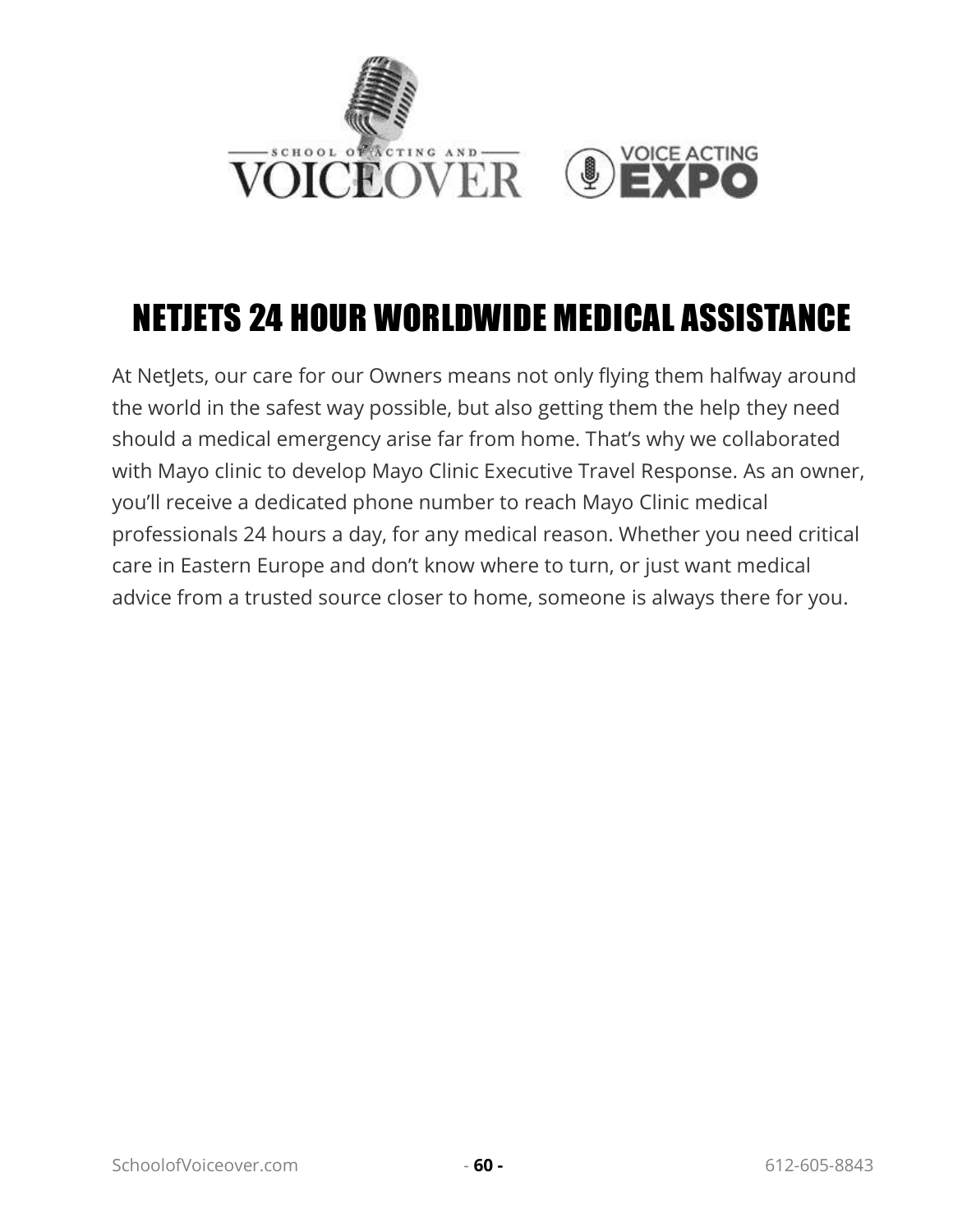

## NEW PERSPECTIVE FUND

#1: In 1973, global investing was a new concept — one seen by many as daring, to say the least. New Perspective Fund was among the pioneers, and it proceeded with great care. Initially, only 1/3 of the fund's assets could be invested outside the U.S. At the end of New Perspective's first fiscal year, roughly a quarter of our holdings were based abroad (in Canada, Europe and Japan). The world is a very different place today. Opportunities beyond the borders of the U.S. now account for more than 60% of all the assets invested in the world's stock markets, compared with about 40% in 1973.

New Perspective Funds' ability to capitalize on investment opportunities around the world again proved beneficial in fiscal 1994. The value of your holdings increased 12.6% if, like most shareholders, you reinvested the two dividend payments totaling 20 cents a share — one of 13 cents a share in December 1993, and another of 7 cents a share in May 1994 — as well as the capital gain distribution of 37 cents a share paid last December. The fund's 12.6% total return outpaced unmanaged benchmarks for both global and U.S. stock markets; the Morgan Stanley Capital International World Index, which measures 22 major markets including the U.S., gained 8.1% with dividends reinvested.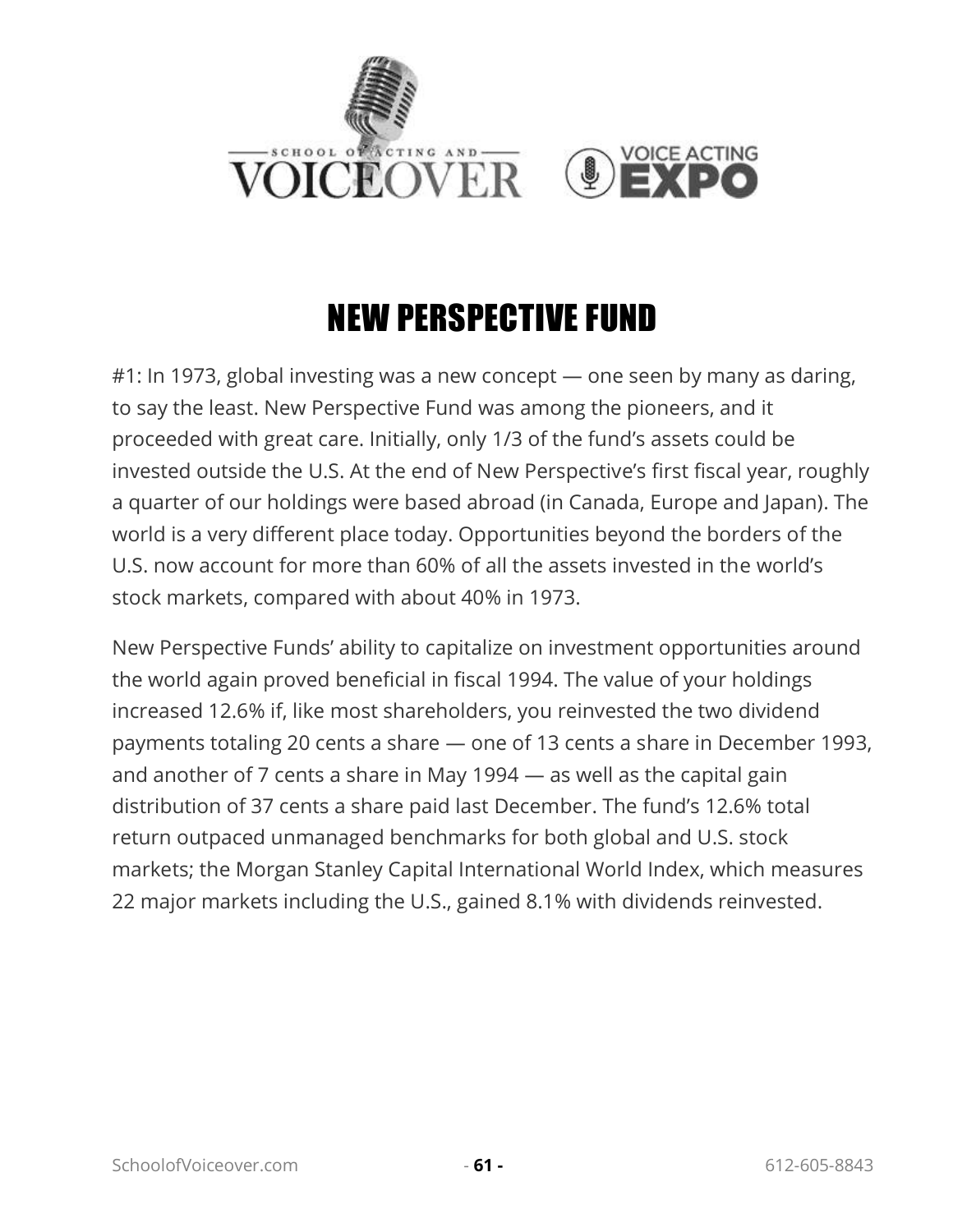

# OPERATION HOPE

Operation Hope is the product of the creative energies of thousands of citizens. Representatives from churches, synagogues, businesses, and schools come together to help our neediest neighbors. Operation Hope provides emergency food pantry for families, shelter for homeless families, community kitchens, and supportive services. The services we provide do bring hope to shattered lives, and make real the possibility of recovery, restoration, and stability. Lives are touched. Hope is alive.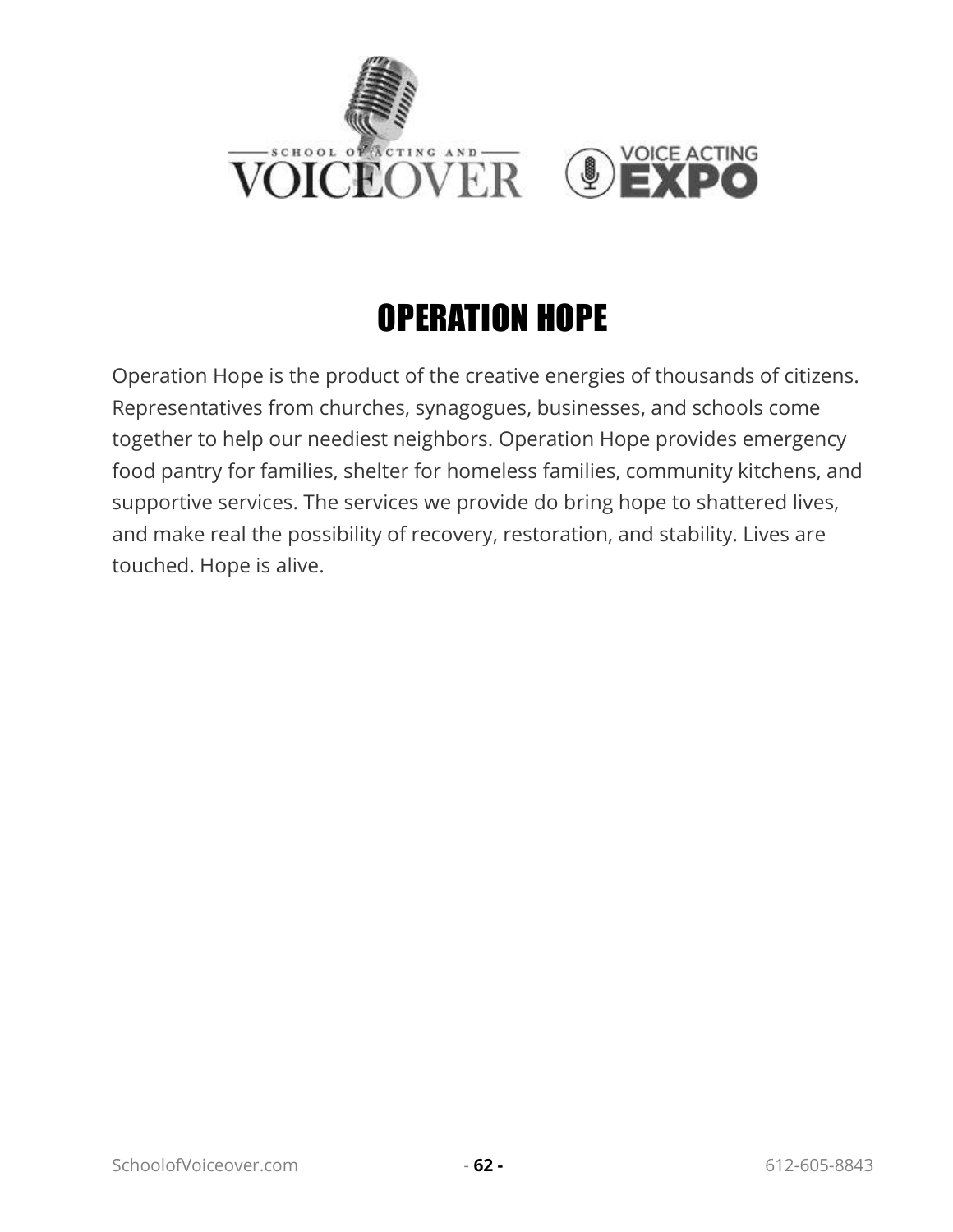

## PARKER COMPANY

Since the 1950s, Parker Drilling has been an active player in drilling markets. Today, Parker operates around the globe. Parker does not seek out markets solely for their exotic nature. Parker is well suited to move with customers into rugged, hostile drilling environments. In some markets, Parker has little or no competition. In other areas, like Latin America, the Asia Region, and in the United States, there is considerable competition, depending on the specific country or location. We compete against no single drilling contractor in any of our markets, however. This direction toward more industry consolidation is expected to continue, meaning fewer, but larger competitors.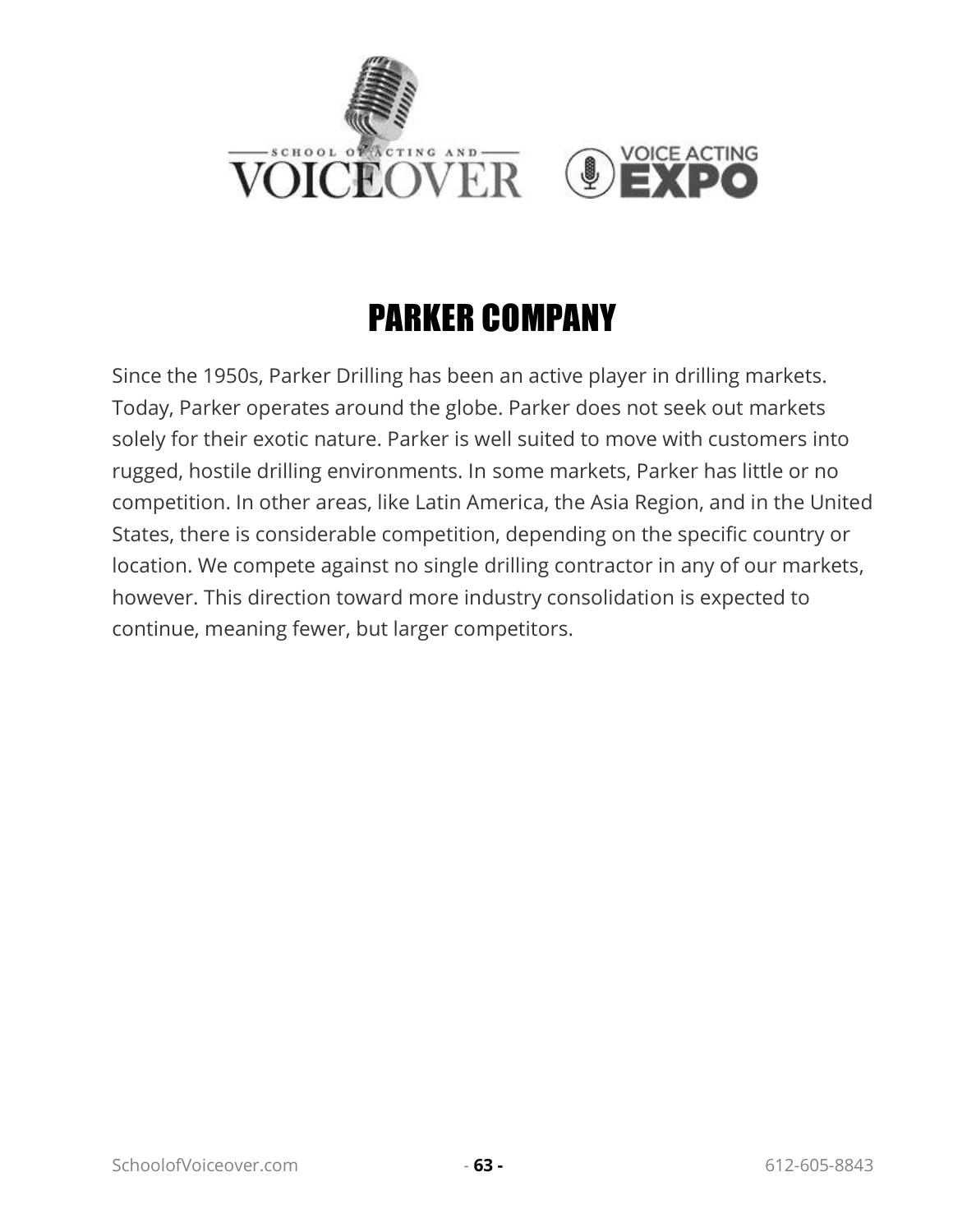

## PCN COMPUTER NETWORK

Physician Computer Network is a leader in developing and marketing of highly functional practice management software products for physician practices. The Company's objective is to establish a large installed base of physician practice customers who use PCN's software products. Since September 1993, the Company has completed seven acquisitions of software information businesses. These acquisitions have lifted PCN's share of the office-based physician market to over 85,000 physicians resulting in an approximate 25% market share.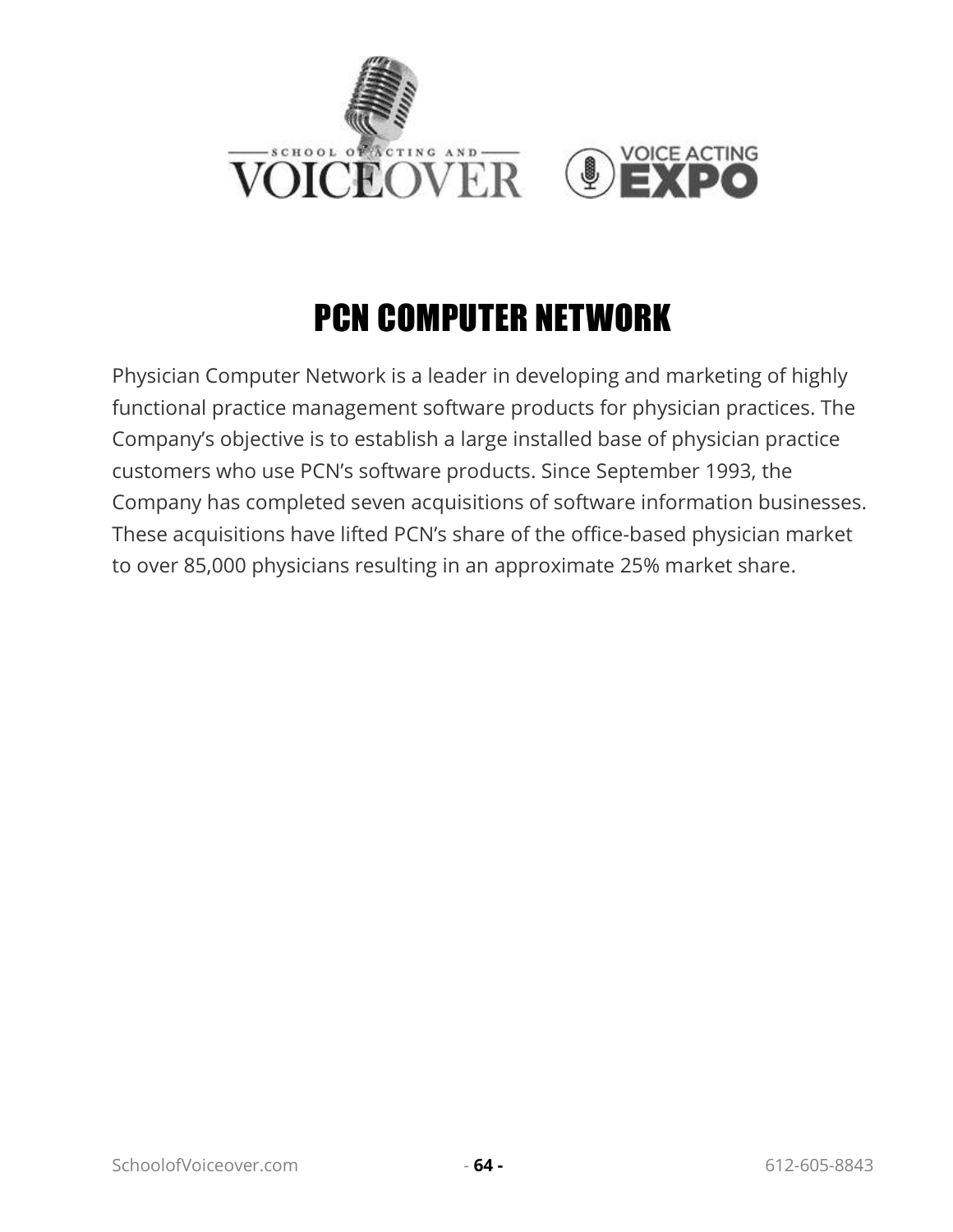



#### PFIZER

At Pfizer, we want every colleague to feel connected by an inspiring vision of our place in the world and our future together.

Achievement of the vision begins with clarity. As we continue through this orientation, you will see that we have rare clarity about our mandate as an organization, and the way people within it must pursue results.

But the words can only be a guide for action. Each of us must feel energized by our purpose and mission, become a champion of our values, and behave as a leader.

We are a great company, with a record of exceptional performance and success. But we have before us the opportunity to become an enduring leader, contributing more to human health than any company in history. It is up to each of us to find a way to lead.

Understanding the principles that guide our quest is only the start. Bringing them to life through action is the challenge we face every day. Together, we can meet this challenge.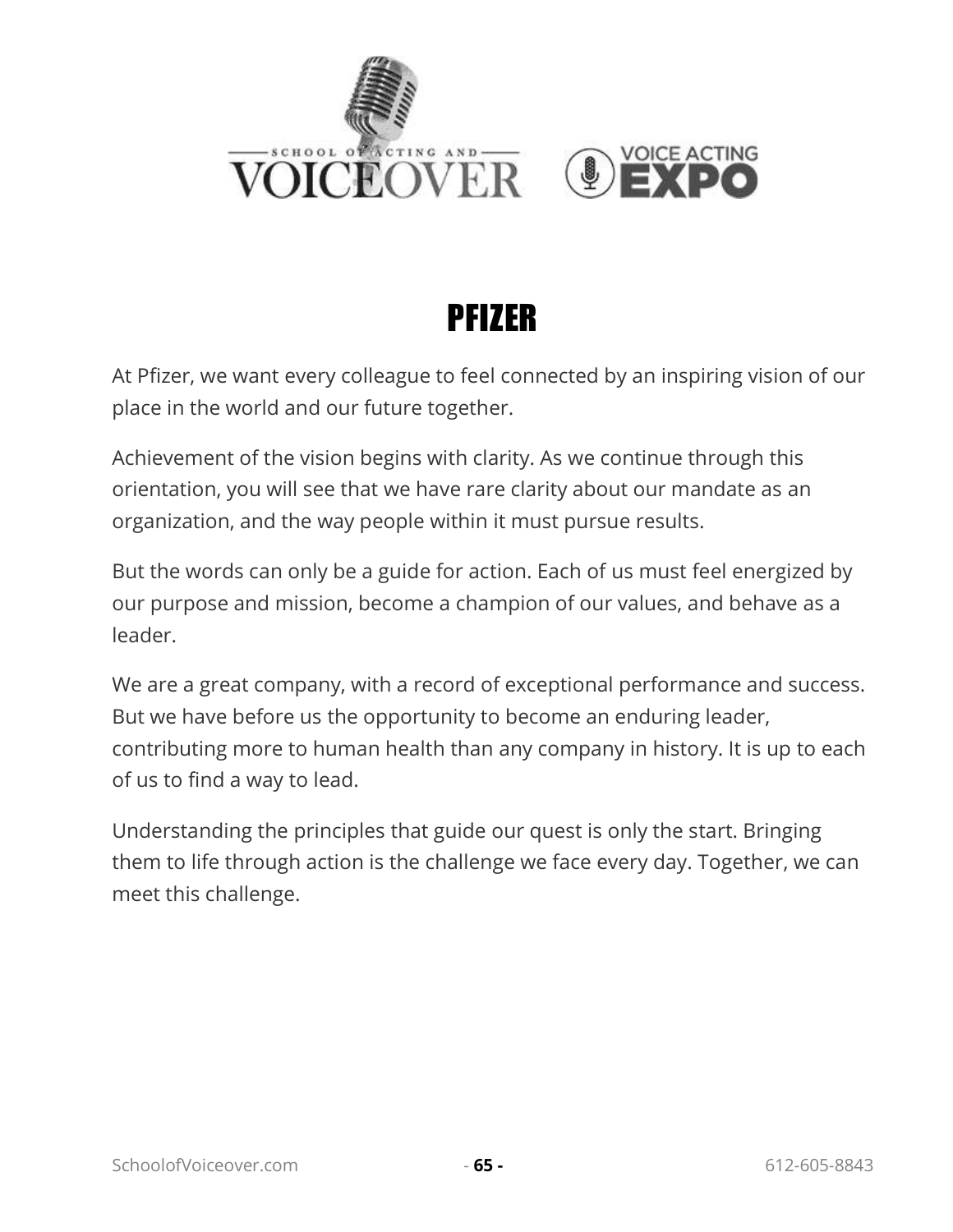

#### PRUDENTIAL HEALTHCARE

Each year Prudential HealthCare conducts member satisfaction surveys to discover which member services and benefits are working well and to identify opportunities for improvement for the Prudential HealthCare HMO and Prudential HealthCare Point of Service plans. In response to your feedback, we have enhanced the provider networks to provide more choices to you. There are now 257 hospitals and 39,990 primary and specialty care providers in the HMO and POS networks in New Jersey, New York, Connecticut, Pennsylvania, and Delaware.

Pay Coach. Sit in First Class. Fly like a King. Enjoy the royal treatment when you fly First Class for the price of Coach with a ConnectFirst fare on Northwest Airlines. Just purchase a full-fare Coach ticket on a qualifying connecting flight, and you'll receive an automatic upgrade to First Class. Plus, you'll receive an additional 1,000 WorldPerks bonus Miles roundtrip. For your ConnectFirst fare, book online at www.nwa.com, call your travel agent, or call Northwest at 1-800- 225-2525.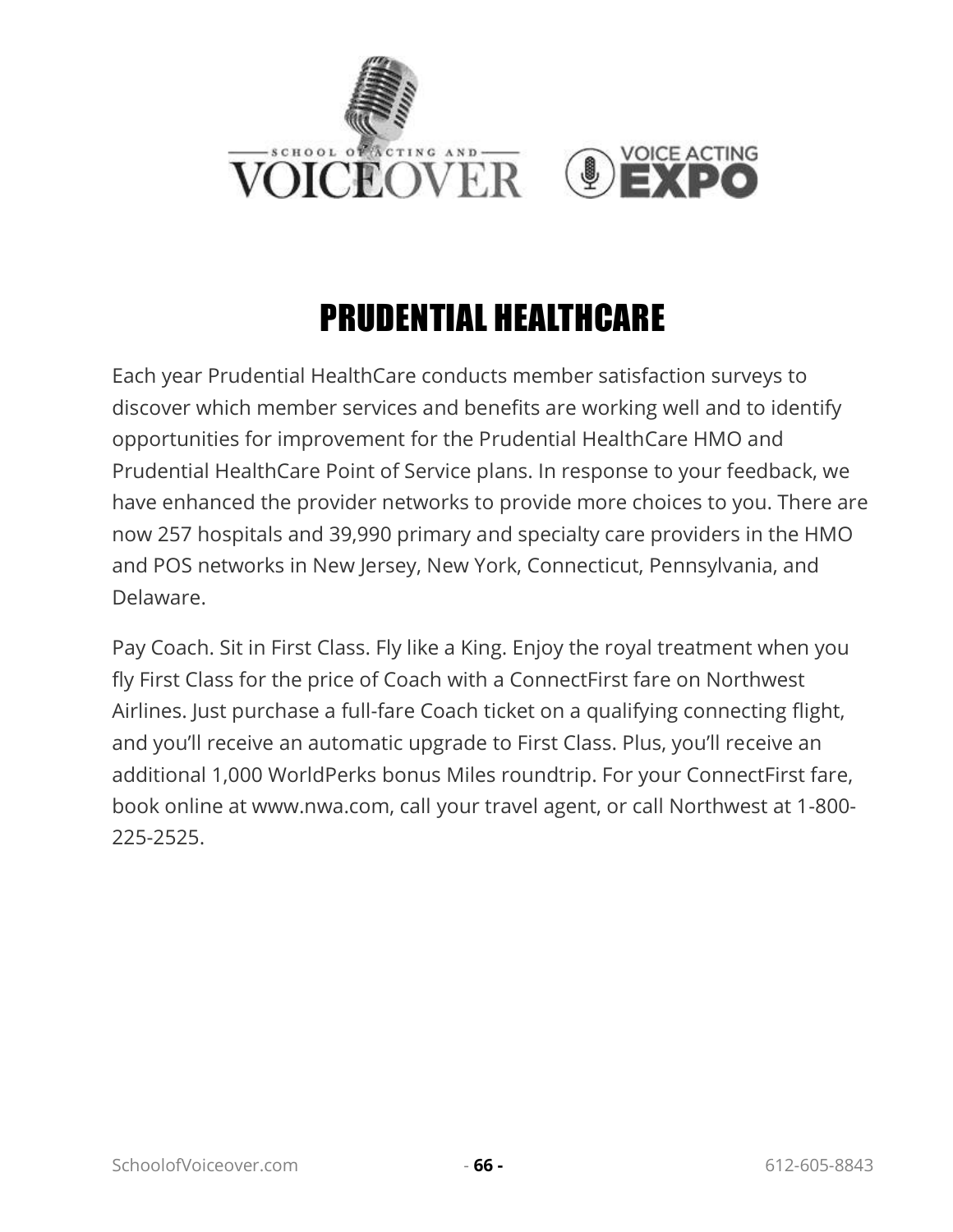

#### RETAIL - BUSINESS REPORT

The biggest problem in retail is hiring, particularly hiring hourly workers. Some of the most important people you have working for you are the hourly workers that are dealing with the public on a day-by-day basis., at least according to unicrew, an Oregon-based company, which was founded in 1997 to service the needs of hourly employees. The people on the phones, the people at the cashier's desk, the stock clerks, usually anyone in a store and those answering calls in an insurance company, are almost always hourly workers. They're the people that deal with the public.

Unicrew believes that hourly employees deserve the same job-hunting opportunities as their salaried counterparts. Traditionally, job seekers looking for a salaried position have many options, including placement firms and internet job searches. Unicrew's mission to empower the hourly work force begins with making it easier to apply for the jobs they want. There's a huge population out there that's been getting hired the old-fashioned way, with paper and pencil based applications, and Unicrew wants to change all that and automate the entire process. Unicrew's found a key to their success in the kiosks - or job centers - that can be found in a number of nationwide stores, including target and blockbuster video.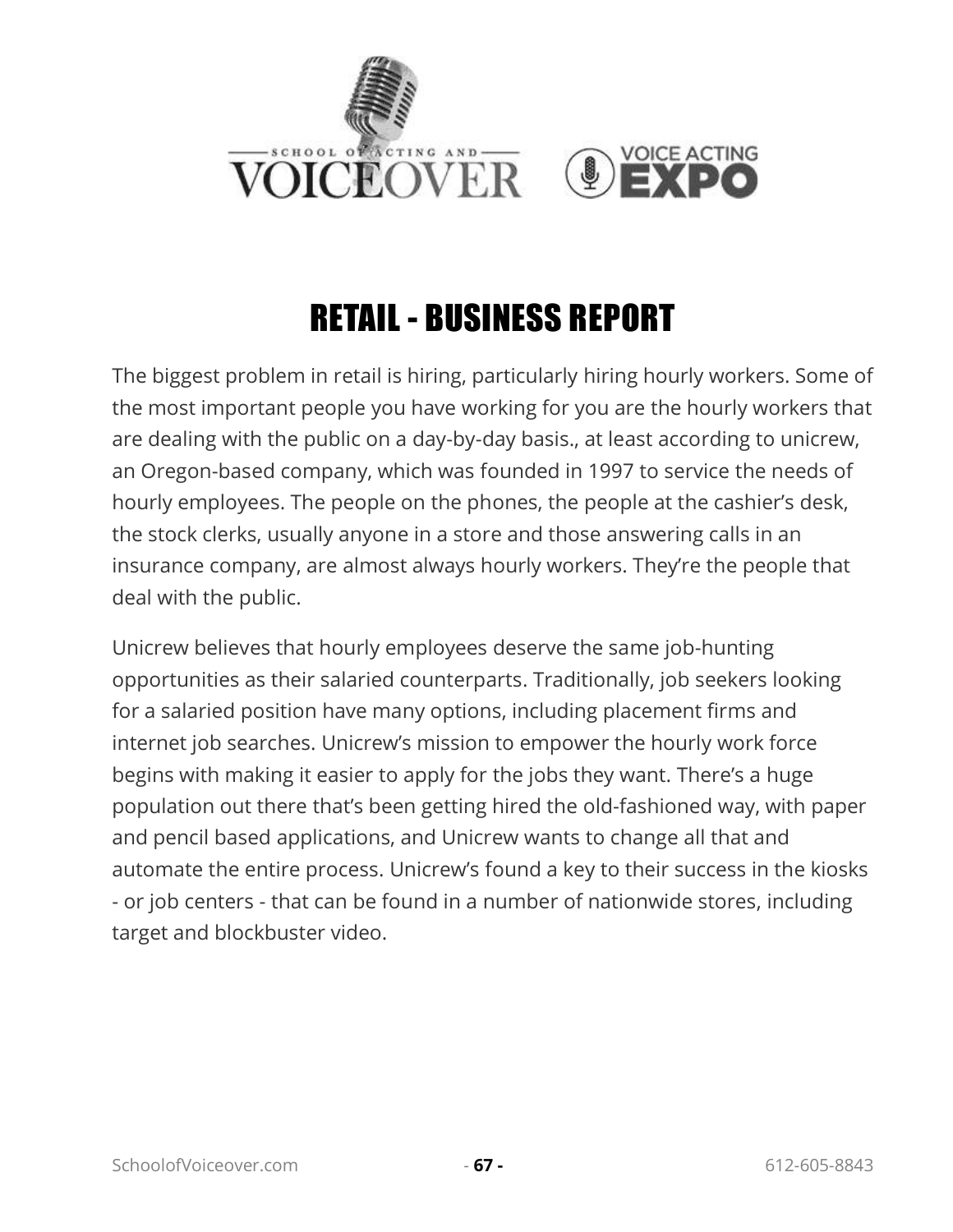

# RIGHT TO KNOW RULE

The Occupational Safety and Health Administration, OSHA, has issued the Hazard Communication Standards which helps to assure your safety and health on the job. The rule, known as the Right to Know involves training in the use of chemicals such as cleaning solution, which are part of your everyday work.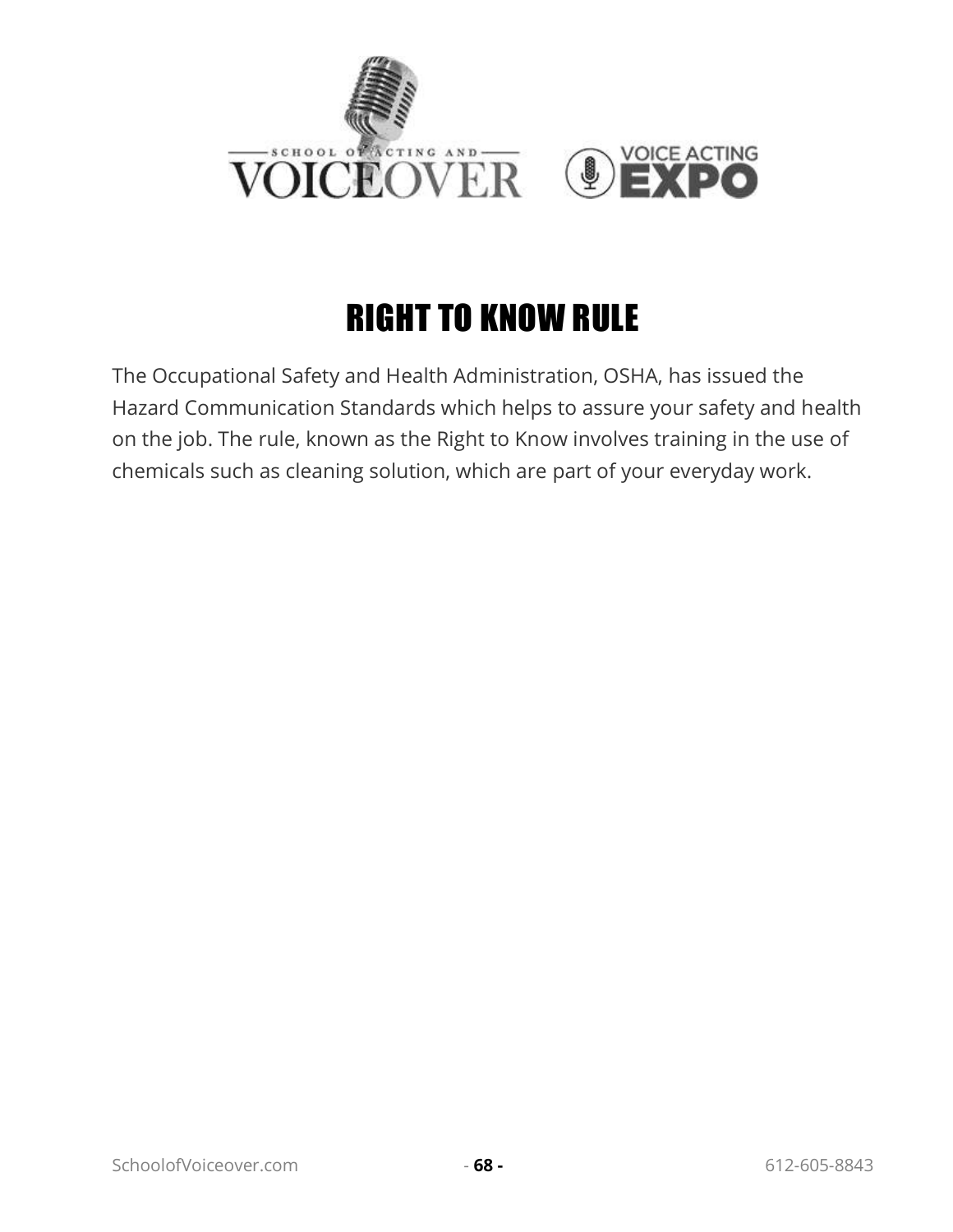

# SALE EXCELLENCE

Sale Excellence is proud to introduce four brand- new power-packed workshops developed specifically for both new and experienced sales managers. Each of these intense full or half-day programs is designed to target and impact a specific challenge of sales management such as: Fundamentals of sales management, influencing behavior to improve sales results, improving sales forecast accuracy, maximizing profitability and reducing price erosion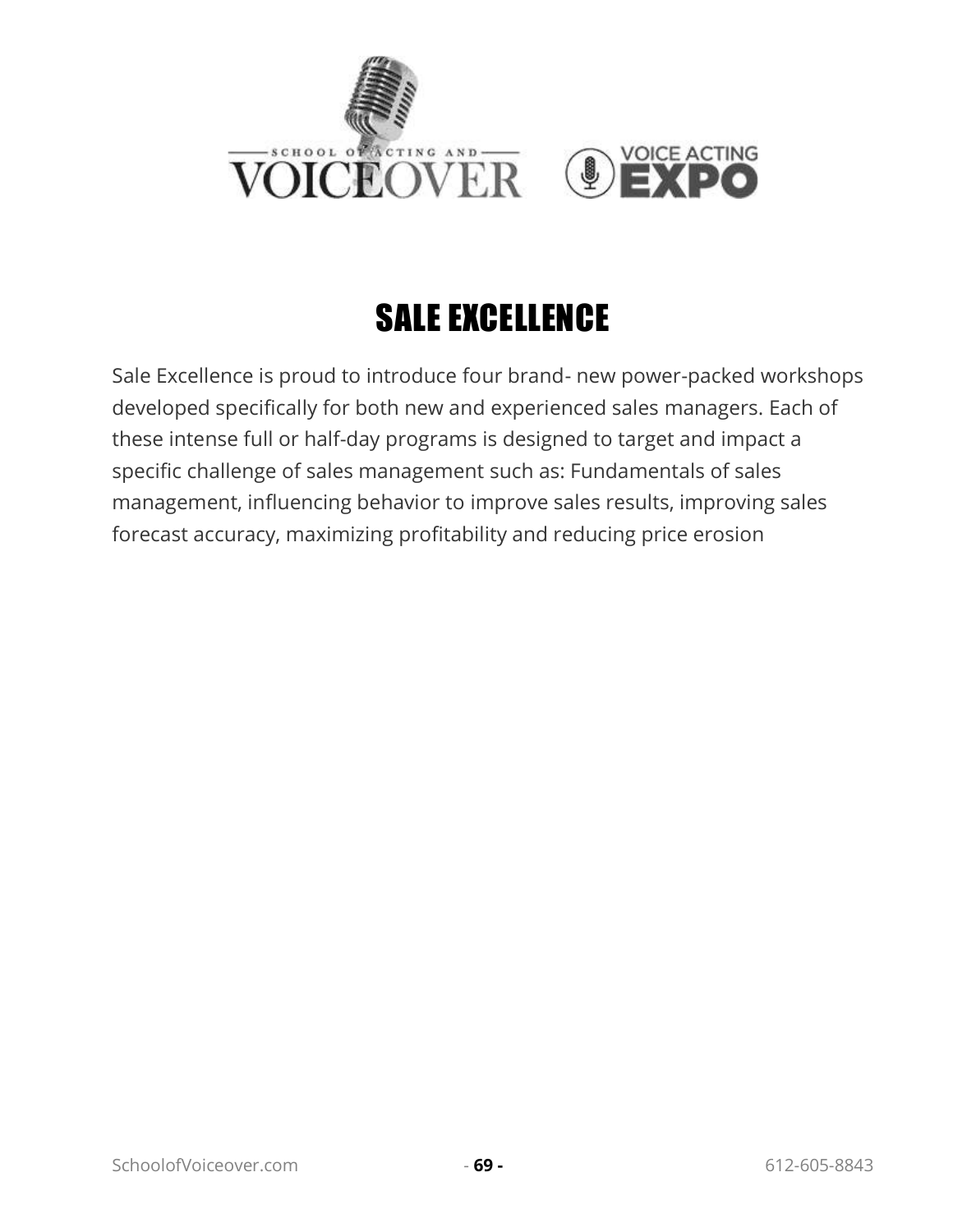

# SHELL TRAINING

Here at Shell we've worked hard to create a safe and efficient work environment. Click the 3 links at the top of the page to review additional information about: Standard Operating Procedures, Safe Practices, and Problem Reporting.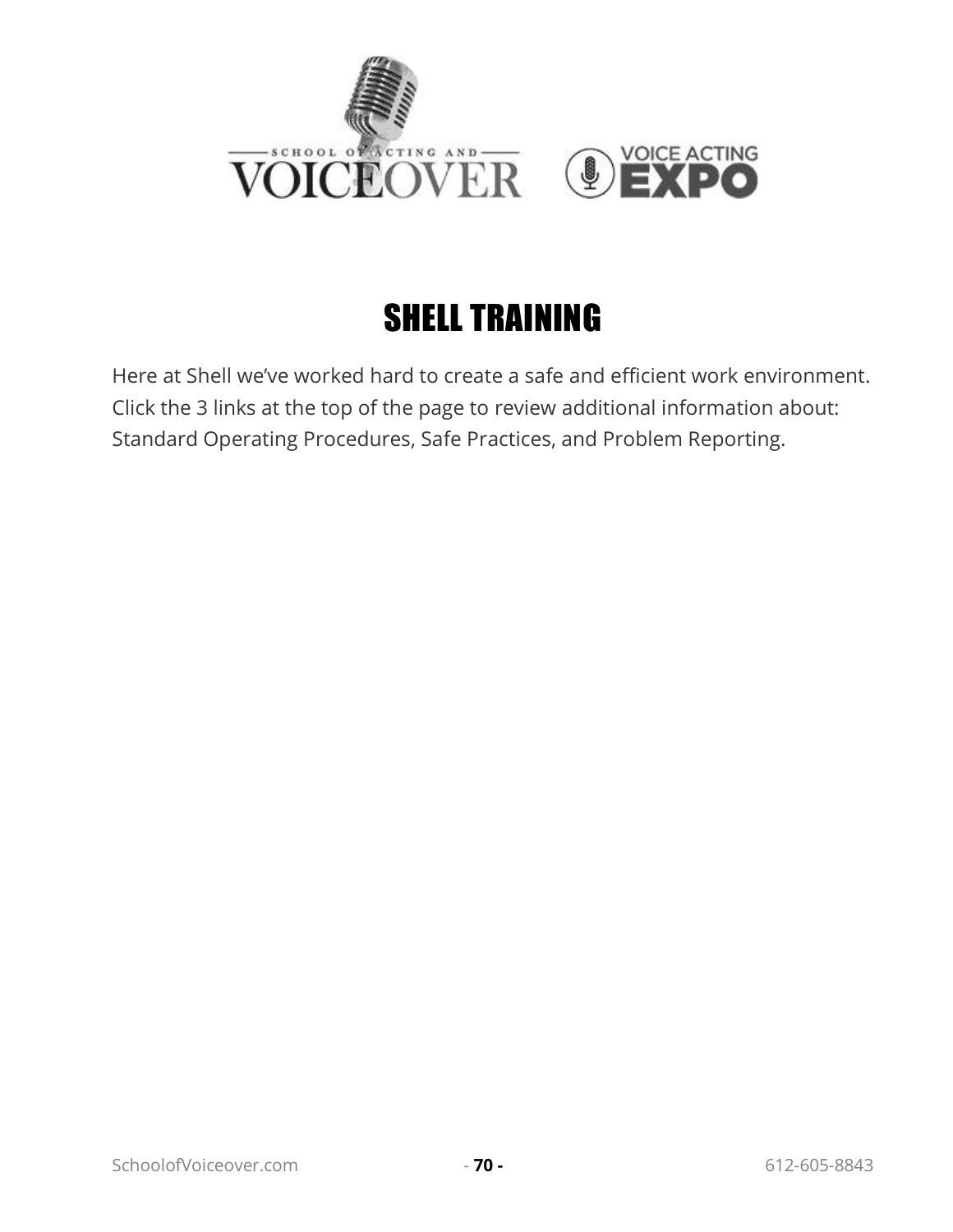

# SILICON VALLEY GROUP

Silicon Valley Group is a leading supplier of automated wafer processing equipment for the worldwide semiconductor industry. The Company designs, manufacturers, and markets technically sophisticated equipment used in the primary stages of semiconductor manufacturing. SVG's product offerings include photoresist processing equipment; oxidation, diffusion, and low-pressure chemical vapor processing systems; and photolithography exposure tools that utilize step-and-scan technology. Since its founding, SVG has steadily broadened its business base by expanding distribution channels and by extending product lines.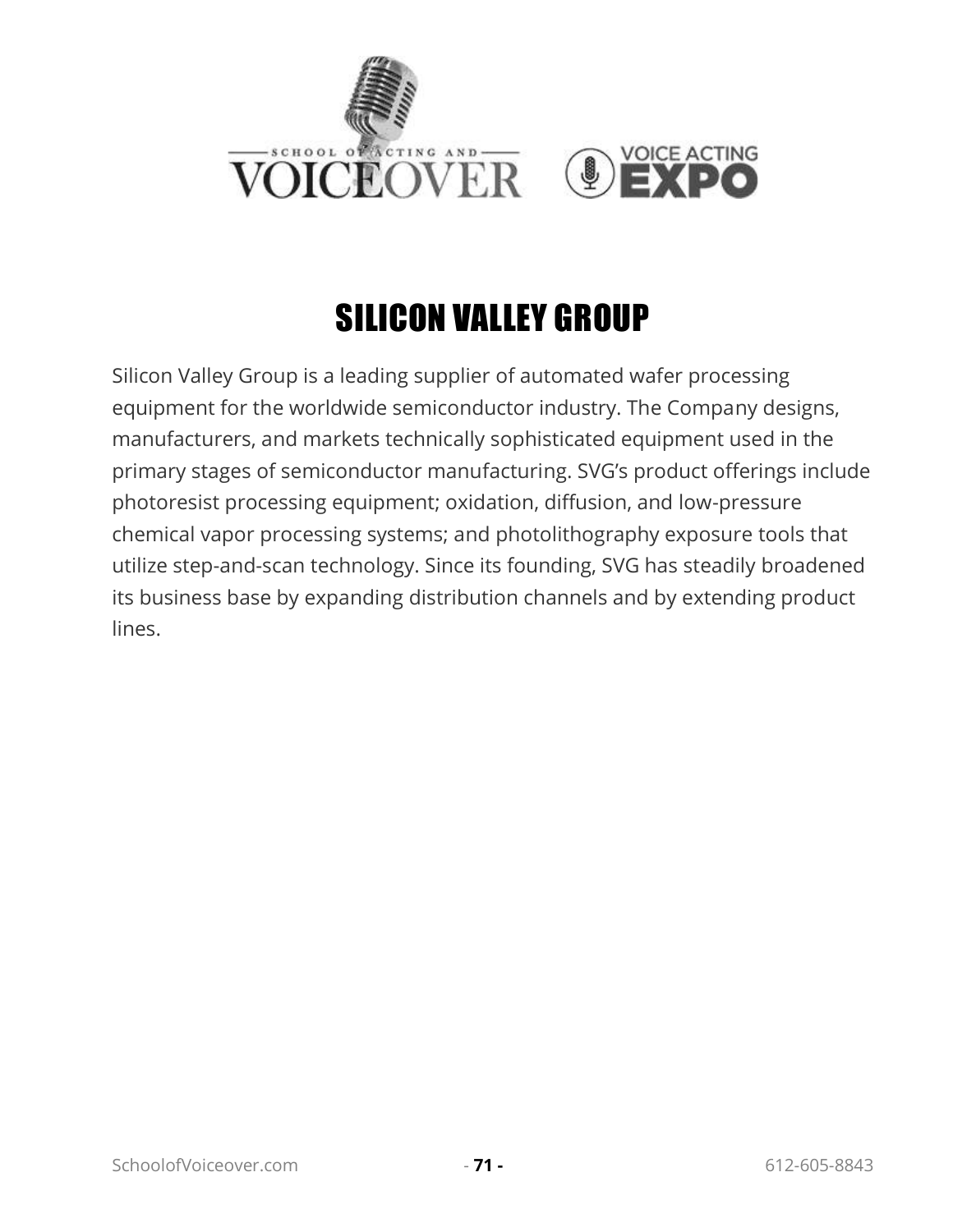

# SMALL CAP VALUE

If beauty is in the eye of the beholder, then small-cap value stocks are exquisite…to those who know where to find them and how to view them. Small company stocks, defined as those with a market capitalization of less than \$1.5 billion dollars, perform differently than their large-cap peers, often outperforming them over multi-year cycles.

In fact, small company mutual funds, as a group, had a recent five-year total cumulative return of 73.26% . Value stock, which could be thought of as those in the "bargain bin" of Wall Street, often are ignored by investors. These stocks tend to trade at a discount because the market believes they pale in comparison to the attractiveness of premium growth stocks.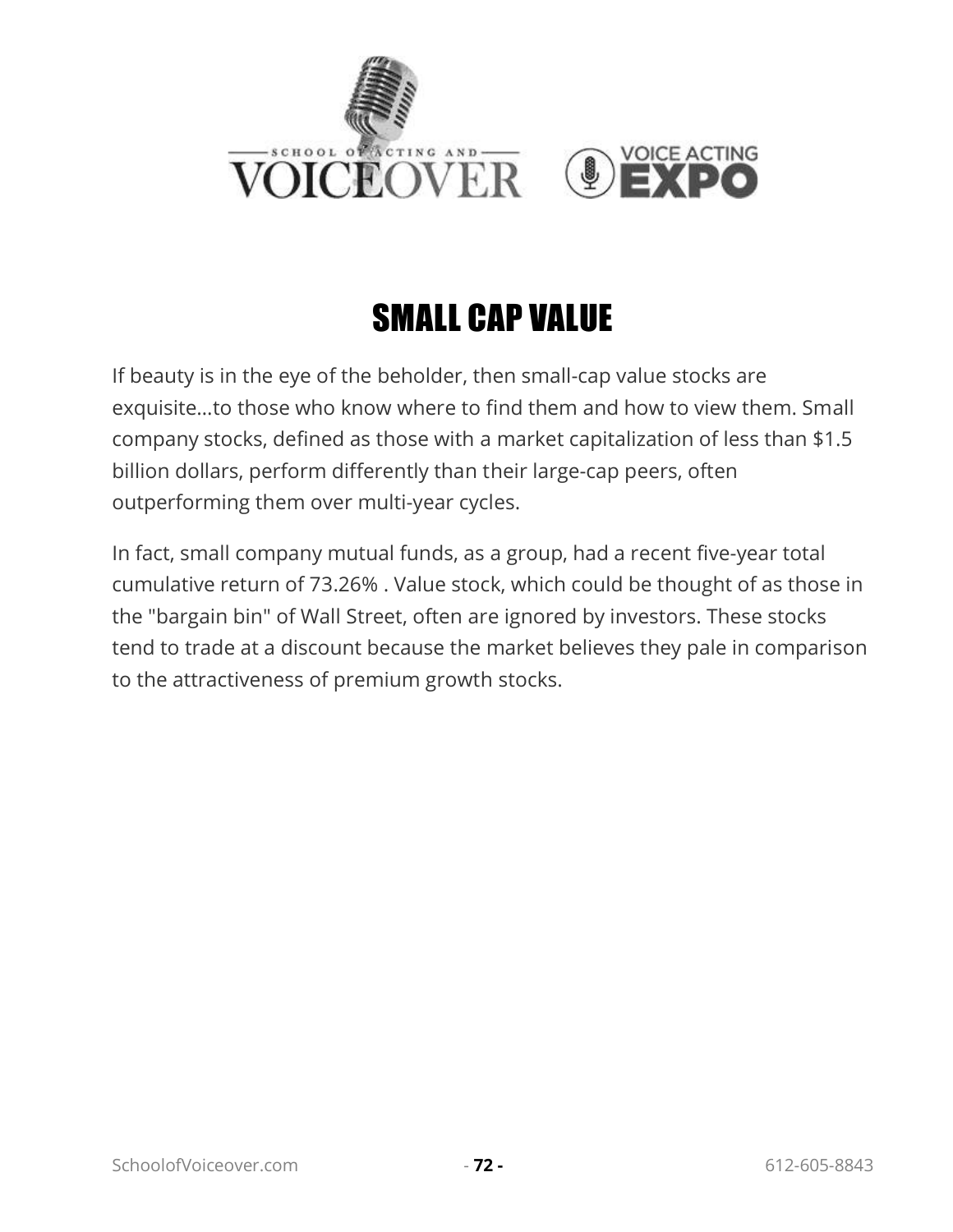

### SMARTCAM

SmartCam data gives you new ways to squeeze savings from your production line. Low-cost SmartCam units can be installed at trouble points where the occasional defect can turn production into wasteful scrap. From operator alarms to active process control and data acquisition, SmartCam fulfills your inspection needs. In any configuration, a SmartCam system can take you one step closer to increased customer confidence — offer zero defects production and back up your strong quality goals with complete objective inspection reports for each product run; realtime process control — correct off-spec production the instant that a problem develop.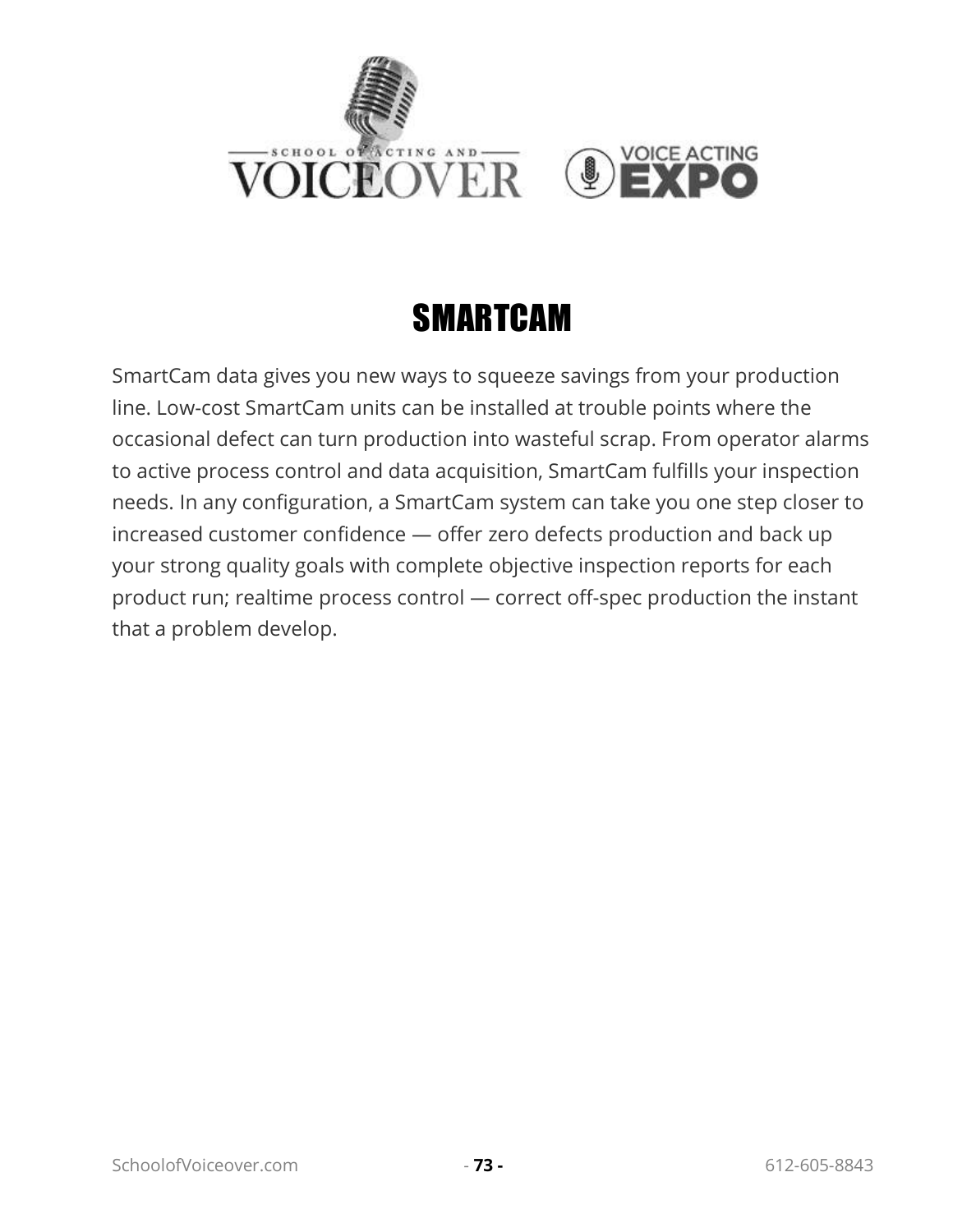

### **SPRINT**

Global competition, shrinking budgets, and a demand for faster, more flexible service have intensified business pressures in the 1990s. In response, organizations must be single-minded in their focus, with every resource used effectively to impact the bottom line. Telecommunications — with its ability to influence day-to-day operating efficiencies — has emerged as a vital resource and a strategic competitive differentiator. With the pace of business escalating, the need to communicate quickly, reliably, and economically, becomes imperative. Sprint Services allow your organization to focus on your core business.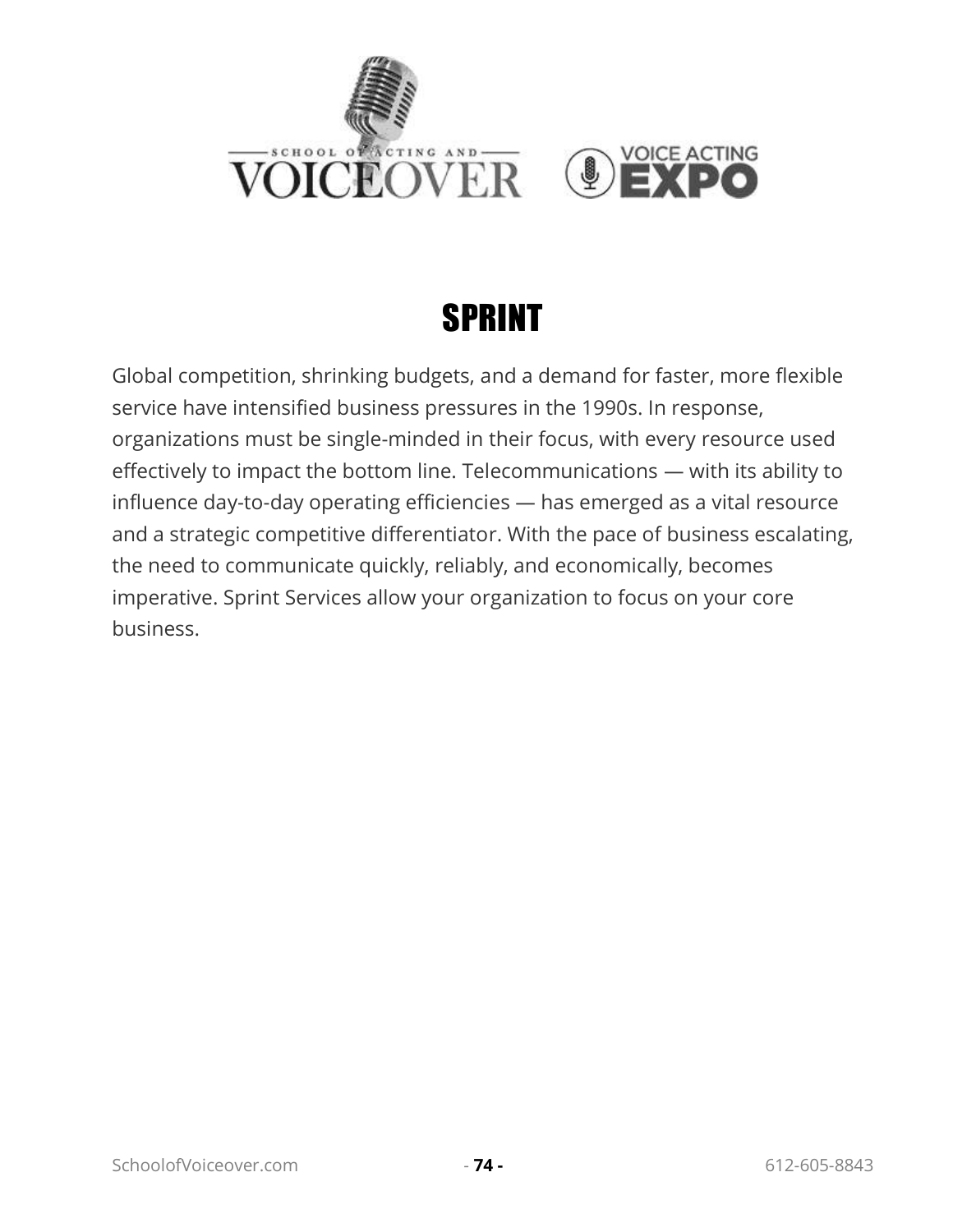

### THIRD AVENUE VALUE FUND

Collins & Aikman Senior Notes were sold during the quarter. The realized loss on the Collins & Aikman investments was approximately \$150 million, the largest loss ever incurred by the Fund in its 17-year history. TAVF management simply misanalyzed the situation.

The company's free fall into Chapter 11 and the loss of support from its three principal customers – General Motors, Ford, and Chrysler – was at a materially faster rate than Fund management thought would be the case. Also, Collins & Aikman's exit from bankruptcy was not fast enough to avoid the feeding frenzy perpetrated by the professionals, i.e., lawyers and investment bankers. With hindsight, this seems to have been pretty stupid on our part. Fund management should have known better – especially given the fact that (i) the Fund has been relatively close to Toyota Industries for 10 years and owns approximately \$675 million of the Company's Common; and (ii) it is not like we lack experience in restructuring proceedings.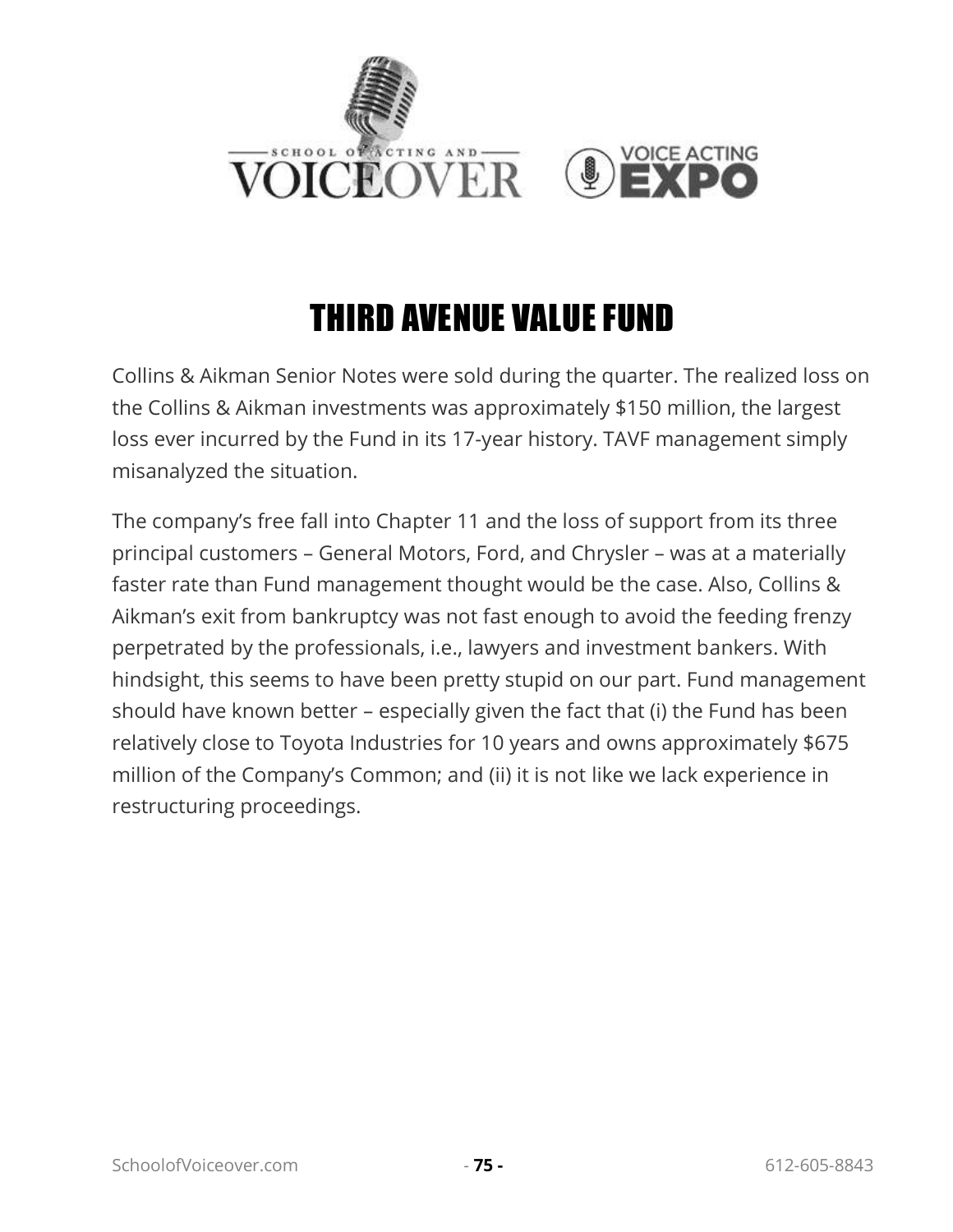



There is nothing like Dream to create the future... the words of Victor Hugo. The nurturing force for a seed called dream is our desire to imagine a better tomorrow.

At Toshiba, we're helping to create it. Toshiba has been turning Dream into a tangible future for over 100 years ... sustaining it now with our commitment to manufacturing in the U.S. and with a wide diversity of products of the highest quality. All of which have helped make us one of the leading electrical and electronic manufacturers in the world. And a company that believes dreams can come true.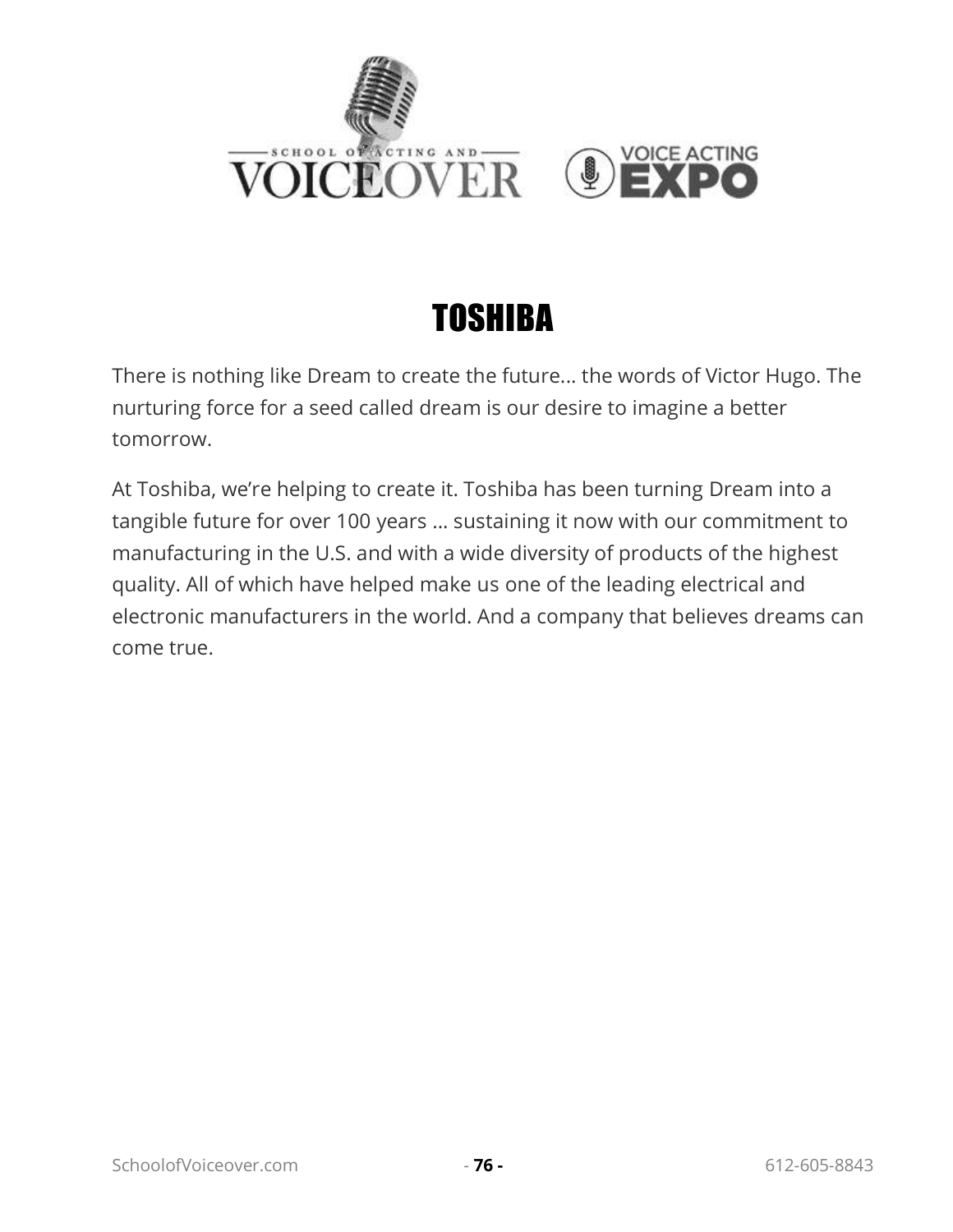

### UNICEF

For more than 53 years UNICEF has been helping governments, communities and families make the world a better place for children. Part of the United Nations system, UNICEF has an enviable mandate and mission to advocate for children's rights and help meet their needs. UNICEF now works in 161 countries, areas and territories on solutions to the problems plaguing poor children and their families and on ways to realize their rights. Its activities are as varied as the challenges it faces, encouraging the care and stimulation that offer the best possible start in life, helping prevent childhood illness and death, making pregnancy and childbirth safe, combating discrimination and cooperating with communities to ensure that girls as well as boys attend school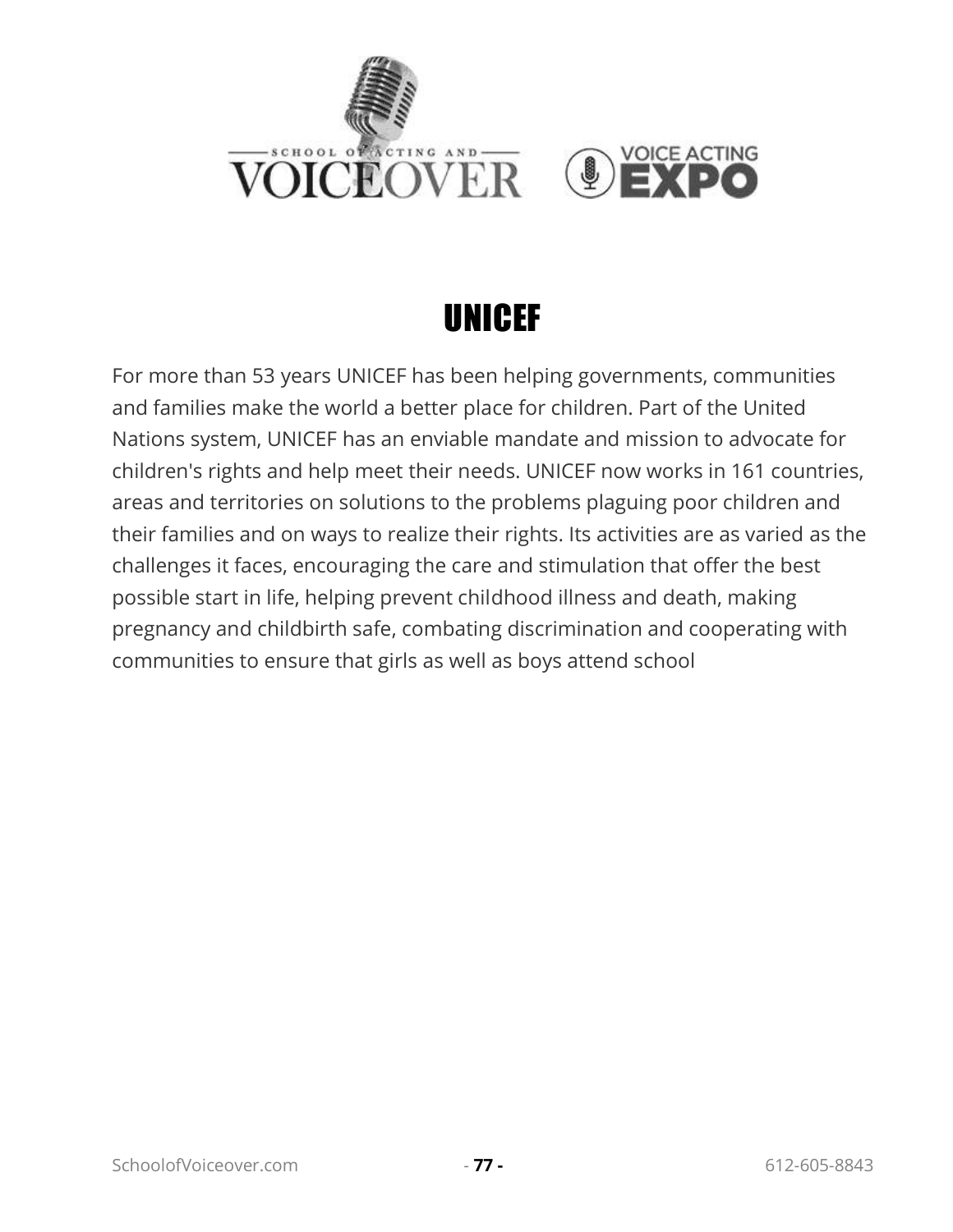

# UNITED COLLEGE MARKETING SERVICES

At United College Marketing Services, we want to provide you the inside credit information that we feel every college student can benefit from. There are too many people on campus that scream get good credit! but there's no one that really explains all the ins and outs. For this reason, UCMS has developed Credit Strategy Seminar videos to make sure that every college student signing up for a credit card (even if it's not through us) gets the chance to be credit educated.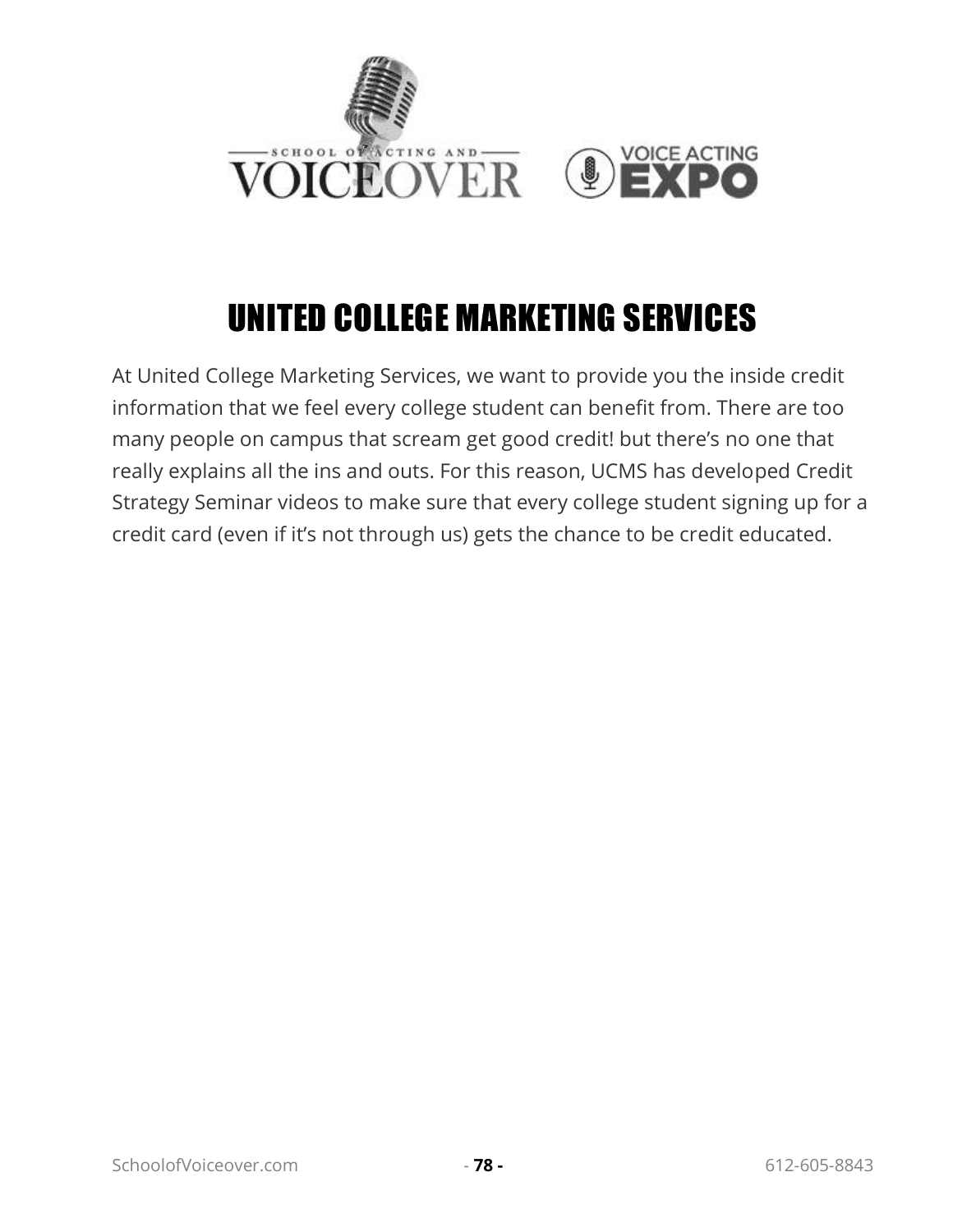

#### UPS

As part of UPS's winning team, you and your family have direct access to the latest UPS news, employee information, and resources specific to you and your job. You must have internet access, an e-mail address, your employee ID number, and a login password to register. It's that simple. Just visit www.upsers.com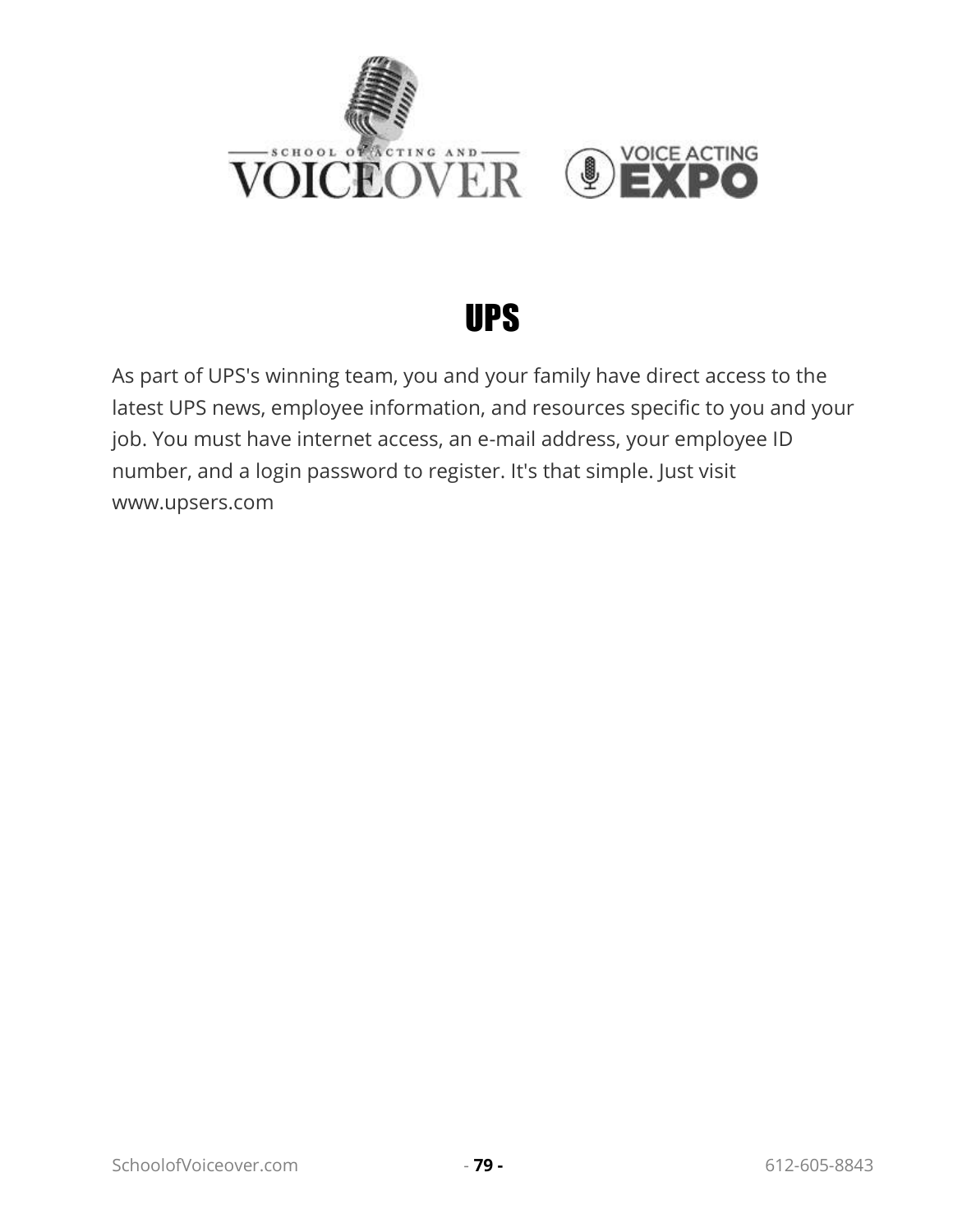

# WALT DISNEY CONCERT HALL

After fifteen years of planning and construction, Walt Disney Concert Hall, the new home of the Los Angeles Philharmonic, has opened in downtown L.A. Frank Ghery's flamboyant design substantially boosted the cost, which came to more than five times Lillian Disney's founding gift of \$50 million. The acoustic brightness of the main auditorium suggests that Disney Concert Hall will soon be one of the great public listening places in America. Fall programming promises the brightness of variety too, with composers as unfamiliar to staid classical audiences as John Adams and Steve Reich.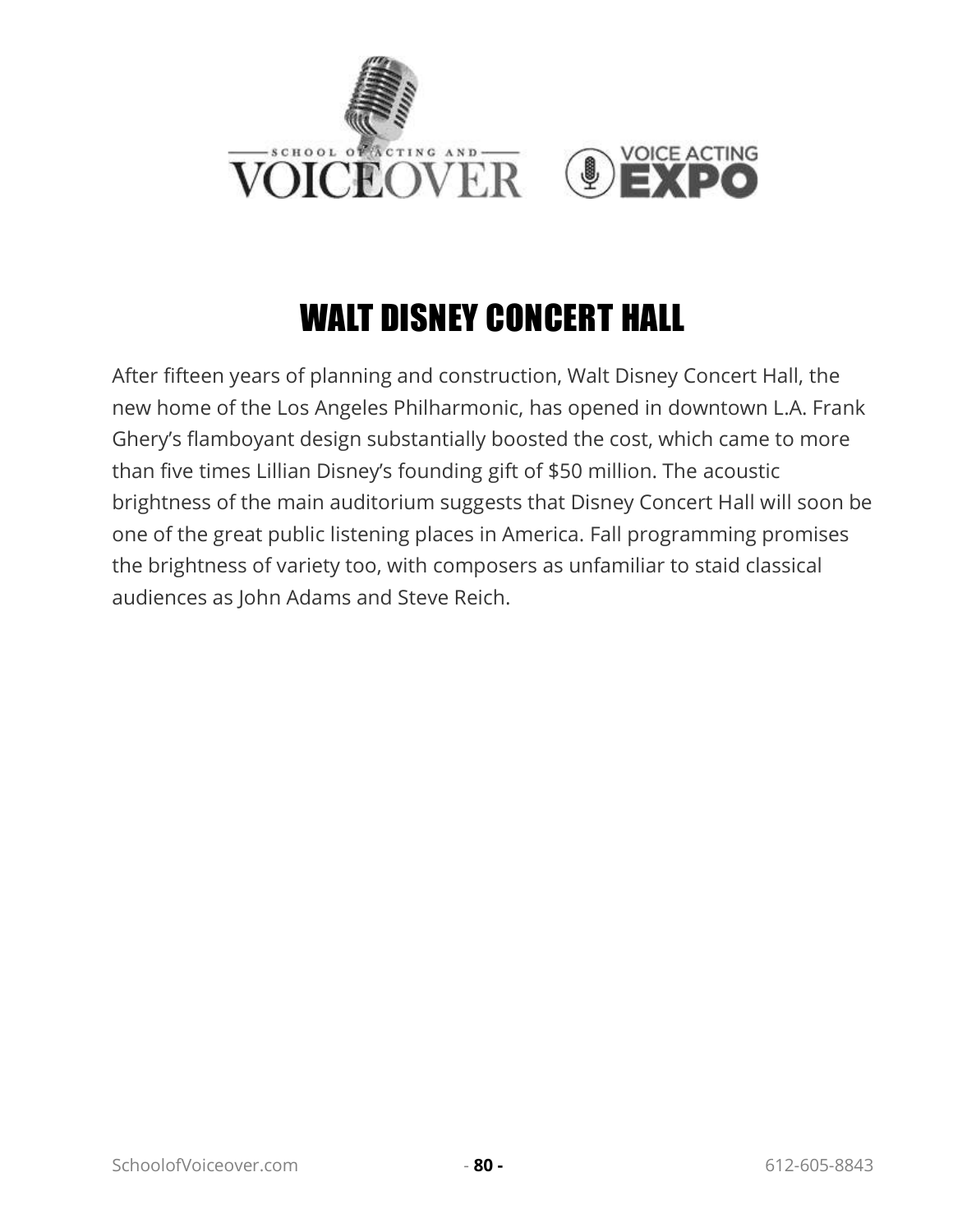

### WELCOME, NEW EMPLOYEES!

Receiving your benefits enrollment kit can be an overwhelming experience. But have no fear, resources are available to help you understand both the benefits and the enrollment process. Click on one of the following resources for help.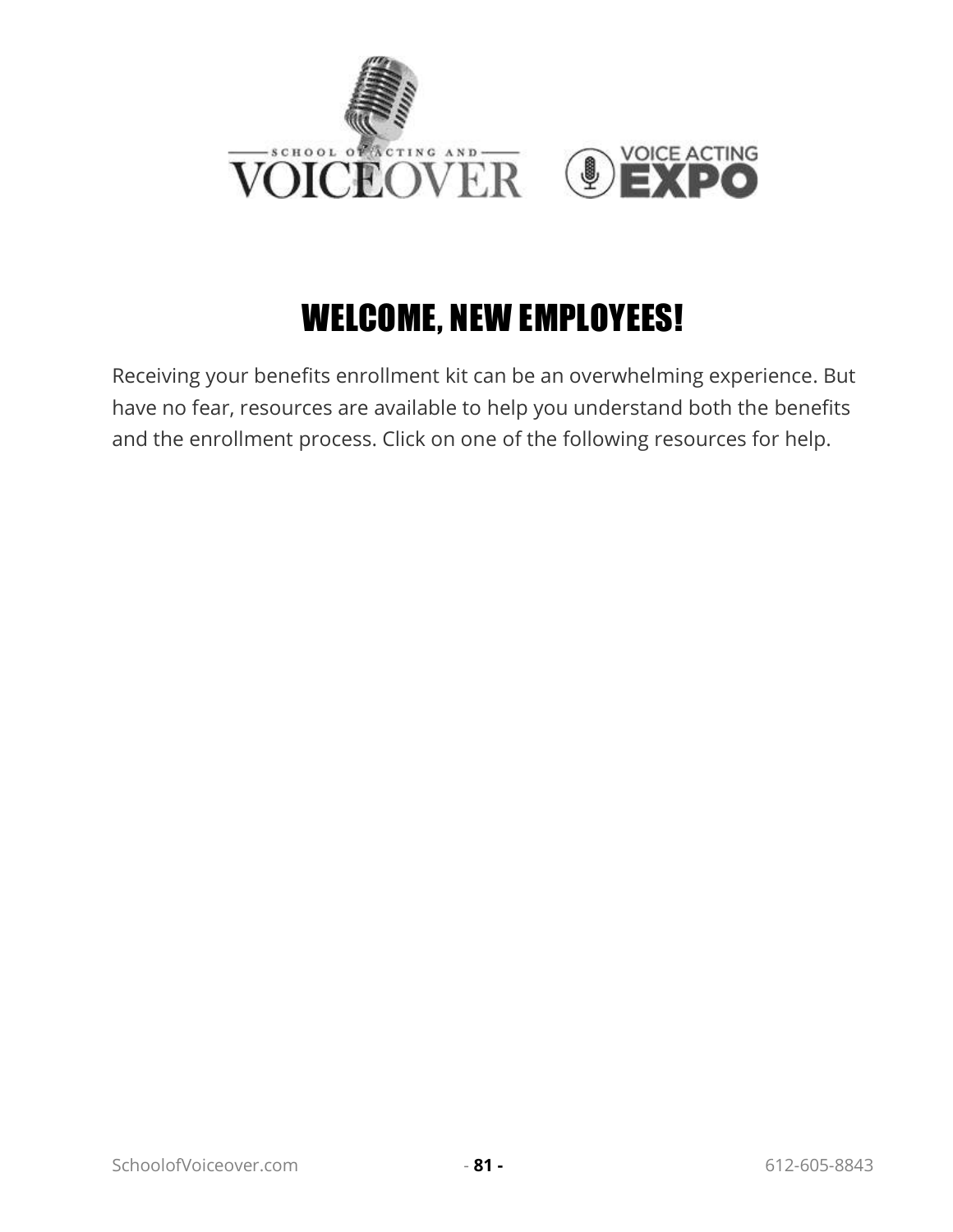

### WILLIAM L. BERRY CO.

The aesthetic dimension of human experience involves all our perceptions. Elements of shape, line, color, and texture inform our quest for beauty. They also influence our choice of a personal environment, and this is why the place we call home becomes an extension of ourselves. Naturally, we demand the best ... in form ... in structure ... in design, and will accept no less. Homes created by William L. Berry adhere to the same standards of aesthetic excellence. They radiate quality ... because they are Masterpieces of the Builder's Art.

In the art of home-building, Berry homes are true originals ... exclusive designs created and copyrighted to prevent duplication and protect value. Berry originals won 23 design awards and gained national recognition for their innovative features. The experience of living in a Berry home is one of progressive discovery. The aesthetic impact is what overwhelms at first sight, but in time you discover the hidden construction specifications that are part of the true-value package. Space ... light ... volume ... formal vs. informal ... indoor vs. outdoor ... and energy efficiency. Through years of careful market research, we learned what our discriminating buyers searched for ... when you open the door of a Berry home ... you will have entered your dream house!